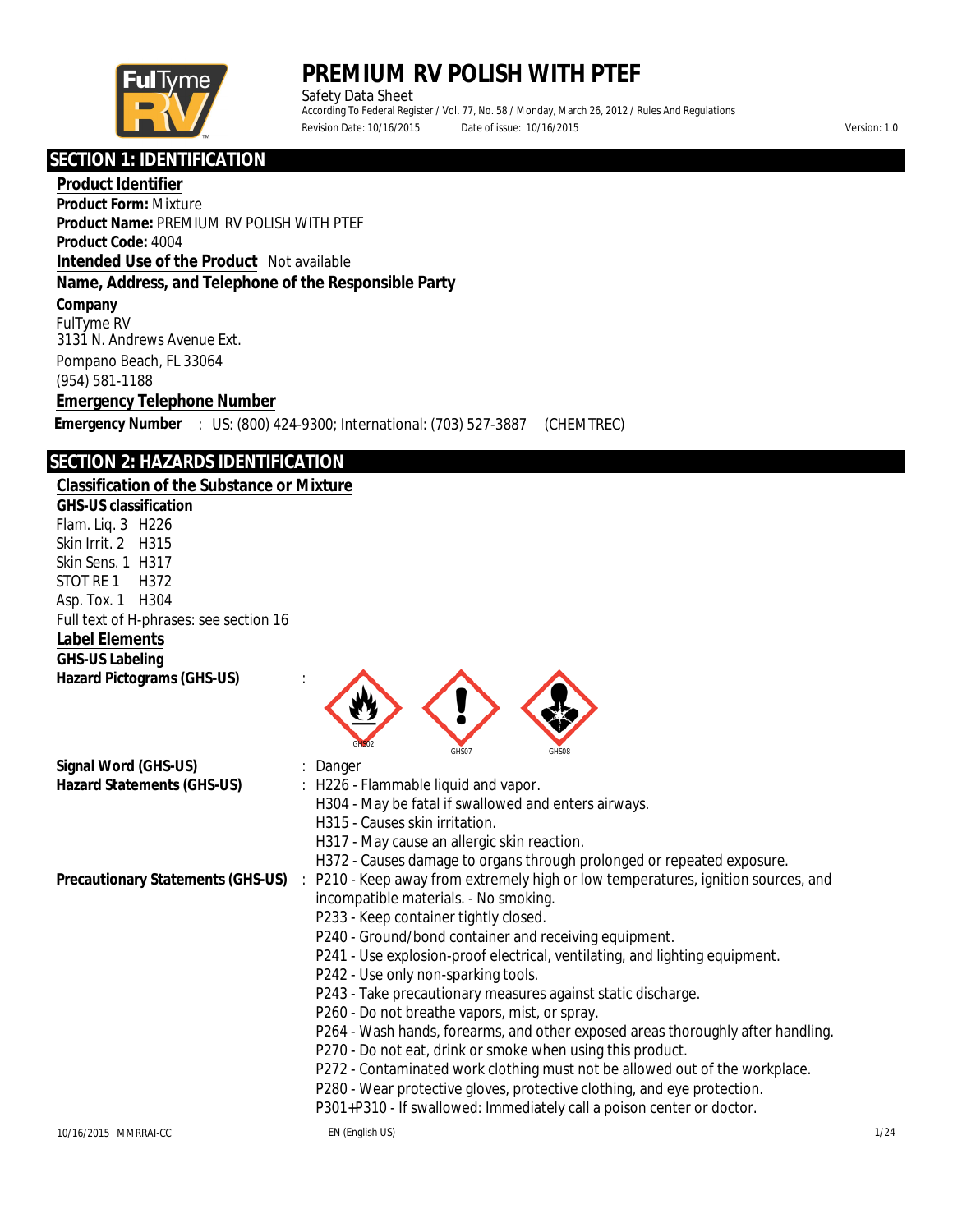**Safety Data Sheet** 

According To Federal Register / Vol. 77, No. 58 / Monday, March 26, 2012 / Rules And Regulations

P303+P361+P353 - If on skin (or hair): Take off immediately all contaminated clothing. Rinse skin with water/shower. P314 - Get medical advice/attention if you feel unwell. P321 - Specific treatment (see section 4 on this SDS). P331 - Do NOT induce vomiting. P333+P313 - If skin irritation or rash occurs: Get medical advice/attention. P362+P364 - Take off contaminated clothing and wash it before reuse. P370+P378 - In case of fire: Use appropriate media (see section 5) to extinguish. P403+P235 - Store in a well-ventilated place. Keep cool.

P405 - Store locked up.

P501 - Dispose of contents/container in accordance with local, regional, national, territorial, provincial, and international regulations.

#### **Other Hazards**

**Aquatic Acute 3** H402 **Aquatic Chronic 3 H412** H402 - Harmful to aquatic life. H412 - Harmful to aquatic life with long lasting effects.

P273 - Avoid release to the environment.

Exposure may aggravate those with pre-existing eye, skin, or respiratory conditions. This material or its emissions may defat skin, cause contact dermatitis, or aggravate existing skin disease.

**Unknown Acute Toxicity (GHS-US)** Not available

### **SECTION 3: COMPOSITION/INFORMATION ON INGREDIENTS**

| <b>Mixture</b>                               |                           |             |                                |
|----------------------------------------------|---------------------------|-------------|--------------------------------|
| <b>Name</b>                                  | <b>Product Identifier</b> | $\%$ (w/w)  | <b>GHS-US classification</b>   |
| Petroleum distillates, hydrotreated light    | (CAS No) 64742-47-8       | $7 - 13$    | Flam. Liq. 4, H227             |
|                                              |                           |             | Asp. Tox. 1, H304              |
| Naphtha, petroleum, heavy alkylate           | (CAS No) 64741-65-7       | $5 - 10$    | Flam. Liq. 3, H226             |
|                                              |                           |             | Skin Irrit. 2, H315            |
|                                              |                           |             | <b>STOT SE 3, H336</b>         |
|                                              |                           |             | Asp. Tox. 1, H304              |
|                                              |                           |             | <b>Aquatic Acute 2, H401</b>   |
|                                              |                           |             | <b>Aquatic Chronic 2, H411</b> |
| Siloxanes and Silicones, dimethyl, [[[3-[(2- | (CAS No) 71750-80-6       | $1 - 5$     | Skin Irrit. 2, H315            |
| aminoethyl)amino]propyl]dimethoxysilyl]oxy   |                           |             | <b>Eye Irrit. 2A, H319</b>     |
| ]-terminated                                 |                           |             |                                |
| <b>Stoddard solvent</b>                      | (CAS No) 8052-41-3        | $1 - 5$     | Flam. Liq. 3, H226             |
|                                              |                           |             | Muta. 1B, H340                 |
|                                              |                           |             | Carc. 1B, H350                 |
|                                              |                           |             | <b>STOT RE 1, H372</b>         |
|                                              |                           |             | Asp. Tox. 1, H304              |
| <b>Isopropyl alcohol</b>                     | (CAS No) 67-63-0          | $0.5 - 1.5$ | Flam. Liq. 2, H225             |
|                                              |                           | $1 - 3$     | Eye Irrit. 2A, H319            |
|                                              |                           |             | <b>STOT SE 3, H336</b>         |
| Siloxanes and Silicones, dimethyl, hydroxy-  | (CAS No) 69430-37-1       | $0.5 - 1.5$ | Flam. Liq. 2, H225             |
| terminated, reaction products with           |                           |             | <b>Skin Irrit. 2, H315</b>     |
| trimethoxymethylsilane and N-[3-             |                           |             | <b>Eye Irrit. 2A, H319</b>     |
| (trimethoxysilyl)propyl]-1,2-ethanediamine   |                           |             |                                |
| Polytetrafluoroethylene                      | (CAS No) 9002-84-0        | $0.1 - 1$   | <b>Comb. Dust</b>              |
| <b>Benzyl salicylate</b>                     | (CAS No) 118-58-1         | $0.1 - 1$   | Eye Irrit. 2B, H320            |
|                                              |                           |             | <b>Skin Sens. 1, H317</b>      |
|                                              |                           |             | <b>STOT SE 2, H371</b>         |
|                                              |                           |             | <b>Aquatic Acute 2, H401</b>   |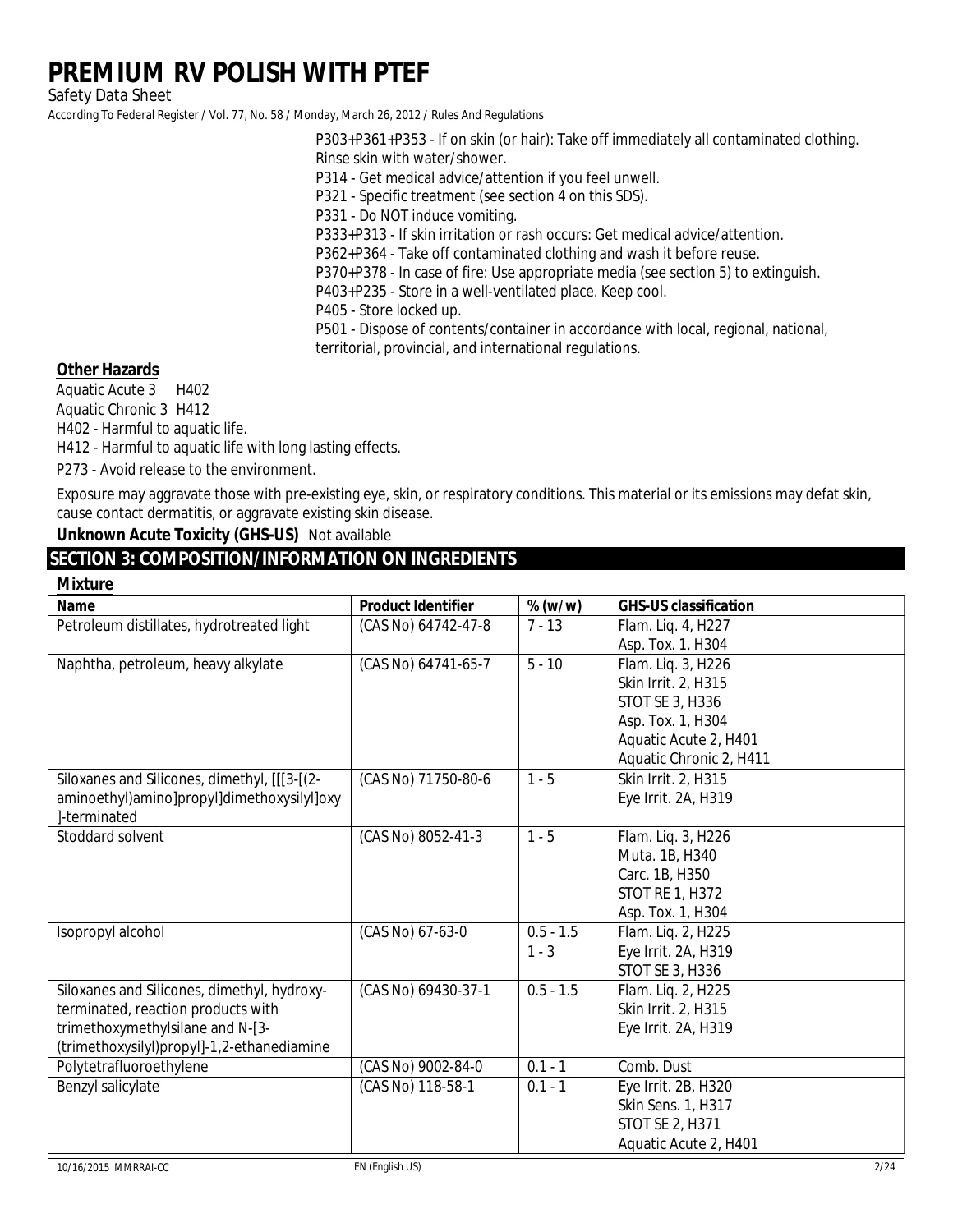**Safety Data Sheet** 

According To Federal Register / Vol. 77, No. 58 / Monday, March 26, 2012 / Rules And Regulations

|                       |                     |           | <b>Aquatic Chronic 3, H412</b>             |
|-----------------------|---------------------|-----------|--------------------------------------------|
| Coumarin              | (CAS No) 91-64-5    | $0.1 - 1$ | Acute Tox. 3 (Oral), H301                  |
|                       |                     |           | Acute Tox. 3 (Dermal), H311                |
|                       |                     |           | Acute Tox. 3 (Inhalation:dust, mist), H331 |
|                       |                     |           | <b>Skin Sens. 1, H317</b>                  |
|                       |                     |           | <b>Aquatic Acute 2, H401</b>               |
|                       |                     |           | <b>Aquatic Chronic 2, H411</b>             |
| <b>Methyl alcohol</b> | (CAS No) 67-56-1    | < 0.1     | Flam. Liq. 2, H225                         |
|                       |                     |           | Acute Tox. 3 (Oral), H301                  |
|                       |                     |           | Acute Tox. 3 (Dermal), H311                |
|                       |                     |           | Acute Tox. 3 (Inhalation: vapor), H331     |
|                       |                     |           | <b>STOT SE 1, H370</b>                     |
| <b>Ethylbenzene</b>   | (CAS No) 100-41-4   | < 0.1     | Flam. Liq. 2, H225                         |
|                       |                     |           | Acute Tox. 4 (Inhalation: vapor), H332     |
|                       |                     |           | Carc. 2, H351                              |
|                       |                     |           | <b>STOT RE 2, H373</b>                     |
|                       |                     |           | Asp. Tox. 1, H304                          |
|                       |                     |           | <b>Aquatic Acute 2, H401</b>               |
|                       |                     |           | <b>Aquatic Chronic 3, H412</b>             |
| Quartz                | (CAS No) 14808-60-7 | < 0.1     | Carc. 1A, H350                             |
|                       |                     |           | <b>STOT SE 3, H335</b>                     |
|                       |                     |           | <b>STOT RE 1, H372</b>                     |
| <b>Diethanolamine</b> | (CAS No) 111-42-2   | < 0.1     | Acute Tox. 4 (Oral), H302                  |
|                       |                     |           | <b>Skin Irrit. 2, H315</b>                 |
|                       |                     |           | Eye Dam. 1, H318                           |
|                       |                     |           | Carc. 2, H351                              |
|                       |                     |           | <b>STOT RE 2, H373</b>                     |
|                       |                     |           | <b>Aquatic Acute 2, H401</b>               |
|                       |                     |           | <b>Aquatic Chronic 3, H412</b>             |

**Full text of H-phrases: see section 16** 

\*The specific chemical identity and/or exact percentage of composition have been withheld as a trade secret [29 CFR 1910.1200]. A range of concentration as prescribed by the Controlled Products Regulations has been used where necessary, due to varying composition.

### **SECTION 4: FIRST AID MEASURES**

### **Description of First Aid Measures**

General: Never give anything by mouth to an unconscious person. If exposed or concerned: Get medical advice/attention.

Inhalation: When symptoms occur: go into open air and ventilate suspected area. Remove to fresh air and keep at rest in a position comfortable for breathing. Call a POISON CENTER/doctor/physician if you feel unwell.

Skin Contact: Remove contaminated clothing. Drench affected area with water for at least 15 minutes. Wash contaminated clothing before reuse. If skin irritation occurs: Get medical advice/attention. Wash with plenty of soap and water. If skin irritation or rash occurs: Seek medical advice/attention.

Eye Contact: Rinse cautiously with water for at least 15 minutes. Remove contact lenses, if present and easy to do. Continue rinsing. Obtain medical attention.

Ingestion: DO NOT INDUCE VOMITING. Do not give liquids. Obtain immediate medical attention. If spontaneous vomiting occurs, lean victim forward to reduce the risk of aspiration. Small amounts of material which enter the mouth should be rinsed out until the taste is dissipated.

### **Most Important Symptoms and Effects Both Acute and Delayed**

General: Causes skin irritation. May cause an allergic skin reaction. Aspiration hazard. Causes damage to organs (CNS) through prolonged or repeated exposure.

**Inhalation:** Overexposure may be irritating to the respiratory system.

Skin Contact: Causes skin irritation. May cause an allergic skin reaction.

Eye Contact: May cause minor eye irritation.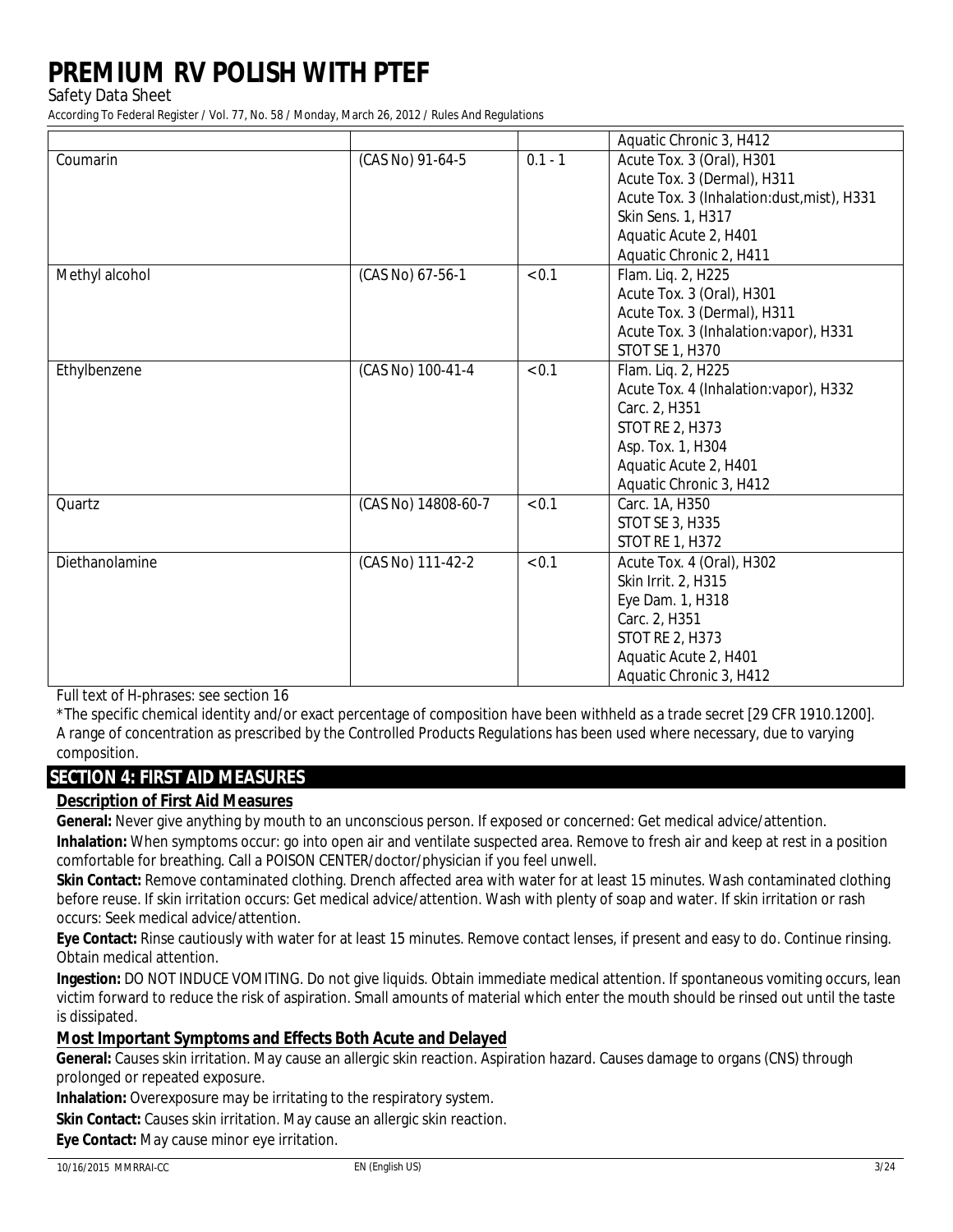**Safety Data Sheet** 

According To Federal Register / Vol. 77, No. 58 / Monday, March 26, 2012 / Rules And Regulations

Ingestion: The major health threat of ingestion occurs from the danger of aspiration (breathing) of liquid drops into the lungs. particularly from vomiting. Aspiration may result in chemical pneumonia (fluid in the lungs), severe lung damage, respiratory failure and even death.

**Chronic Symptoms:** Causes damage to organs (CNS) through prolonged or repeated exposure.

### **Indication of Any Immediate Medical Attention and Special Treatment Needed**

If you feel unwell, seek medical advice (show the label where possible).

### **SECTION 5: FIRE-FIGHTING MEASURES**

#### **Extinguishing Media**

**Suitable Extinguishing Media:** Dry powder, alcohol-resistant foam, water in large amounts, carbon dioxide (CO<sub>2</sub>). Unsuitable Extinguishing Media: Do not use a heavy water stream. Use of heavy stream of water may spread fire.

#### **Special Hazards Arising From the Substance or Mixture**

#### Fire Hazard: Flammable liquid.

**Explosion Hazard:** May form flammable/explosive vapor-air mixture. When mixed with air and exposed to an ignition source, flammable vapors can burn in the open or explode in confined spaces. Being heavier than air, vapors may travel long distances to an ignition source and flash back. Runoff to sewer may cause fire or explosion hazard.

Reactivity: Reacts with strong oxidants causing fire and explosion hazard. Hazardous reactions may occur on contact with certain chemicals. Refer to incompatible materials.

#### **Advice for Firefighters**

Precautionary Measures Fire: Exercise caution when fighting any chemical fire.

Firefighting Instructions: Use water spray or fog for cooling exposed containers. In case of major fire and large quantities: Evacuate area. Fight fire remotely due to the risk of explosion. Do not get water inside containers. Do not apply water stream directly at source of leak. Do not breathe fumes from fires or vapors from decomposition. Do not allow run-off from firefighting to enter drains or water courses.

Protection During Firefighting: Do not enter fire area without proper protective equipment, including respiratory protection. Hazardous Combustion Products: Carbon oxides (CO, CO<sub>2</sub>). Nitrogen oxides. Irritating or toxic vapors.

#### **Reference to Other Sections**

Refer to section 9 for flammability properties.

### **SECTION 6: ACCIDENTAL RELEASE MEASURES**

### **Personal Precautions, Protective Equipment and Emergency Procedures**

General Measures: Use special care to avoid static electric charges. Keep away from heat, sparks, open flames, hot surfaces. No smoking. Avoid breathing (dust, vapor, mist, gas). Use only outdoors or in a well-ventilated area. Avoid all eves and skin contact and do not breathe vapor and mist.

#### **For Non-Emergency Personnel**

Protective Equipment: Use appropriate personal protection equipment (PPE).

**Emergency Procedures:** Evacuate unnecessary personnel.

**For Emergency Personnel** 

Protective Equipment: Equip cleanup crew with proper protection.

**Emergency Procedures:** Ventilate area. Eliminate ignition sources. Evacuate unnecessary personnel. Stop leak if safe to do so.

#### **Environmental Precautions**

Prevent entry to sewers and public waters.

### **Methods and Material for Containment and Cleaning Up**

For Containment: Contain any spills with dikes or absorbents to prevent migration and entry into sewers or streams. As an immediate precautionary measure, isolate spill or leak area in all directions.

Methods for Cleaning Up: Clean up spills immediately and dispose of waste safely. Ventilate area. Absorb and/or contain spill with inert material, then place in suitable container. Do not take up in combustible material such as: saw dust or cellulosic material. If spilled directly onto the ground, remove sufficient soil to ensure material is fully recovered. Use only non-sparking tools. Contact competent authorities after a spill.

### **Reference to Other Sections**

See heading 8, Exposure Controls and Personal Protection. Concerning disposal elimination after cleaning, see item 13.

#### **SECTION 7: HANDLING AND STORAGE**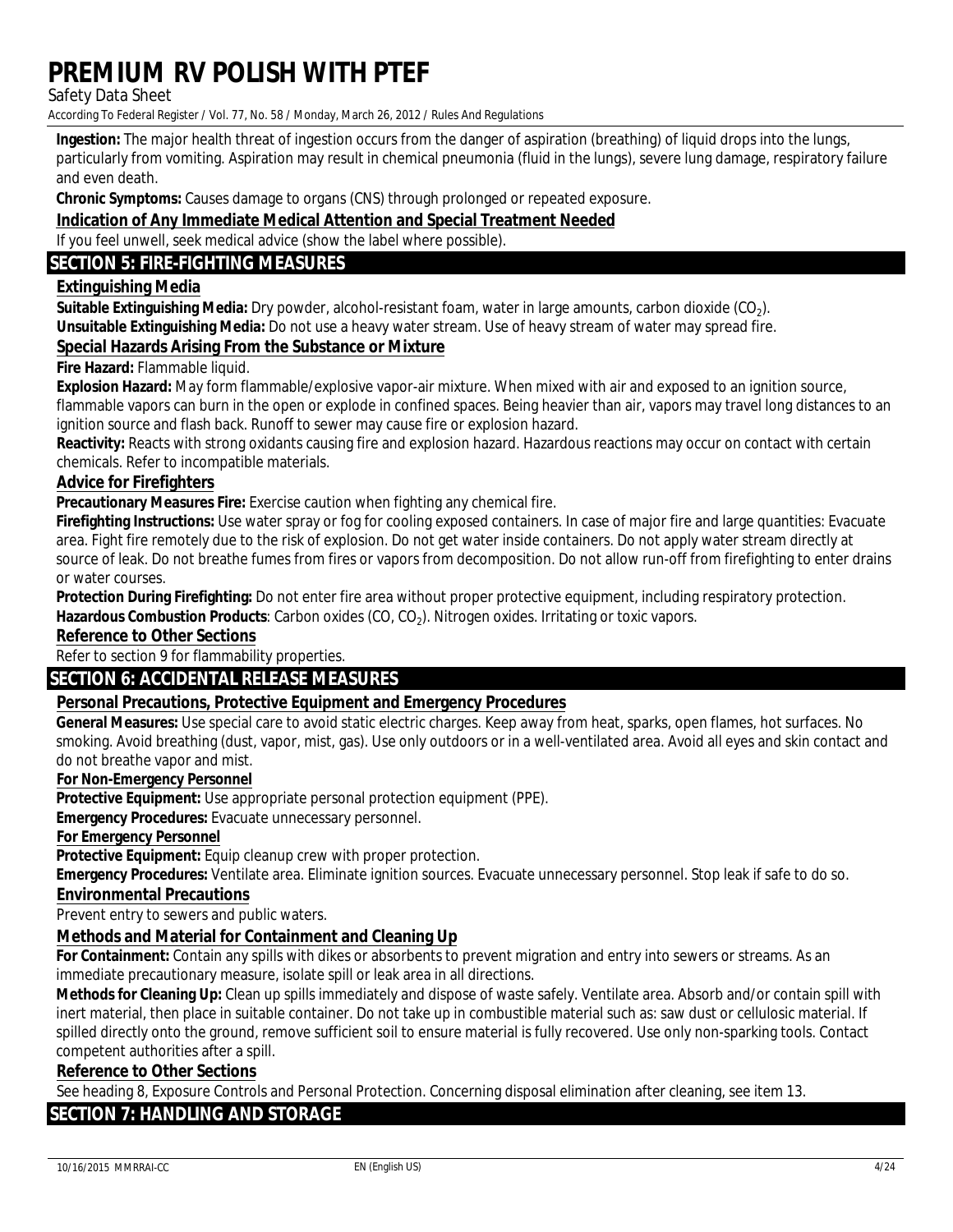**Safety Data Sheet** 

According To Federal Register / Vol. 77, No. 58 / Monday, March 26, 2012 / Rules And Regulations

### **Precautions for Safe Handling**

Additional Hazards When Processed: Handle empty containers with care because residual vapors may be flammable.

Precautions for Safe Handling: Do not handle until all safety precautions have been read and understood. Take precautionary measures against static discharge. Use only non-sparking tools. Keep away from heat, sparks, open flames, hot surfaces. No smoking. Use only outdoors or in a well-ventilated area. Avoid all eve and skin contact and do not breathe vapor and mist. Hygiene Measures: Handle in accordance with good industrial hygiene and safety procedures. Wash hands and other exposed areas with mild soap and water before eating, drinking, or smoking and again when leaving work. Wash hands and forearms thoroughly after handling. Do not eat, drink or smoke when using this product. Contaminated work clothing should not be allowed out of the workplace. Wash contaminated clothing before reuse.

### **Conditions for Safe Storage, Including Any Incompatibilities**

Technical Measures: Proper grounding procedures to avoid static electricity should be followed. Ground/bond container and receiving equipment. Use explosion-proof electrical, lighting, and ventilating equipment.

Storage Conditions: Store in a dry, cool and well-ventilated place. Keep container tightly closed. Keep/Store away from direct sunlight, extremely high or low temperatures and incompatible materials. Keep in fireproof place. Store locked up. Incompatible Materials: Strong acids. Strong bases. Strong oxidizers. Chlorine. Ethylene oxide. Isocyanates.

**Specific End Use(s) Not available** 

### **SECTION 8: EXPOSURE CONTROLS/PERSONAL PROTECTION**

### **Control Parameters**

For substances listed in section 3 that are not listed here, there are no established Exposure limits from the manufacturer, supplier, importer, or the appropriate advisory agency including: ACGIH (TLV), AIHA (WEEL), NIOSH (REL), OSHA (PEL), Canadian provincial governments, or the Mexican government

| Stoddard solvent (8052-41-3)       |                                          |                                                       |
|------------------------------------|------------------------------------------|-------------------------------------------------------|
| <b>Mexico</b>                      | OEL TWA (mg/m <sup>3</sup> )             | $523$ mg/m <sup>3</sup>                               |
| <b>Mexico</b>                      | OEL TWA (ppm)                            | <b>100 ppm</b>                                        |
| <b>Mexico</b>                      | OEL STEL (mg/m <sup>3</sup> )            | $1050$ mg/m <sup>3</sup>                              |
| <b>Mexico</b>                      | OEL STEL (ppm)                           | <b>200 ppm</b>                                        |
| <b>USA ACGIH</b>                   | <b>ACGIH TWA (ppm)</b>                   | <b>100 ppm</b>                                        |
| <b>USA OSHA</b>                    | OSHA PEL (TWA) (mg/m <sup>3</sup> )      | $2900$ mg/m <sup>3</sup>                              |
| <b>USA OSHA</b>                    | <b>OSHA PEL (TWA) (ppm)</b>              | <b>500 ppm</b>                                        |
| <b>USA NIOSH</b>                   | NIOSH REL (TWA) (mg/m <sup>3</sup> )     | $350~\mathrm{mg/m^3}$                                 |
| <b>USA NIOSH</b>                   | NIOSH REL (ceiling) (mg/m <sup>3</sup> ) | 1800 mg/m <sup>3</sup>                                |
| <b>USA IDLH</b>                    | US IDLH $(mg/m^3)$                       | 20000 mg/m <sup>3</sup>                               |
| <b>Alberta</b>                     | OEL TWA (mg/m <sup>3</sup> )             | $572$ mg/m <sup>3</sup>                               |
| <b>Alberta</b>                     | <b>OEL TWA</b> (ppm)                     | $\overline{100}$ ppm                                  |
| <b>British Columbia</b>            | OEL STEL (mg/m <sup>3</sup> )            | $580$ mg/m <sup>3</sup>                               |
| <b>British Columbia</b>            | OELTWA (mg/m <sup>3</sup> )              | $290$ mg/m <sup>3</sup>                               |
| <b>Manitoba</b>                    | <b>OEL TWA</b> (ppm)                     | <b>100 ppm</b>                                        |
| <b>New Brunswick</b>               | OEL TWA (mg/m <sup>3</sup> )             | $525$ mg/m <sup>3</sup>                               |
| <b>New Brunswick</b>               | <b>OEL TWA</b> (ppm)                     | <b>100 ppm</b>                                        |
| <b>Newfoundland &amp; Labrador</b> | <b>OEL TWA</b> (ppm)                     | <b>100 ppm</b>                                        |
| <b>Nova Scotia</b>                 | <b>OELTWA</b> (ppm)                      | <b>100 ppm</b>                                        |
| <b>Nunavut</b>                     | OEL STEL (mg/m <sup>3</sup> )            | $720$ mg/m <sup>3</sup>                               |
| <b>Nunavut</b>                     | OEL STEL (ppm)                           | $125$ ppm                                             |
| <b>Nunavut</b>                     | OEL TWA (mg/m <sup>3</sup> )             | $575$ mg/m <sup>3</sup>                               |
| <b>Nunavut</b>                     | <b>OEL TWA</b> (ppm)                     | $\overline{100}$ ppm                                  |
| <b>Northwest Territories</b>       | OEL STEL (ppm)                           | 125 ppm                                               |
| <b>Northwest Territories</b>       | <b>OEL TWA</b> (ppm)                     | $100$ ppm                                             |
| <b>Ontario</b>                     | OEL TWA (mg/m <sup>3</sup> )             | 525 mg/m <sup>3</sup> (140°C Flash aliphatic solvent) |
| <b>Prince Edward Island</b>        | <b>OEL TWA</b> (ppm)                     | <b>100 ppm</b>                                        |
| Québec                             | VEMP $(mg/m^3)$                          | $525$ mg/m <sup>3</sup>                               |
| Québec                             | <b>VEMP</b> (ppm)                        | <b>100 ppm</b>                                        |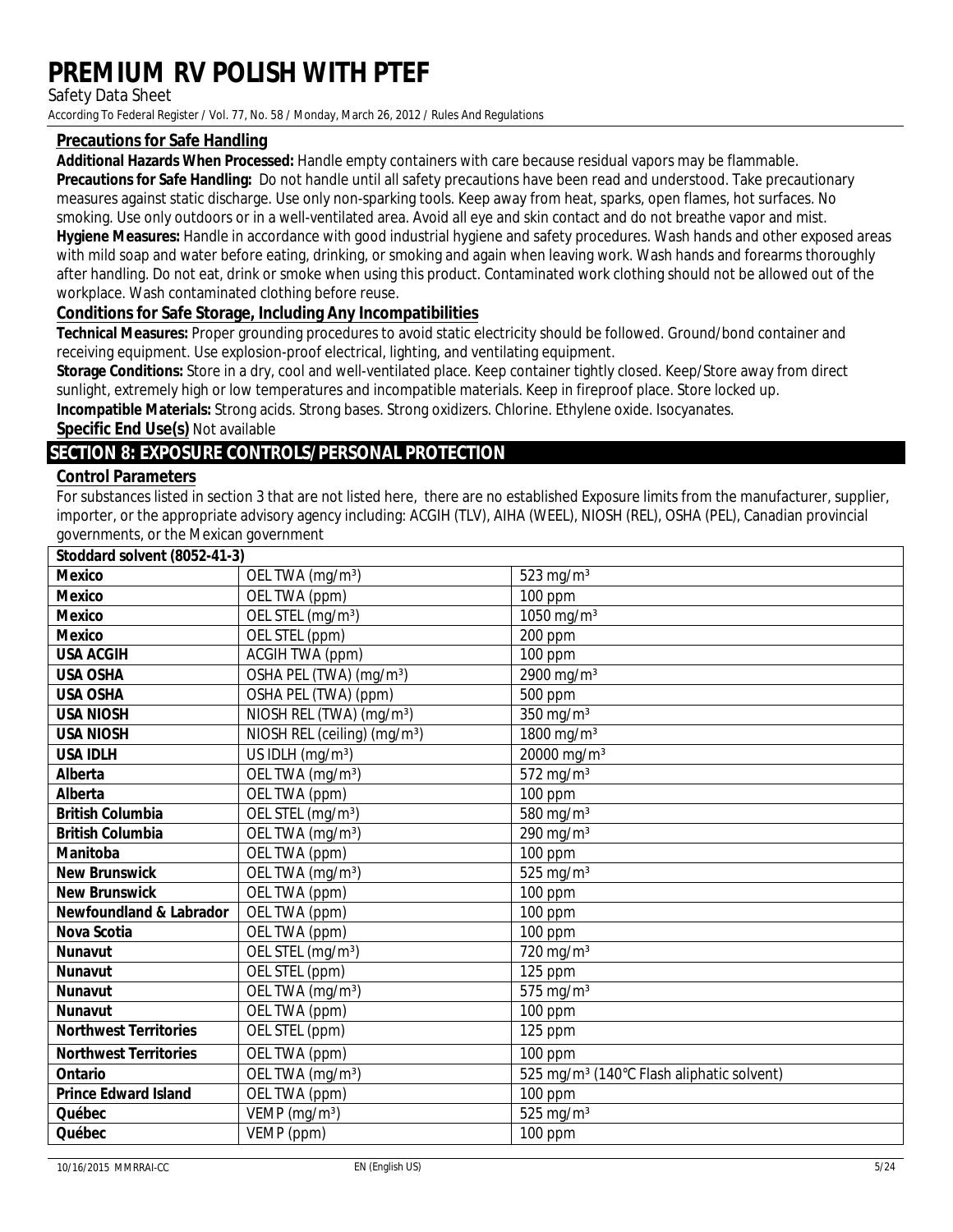Safety Data Sheet

| <b>Saskatchewan</b>                | OEL STEL (ppm)                        | 125 ppm                                |
|------------------------------------|---------------------------------------|----------------------------------------|
| <b>Saskatchewan</b>                | <b>OELTWA</b> (ppm)                   | <b>100 ppm</b>                         |
| <b>Yukon</b>                       | OEL STEL (mg/m <sup>3</sup> )         | $720$ mg/m <sup>3</sup>                |
| <b>Yukon</b>                       | <b>OEL STEL (ppm)</b>                 | <b>150 ppm</b>                         |
| <b>Yukon</b>                       | OEL TWA $(mg/m3)$                     | $575$ mg/m <sup>3</sup>                |
| <b>Yukon</b>                       | <b>OELTWA</b> (ppm)                   | <b>100 ppm</b>                         |
| <b>Kopropyl alcohol (67-63-0)</b>  |                                       |                                        |
| <b>Mexico</b>                      | OEL TWA (mg/m <sup>3</sup> )          | $980$ mg/m <sup>3</sup>                |
| <b>Mexico</b>                      | <b>OELTWA</b> (ppm)                   | <b>400 ppm</b>                         |
| <b>Mexico</b>                      | OEL STEL (mg/m <sup>3</sup> )         | 1225 mg/m <sup>3</sup>                 |
| <b>Mexico</b>                      | OEL STEL (ppm)                        | <b>500 ppm</b>                         |
| <b>USA ACGIH</b>                   | <b>ACGIH TWA (ppm)</b>                | <b>200 ppm</b>                         |
| <b>USA ACGIH</b>                   | <b>ACGIH STEL (ppm)</b>               | <b>400 ppm</b>                         |
| <b>USA ACGIH</b>                   | <b>ACGIH</b> chemical category        | Not Classifiable as a Human Carcinogen |
| <b>USA OSHA</b>                    | OSHA PEL (TWA) (mg/m <sup>3</sup> )   | $980$ mg/m <sup>3</sup>                |
| <b>USA OSHA</b>                    | <b>OSHA PEL (TWA) (ppm)</b>           | <b>400 ppm</b>                         |
| <b>USA NIOSH</b>                   | NIOSH REL (TWA) (mg/m <sup>3</sup> )  | $980$ mg/m <sup>3</sup>                |
| <b>USA NIOSH</b>                   | NIOSH REL (TWA) (ppm)                 | <b>400 ppm</b>                         |
| <b>USA NIOSH</b>                   | NIOSH REL (STEL) (mg/m <sup>3</sup> ) | $1225$ mg/m <sup>3</sup>               |
| <b>USA NIOSH</b>                   | NIOSH REL (STEL) (ppm)                | <b>500 ppm</b>                         |
| <b>USA IDLH</b>                    | <b>US IDLH</b> (ppm)                  | 2000 ppm (10% LEL)                     |
| <b>Alberta</b>                     | OEL STEL (mg/m <sup>3</sup> )         | $984$ mg/m <sup>3</sup>                |
| <b>Alberta</b>                     | OEL STEL (ppm)                        | <b>400 ppm</b>                         |
| <b>Alberta</b>                     | OEL TWA (mg/m <sup>3</sup> )          | $492$ mg/m <sup>3</sup>                |
| <b>Alberta</b>                     | OEL TWA (ppm)                         | $\overline{200}$ ppm                   |
| <b>British Columbia</b>            | OEL STEL (ppm)                        | <b>400 ppm</b>                         |
| <b>British Columbia</b>            | <b>OELTWA</b> (ppm)                   | $200$ ppm                              |
| <b>Manitoba</b>                    | OEL STEL (ppm)                        | <b>400 ppm</b>                         |
| <b>Manitoba</b>                    | OEL TWA (ppm)                         | <b>200 ppm</b>                         |
| <b>New Brunswick</b>               | OEL STEL (mg/m <sup>3</sup> )         | 1230 mg/m <sup>3</sup>                 |
| <b>New Brunswick</b>               | OEL STEL (ppm)                        | <b>500 ppm</b>                         |
| <b>New Brunswick</b>               | OEL TWA (mg/m <sup>3</sup> )          | $983$ mg/m <sup>3</sup>                |
| <b>New Brunswick</b>               | <b>OELTWA</b> (ppm)                   | <b>400 ppm</b>                         |
| <b>Newfoundland &amp; Labrador</b> | <b>OEL STEL (ppm)</b>                 | <b>400 ppm</b>                         |
| <b>Newfoundland &amp; Labrador</b> | OEL TWA (ppm)                         | <b>200 ppm</b>                         |
| Nova Scotia                        | OEL STEL (ppm)                        | <b>400 ppm</b>                         |
| <b>Nova Scotia</b>                 | OEL TWA (ppm)                         | <b>200 ppm</b>                         |
| <b>Nunavut</b>                     | OEL STEL (mg/m <sup>3</sup> )         | 1228 mg/m <sup>3</sup>                 |
| <b>Nunavut</b>                     | OEL STEL (ppm)                        | <b>500 ppm</b>                         |
| <b>Nunavut</b>                     | OEL TWA $(mg/m3)$                     | $983$ mg/m <sup>3</sup>                |
| <b>Nunavut</b>                     | OEL TWA (ppm)                         | <b>400 ppm</b>                         |
| <b>Northwest Territories</b>       | OEL STEL (ppm)                        | <b>400 ppm</b>                         |
| <b>Northwest Territories</b>       | OEL TWA (ppm)                         | <b>200 ppm</b>                         |
| <b>Ontario</b>                     | OEL STEL (ppm)                        | <b>400 ppm</b>                         |
| <b>Ontario</b>                     | OEL TWA (ppm)                         | <b>200 ppm</b>                         |
| <b>Prince Edward Island</b>        | OEL STEL (ppm)                        | <b>400 ppm</b>                         |
| <b>Prince Edward Island</b>        | OEL TWA (ppm)                         | <b>200 ppm</b>                         |
| Québec                             | VECD $(mg/m^3)$                       | 1230 mg/m <sup>3</sup>                 |
| Québec                             | VECD (ppm)                            | <b>500 ppm</b>                         |
| Québec                             | VEMP $(mg/m^3)$                       | $985$ mg/m <sup>3</sup>                |
| Québec                             | VEMP (ppm)                            | <b>400 ppm</b>                         |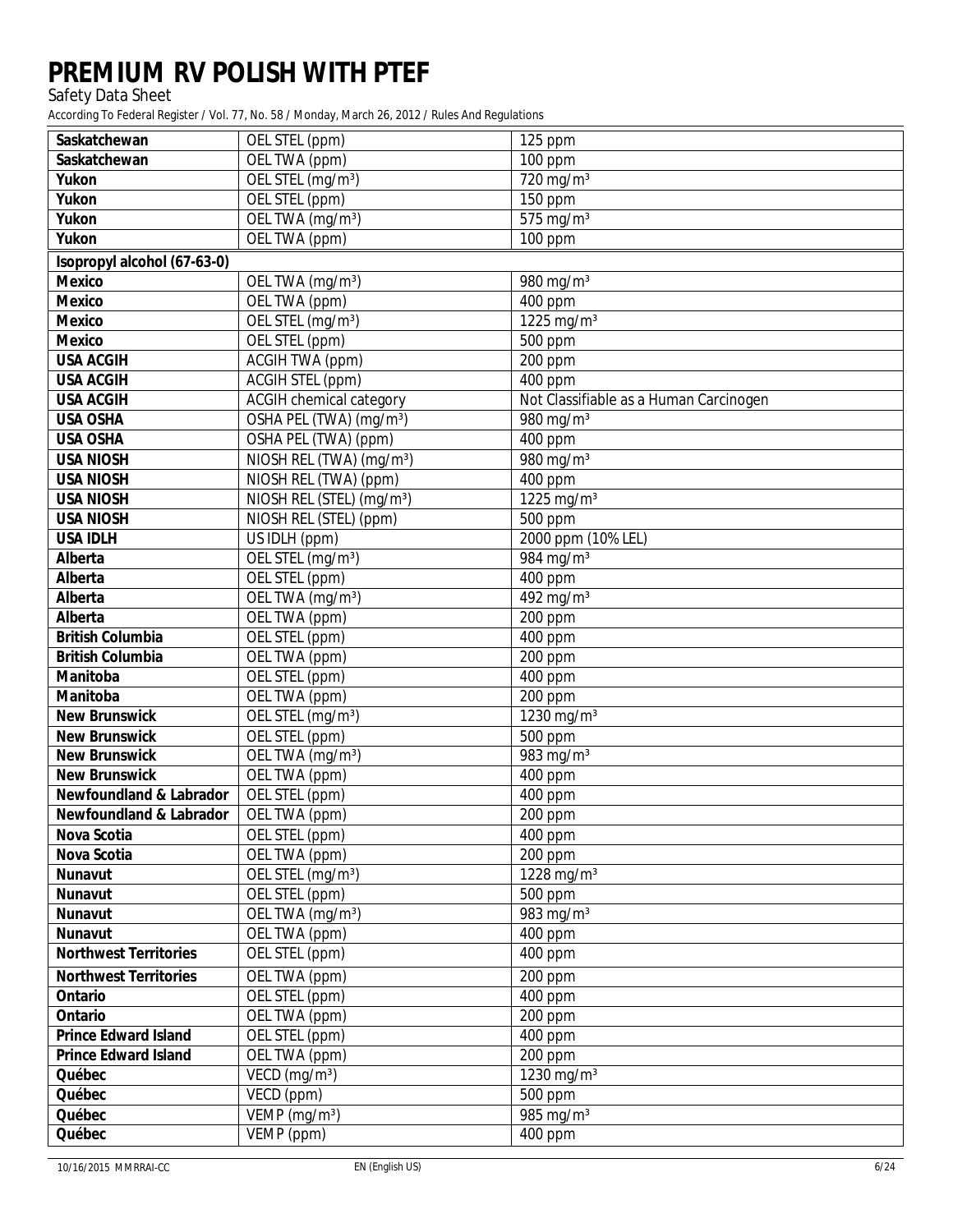Safety Data Sheet

| <b>OEL TWA</b> (ppm)<br><b>200 ppm</b><br><b>Saskatchewan</b><br><b>Yukon</b><br>OEL STEL (mg/m <sup>3</sup> )<br>1225 mg/m <sup>3</sup><br><b>Yukon</b><br><b>OEL STEL (ppm)</b><br><b>500 ppm</b><br><b>Yukon</b><br>OEL TWA (mg/m <sup>3</sup> )<br>$980$ mg/m <sup>3</sup><br><b>Yukon</b><br>OEL TWA (ppm)<br><b>400 ppm</b><br>Ethylbenzene (100-41-4)<br><b>Mexico</b><br>OEL TWA (mg/m <sup>3</sup> )<br>$435$ mg/m <sup>3</sup><br><b>Mexico</b><br><b>OEL TWA</b> (ppm)<br><b>100 ppm</b><br>OEL STEL (mg/m <sup>3</sup> )<br><b>Mexico</b><br>$545$ mg/m <sup>3</sup><br><b>Mexico</b><br><b>OEL STEL (ppm)</b><br><b>125 ppm</b><br><b>ACGIH TWA (ppm)</b><br><b>USA ACGIH</b><br><b>20 ppm</b><br><b>ACGIH</b> chemical category<br><b>Confirmed Animal Carcinogen with Unknown Relevance to</b><br><b>USA ACGIH</b><br><b>Humans</b><br><b>USA OSHA</b><br>$435$ mg/m <sup>3</sup><br>OSHA PEL (TWA) (mg/m <sup>3</sup> )<br><b>USA OSHA</b><br><b>OSHA PEL (TWA) (ppm)</b><br><b>100 ppm</b><br>NIOSH REL (TWA) (mg/m <sup>3</sup> )<br>$\frac{435 \text{ mg}}{\text{m}^3}$<br><b>USA NIOSH</b><br><b>NIOSH REL (TWA) (ppm)</b><br><b>USA NIOSH</b><br><b>100 ppm</b><br>NIOSH REL (STEL) (mg/m <sup>3</sup> )<br>$545$ mg/m <sup>3</sup><br><b>USA NIOSH</b><br>NIOSH REL (STEL) (ppm)<br><b>USA NIOSH</b><br>$\overline{125}$ ppm<br><b>USA IDLH</b><br><b>US IDLH</b> (ppm)<br>800 ppm (10% LEL)<br>OEL STEL (mg/m <sup>3</sup> )<br>$543$ mg/m <sup>3</sup><br><b>Alberta</b><br><b>Alberta</b><br>OEL STEL (ppm)<br>$125$ ppm<br>OEL TWA (mg/m <sup>3</sup> )<br>$434$ mg/m <sup>3</sup><br><b>Alberta</b><br><b>Alberta</b><br><b>OELTWA</b> (ppm)<br><b>100 ppm</b><br><b>British Columbia</b><br><b>OEL TWA</b> (ppm)<br>20 ppm<br><b>Manitoba</b><br><b>OEL TWA</b> (ppm)<br><b>20 ppm</b><br><b>New Brunswick</b><br>OEL STEL (mg/m <sup>3</sup> )<br>$543$ mg/m <sup>3</sup><br>OEL STEL (ppm)<br><b>New Brunswick</b><br>125 ppm<br><b>New Brunswick</b><br>$434$ mg/m <sup>3</sup><br>OEL TWA (mg/m <sup>3</sup> )<br><b>New Brunswick</b><br>OEL TWA (ppm)<br><b>100 ppm</b><br><b>Newfoundland &amp; Labrador</b><br><b>OELTWA</b> (ppm)<br>20 ppm<br><b>Nova Scotia</b><br><b>OELTWA</b> (ppm)<br><b>20 ppm</b><br>OEL STEL (mg/m <sup>3</sup> )<br>$542$ mg/m <sup>3</sup><br><b>Nunavut</b><br><b>Nunavut</b><br>OEL STEL (ppm)<br>$125$ ppm<br>OEL TWA (mg/m <sup>3</sup> )<br>$434$ mg/m <sup>3</sup><br><b>Nunavut</b><br><b>OEL TWA</b> (ppm)<br><b>100 ppm</b><br><b>Nunavut</b><br>OEL STEL (ppm)<br><b>Northwest Territories</b><br>125 ppm<br><b>Northwest Territories</b><br><b>OELTWA</b> (ppm)<br>$100$ ppm<br><b>Ontario</b><br><b>OEL TWA</b> (ppm)<br>20 ppm<br><b>Prince Edward Island</b><br>OEL TWA (ppm)<br>$20$ ppm<br>Québec<br>VECD $(mg/m^3)$<br>$543$ mg/m <sup>3</sup><br>Québec<br>VECD (ppm)<br>$125$ ppm<br>$434$ mg/m <sup>3</sup><br>VEMP $(mg/m^3)$<br>Québec<br>Québec<br>VEMP (ppm)<br><b>100 ppm</b><br><b>OEL STEL (ppm)</b><br><b>Saskatchewan</b><br>$125$ ppm<br><b>Saskatchewan</b><br><b>OELTWA</b> (ppm)<br><b>100 ppm</b><br><b>Yukon</b><br>OEL STEL (mg/m <sup>3</sup> )<br>$545$ mg/m <sup>3</sup><br><b>Yukon</b><br><b>OEL STEL (ppm)</b><br>125 ppm<br>$435 \text{ mg/m}^3$<br><b>Yukon</b><br>OEL TWA (mg/m <sup>3</sup> )<br><b>OELTWA</b> (ppm)<br><b>Yukon</b><br>$100$ ppm | <b>Saskatchewan</b> | <b>OEL STEL (ppm)</b> | <b>400 ppm</b> |
|-----------------------------------------------------------------------------------------------------------------------------------------------------------------------------------------------------------------------------------------------------------------------------------------------------------------------------------------------------------------------------------------------------------------------------------------------------------------------------------------------------------------------------------------------------------------------------------------------------------------------------------------------------------------------------------------------------------------------------------------------------------------------------------------------------------------------------------------------------------------------------------------------------------------------------------------------------------------------------------------------------------------------------------------------------------------------------------------------------------------------------------------------------------------------------------------------------------------------------------------------------------------------------------------------------------------------------------------------------------------------------------------------------------------------------------------------------------------------------------------------------------------------------------------------------------------------------------------------------------------------------------------------------------------------------------------------------------------------------------------------------------------------------------------------------------------------------------------------------------------------------------------------------------------------------------------------------------------------------------------------------------------------------------------------------------------------------------------------------------------------------------------------------------------------------------------------------------------------------------------------------------------------------------------------------------------------------------------------------------------------------------------------------------------------------------------------------------------------------------------------------------------------------------------------------------------------------------------------------------------------------------------------------------------------------------------------------------------------------------------------------------------------------------------------------------------------------------------------------------------------------------------------------------------------------------------------------------------------------------------------------------------------------------------------------------------------------------------------------------------------------------------------------------------------------------------------------------------------------------------------------------------------------------------------------------------------------------------------------------------|---------------------|-----------------------|----------------|
|                                                                                                                                                                                                                                                                                                                                                                                                                                                                                                                                                                                                                                                                                                                                                                                                                                                                                                                                                                                                                                                                                                                                                                                                                                                                                                                                                                                                                                                                                                                                                                                                                                                                                                                                                                                                                                                                                                                                                                                                                                                                                                                                                                                                                                                                                                                                                                                                                                                                                                                                                                                                                                                                                                                                                                                                                                                                                                                                                                                                                                                                                                                                                                                                                                                                                                                                                                 |                     |                       |                |
|                                                                                                                                                                                                                                                                                                                                                                                                                                                                                                                                                                                                                                                                                                                                                                                                                                                                                                                                                                                                                                                                                                                                                                                                                                                                                                                                                                                                                                                                                                                                                                                                                                                                                                                                                                                                                                                                                                                                                                                                                                                                                                                                                                                                                                                                                                                                                                                                                                                                                                                                                                                                                                                                                                                                                                                                                                                                                                                                                                                                                                                                                                                                                                                                                                                                                                                                                                 |                     |                       |                |
|                                                                                                                                                                                                                                                                                                                                                                                                                                                                                                                                                                                                                                                                                                                                                                                                                                                                                                                                                                                                                                                                                                                                                                                                                                                                                                                                                                                                                                                                                                                                                                                                                                                                                                                                                                                                                                                                                                                                                                                                                                                                                                                                                                                                                                                                                                                                                                                                                                                                                                                                                                                                                                                                                                                                                                                                                                                                                                                                                                                                                                                                                                                                                                                                                                                                                                                                                                 |                     |                       |                |
|                                                                                                                                                                                                                                                                                                                                                                                                                                                                                                                                                                                                                                                                                                                                                                                                                                                                                                                                                                                                                                                                                                                                                                                                                                                                                                                                                                                                                                                                                                                                                                                                                                                                                                                                                                                                                                                                                                                                                                                                                                                                                                                                                                                                                                                                                                                                                                                                                                                                                                                                                                                                                                                                                                                                                                                                                                                                                                                                                                                                                                                                                                                                                                                                                                                                                                                                                                 |                     |                       |                |
|                                                                                                                                                                                                                                                                                                                                                                                                                                                                                                                                                                                                                                                                                                                                                                                                                                                                                                                                                                                                                                                                                                                                                                                                                                                                                                                                                                                                                                                                                                                                                                                                                                                                                                                                                                                                                                                                                                                                                                                                                                                                                                                                                                                                                                                                                                                                                                                                                                                                                                                                                                                                                                                                                                                                                                                                                                                                                                                                                                                                                                                                                                                                                                                                                                                                                                                                                                 |                     |                       |                |
|                                                                                                                                                                                                                                                                                                                                                                                                                                                                                                                                                                                                                                                                                                                                                                                                                                                                                                                                                                                                                                                                                                                                                                                                                                                                                                                                                                                                                                                                                                                                                                                                                                                                                                                                                                                                                                                                                                                                                                                                                                                                                                                                                                                                                                                                                                                                                                                                                                                                                                                                                                                                                                                                                                                                                                                                                                                                                                                                                                                                                                                                                                                                                                                                                                                                                                                                                                 |                     |                       |                |
|                                                                                                                                                                                                                                                                                                                                                                                                                                                                                                                                                                                                                                                                                                                                                                                                                                                                                                                                                                                                                                                                                                                                                                                                                                                                                                                                                                                                                                                                                                                                                                                                                                                                                                                                                                                                                                                                                                                                                                                                                                                                                                                                                                                                                                                                                                                                                                                                                                                                                                                                                                                                                                                                                                                                                                                                                                                                                                                                                                                                                                                                                                                                                                                                                                                                                                                                                                 |                     |                       |                |
|                                                                                                                                                                                                                                                                                                                                                                                                                                                                                                                                                                                                                                                                                                                                                                                                                                                                                                                                                                                                                                                                                                                                                                                                                                                                                                                                                                                                                                                                                                                                                                                                                                                                                                                                                                                                                                                                                                                                                                                                                                                                                                                                                                                                                                                                                                                                                                                                                                                                                                                                                                                                                                                                                                                                                                                                                                                                                                                                                                                                                                                                                                                                                                                                                                                                                                                                                                 |                     |                       |                |
|                                                                                                                                                                                                                                                                                                                                                                                                                                                                                                                                                                                                                                                                                                                                                                                                                                                                                                                                                                                                                                                                                                                                                                                                                                                                                                                                                                                                                                                                                                                                                                                                                                                                                                                                                                                                                                                                                                                                                                                                                                                                                                                                                                                                                                                                                                                                                                                                                                                                                                                                                                                                                                                                                                                                                                                                                                                                                                                                                                                                                                                                                                                                                                                                                                                                                                                                                                 |                     |                       |                |
|                                                                                                                                                                                                                                                                                                                                                                                                                                                                                                                                                                                                                                                                                                                                                                                                                                                                                                                                                                                                                                                                                                                                                                                                                                                                                                                                                                                                                                                                                                                                                                                                                                                                                                                                                                                                                                                                                                                                                                                                                                                                                                                                                                                                                                                                                                                                                                                                                                                                                                                                                                                                                                                                                                                                                                                                                                                                                                                                                                                                                                                                                                                                                                                                                                                                                                                                                                 |                     |                       |                |
|                                                                                                                                                                                                                                                                                                                                                                                                                                                                                                                                                                                                                                                                                                                                                                                                                                                                                                                                                                                                                                                                                                                                                                                                                                                                                                                                                                                                                                                                                                                                                                                                                                                                                                                                                                                                                                                                                                                                                                                                                                                                                                                                                                                                                                                                                                                                                                                                                                                                                                                                                                                                                                                                                                                                                                                                                                                                                                                                                                                                                                                                                                                                                                                                                                                                                                                                                                 |                     |                       |                |
|                                                                                                                                                                                                                                                                                                                                                                                                                                                                                                                                                                                                                                                                                                                                                                                                                                                                                                                                                                                                                                                                                                                                                                                                                                                                                                                                                                                                                                                                                                                                                                                                                                                                                                                                                                                                                                                                                                                                                                                                                                                                                                                                                                                                                                                                                                                                                                                                                                                                                                                                                                                                                                                                                                                                                                                                                                                                                                                                                                                                                                                                                                                                                                                                                                                                                                                                                                 |                     |                       |                |
|                                                                                                                                                                                                                                                                                                                                                                                                                                                                                                                                                                                                                                                                                                                                                                                                                                                                                                                                                                                                                                                                                                                                                                                                                                                                                                                                                                                                                                                                                                                                                                                                                                                                                                                                                                                                                                                                                                                                                                                                                                                                                                                                                                                                                                                                                                                                                                                                                                                                                                                                                                                                                                                                                                                                                                                                                                                                                                                                                                                                                                                                                                                                                                                                                                                                                                                                                                 |                     |                       |                |
|                                                                                                                                                                                                                                                                                                                                                                                                                                                                                                                                                                                                                                                                                                                                                                                                                                                                                                                                                                                                                                                                                                                                                                                                                                                                                                                                                                                                                                                                                                                                                                                                                                                                                                                                                                                                                                                                                                                                                                                                                                                                                                                                                                                                                                                                                                                                                                                                                                                                                                                                                                                                                                                                                                                                                                                                                                                                                                                                                                                                                                                                                                                                                                                                                                                                                                                                                                 |                     |                       |                |
|                                                                                                                                                                                                                                                                                                                                                                                                                                                                                                                                                                                                                                                                                                                                                                                                                                                                                                                                                                                                                                                                                                                                                                                                                                                                                                                                                                                                                                                                                                                                                                                                                                                                                                                                                                                                                                                                                                                                                                                                                                                                                                                                                                                                                                                                                                                                                                                                                                                                                                                                                                                                                                                                                                                                                                                                                                                                                                                                                                                                                                                                                                                                                                                                                                                                                                                                                                 |                     |                       |                |
|                                                                                                                                                                                                                                                                                                                                                                                                                                                                                                                                                                                                                                                                                                                                                                                                                                                                                                                                                                                                                                                                                                                                                                                                                                                                                                                                                                                                                                                                                                                                                                                                                                                                                                                                                                                                                                                                                                                                                                                                                                                                                                                                                                                                                                                                                                                                                                                                                                                                                                                                                                                                                                                                                                                                                                                                                                                                                                                                                                                                                                                                                                                                                                                                                                                                                                                                                                 |                     |                       |                |
|                                                                                                                                                                                                                                                                                                                                                                                                                                                                                                                                                                                                                                                                                                                                                                                                                                                                                                                                                                                                                                                                                                                                                                                                                                                                                                                                                                                                                                                                                                                                                                                                                                                                                                                                                                                                                                                                                                                                                                                                                                                                                                                                                                                                                                                                                                                                                                                                                                                                                                                                                                                                                                                                                                                                                                                                                                                                                                                                                                                                                                                                                                                                                                                                                                                                                                                                                                 |                     |                       |                |
|                                                                                                                                                                                                                                                                                                                                                                                                                                                                                                                                                                                                                                                                                                                                                                                                                                                                                                                                                                                                                                                                                                                                                                                                                                                                                                                                                                                                                                                                                                                                                                                                                                                                                                                                                                                                                                                                                                                                                                                                                                                                                                                                                                                                                                                                                                                                                                                                                                                                                                                                                                                                                                                                                                                                                                                                                                                                                                                                                                                                                                                                                                                                                                                                                                                                                                                                                                 |                     |                       |                |
|                                                                                                                                                                                                                                                                                                                                                                                                                                                                                                                                                                                                                                                                                                                                                                                                                                                                                                                                                                                                                                                                                                                                                                                                                                                                                                                                                                                                                                                                                                                                                                                                                                                                                                                                                                                                                                                                                                                                                                                                                                                                                                                                                                                                                                                                                                                                                                                                                                                                                                                                                                                                                                                                                                                                                                                                                                                                                                                                                                                                                                                                                                                                                                                                                                                                                                                                                                 |                     |                       |                |
|                                                                                                                                                                                                                                                                                                                                                                                                                                                                                                                                                                                                                                                                                                                                                                                                                                                                                                                                                                                                                                                                                                                                                                                                                                                                                                                                                                                                                                                                                                                                                                                                                                                                                                                                                                                                                                                                                                                                                                                                                                                                                                                                                                                                                                                                                                                                                                                                                                                                                                                                                                                                                                                                                                                                                                                                                                                                                                                                                                                                                                                                                                                                                                                                                                                                                                                                                                 |                     |                       |                |
|                                                                                                                                                                                                                                                                                                                                                                                                                                                                                                                                                                                                                                                                                                                                                                                                                                                                                                                                                                                                                                                                                                                                                                                                                                                                                                                                                                                                                                                                                                                                                                                                                                                                                                                                                                                                                                                                                                                                                                                                                                                                                                                                                                                                                                                                                                                                                                                                                                                                                                                                                                                                                                                                                                                                                                                                                                                                                                                                                                                                                                                                                                                                                                                                                                                                                                                                                                 |                     |                       |                |
|                                                                                                                                                                                                                                                                                                                                                                                                                                                                                                                                                                                                                                                                                                                                                                                                                                                                                                                                                                                                                                                                                                                                                                                                                                                                                                                                                                                                                                                                                                                                                                                                                                                                                                                                                                                                                                                                                                                                                                                                                                                                                                                                                                                                                                                                                                                                                                                                                                                                                                                                                                                                                                                                                                                                                                                                                                                                                                                                                                                                                                                                                                                                                                                                                                                                                                                                                                 |                     |                       |                |
|                                                                                                                                                                                                                                                                                                                                                                                                                                                                                                                                                                                                                                                                                                                                                                                                                                                                                                                                                                                                                                                                                                                                                                                                                                                                                                                                                                                                                                                                                                                                                                                                                                                                                                                                                                                                                                                                                                                                                                                                                                                                                                                                                                                                                                                                                                                                                                                                                                                                                                                                                                                                                                                                                                                                                                                                                                                                                                                                                                                                                                                                                                                                                                                                                                                                                                                                                                 |                     |                       |                |
|                                                                                                                                                                                                                                                                                                                                                                                                                                                                                                                                                                                                                                                                                                                                                                                                                                                                                                                                                                                                                                                                                                                                                                                                                                                                                                                                                                                                                                                                                                                                                                                                                                                                                                                                                                                                                                                                                                                                                                                                                                                                                                                                                                                                                                                                                                                                                                                                                                                                                                                                                                                                                                                                                                                                                                                                                                                                                                                                                                                                                                                                                                                                                                                                                                                                                                                                                                 |                     |                       |                |
|                                                                                                                                                                                                                                                                                                                                                                                                                                                                                                                                                                                                                                                                                                                                                                                                                                                                                                                                                                                                                                                                                                                                                                                                                                                                                                                                                                                                                                                                                                                                                                                                                                                                                                                                                                                                                                                                                                                                                                                                                                                                                                                                                                                                                                                                                                                                                                                                                                                                                                                                                                                                                                                                                                                                                                                                                                                                                                                                                                                                                                                                                                                                                                                                                                                                                                                                                                 |                     |                       |                |
|                                                                                                                                                                                                                                                                                                                                                                                                                                                                                                                                                                                                                                                                                                                                                                                                                                                                                                                                                                                                                                                                                                                                                                                                                                                                                                                                                                                                                                                                                                                                                                                                                                                                                                                                                                                                                                                                                                                                                                                                                                                                                                                                                                                                                                                                                                                                                                                                                                                                                                                                                                                                                                                                                                                                                                                                                                                                                                                                                                                                                                                                                                                                                                                                                                                                                                                                                                 |                     |                       |                |
|                                                                                                                                                                                                                                                                                                                                                                                                                                                                                                                                                                                                                                                                                                                                                                                                                                                                                                                                                                                                                                                                                                                                                                                                                                                                                                                                                                                                                                                                                                                                                                                                                                                                                                                                                                                                                                                                                                                                                                                                                                                                                                                                                                                                                                                                                                                                                                                                                                                                                                                                                                                                                                                                                                                                                                                                                                                                                                                                                                                                                                                                                                                                                                                                                                                                                                                                                                 |                     |                       |                |
|                                                                                                                                                                                                                                                                                                                                                                                                                                                                                                                                                                                                                                                                                                                                                                                                                                                                                                                                                                                                                                                                                                                                                                                                                                                                                                                                                                                                                                                                                                                                                                                                                                                                                                                                                                                                                                                                                                                                                                                                                                                                                                                                                                                                                                                                                                                                                                                                                                                                                                                                                                                                                                                                                                                                                                                                                                                                                                                                                                                                                                                                                                                                                                                                                                                                                                                                                                 |                     |                       |                |
|                                                                                                                                                                                                                                                                                                                                                                                                                                                                                                                                                                                                                                                                                                                                                                                                                                                                                                                                                                                                                                                                                                                                                                                                                                                                                                                                                                                                                                                                                                                                                                                                                                                                                                                                                                                                                                                                                                                                                                                                                                                                                                                                                                                                                                                                                                                                                                                                                                                                                                                                                                                                                                                                                                                                                                                                                                                                                                                                                                                                                                                                                                                                                                                                                                                                                                                                                                 |                     |                       |                |
|                                                                                                                                                                                                                                                                                                                                                                                                                                                                                                                                                                                                                                                                                                                                                                                                                                                                                                                                                                                                                                                                                                                                                                                                                                                                                                                                                                                                                                                                                                                                                                                                                                                                                                                                                                                                                                                                                                                                                                                                                                                                                                                                                                                                                                                                                                                                                                                                                                                                                                                                                                                                                                                                                                                                                                                                                                                                                                                                                                                                                                                                                                                                                                                                                                                                                                                                                                 |                     |                       |                |
|                                                                                                                                                                                                                                                                                                                                                                                                                                                                                                                                                                                                                                                                                                                                                                                                                                                                                                                                                                                                                                                                                                                                                                                                                                                                                                                                                                                                                                                                                                                                                                                                                                                                                                                                                                                                                                                                                                                                                                                                                                                                                                                                                                                                                                                                                                                                                                                                                                                                                                                                                                                                                                                                                                                                                                                                                                                                                                                                                                                                                                                                                                                                                                                                                                                                                                                                                                 |                     |                       |                |
|                                                                                                                                                                                                                                                                                                                                                                                                                                                                                                                                                                                                                                                                                                                                                                                                                                                                                                                                                                                                                                                                                                                                                                                                                                                                                                                                                                                                                                                                                                                                                                                                                                                                                                                                                                                                                                                                                                                                                                                                                                                                                                                                                                                                                                                                                                                                                                                                                                                                                                                                                                                                                                                                                                                                                                                                                                                                                                                                                                                                                                                                                                                                                                                                                                                                                                                                                                 |                     |                       |                |
|                                                                                                                                                                                                                                                                                                                                                                                                                                                                                                                                                                                                                                                                                                                                                                                                                                                                                                                                                                                                                                                                                                                                                                                                                                                                                                                                                                                                                                                                                                                                                                                                                                                                                                                                                                                                                                                                                                                                                                                                                                                                                                                                                                                                                                                                                                                                                                                                                                                                                                                                                                                                                                                                                                                                                                                                                                                                                                                                                                                                                                                                                                                                                                                                                                                                                                                                                                 |                     |                       |                |
|                                                                                                                                                                                                                                                                                                                                                                                                                                                                                                                                                                                                                                                                                                                                                                                                                                                                                                                                                                                                                                                                                                                                                                                                                                                                                                                                                                                                                                                                                                                                                                                                                                                                                                                                                                                                                                                                                                                                                                                                                                                                                                                                                                                                                                                                                                                                                                                                                                                                                                                                                                                                                                                                                                                                                                                                                                                                                                                                                                                                                                                                                                                                                                                                                                                                                                                                                                 |                     |                       |                |
|                                                                                                                                                                                                                                                                                                                                                                                                                                                                                                                                                                                                                                                                                                                                                                                                                                                                                                                                                                                                                                                                                                                                                                                                                                                                                                                                                                                                                                                                                                                                                                                                                                                                                                                                                                                                                                                                                                                                                                                                                                                                                                                                                                                                                                                                                                                                                                                                                                                                                                                                                                                                                                                                                                                                                                                                                                                                                                                                                                                                                                                                                                                                                                                                                                                                                                                                                                 |                     |                       |                |
|                                                                                                                                                                                                                                                                                                                                                                                                                                                                                                                                                                                                                                                                                                                                                                                                                                                                                                                                                                                                                                                                                                                                                                                                                                                                                                                                                                                                                                                                                                                                                                                                                                                                                                                                                                                                                                                                                                                                                                                                                                                                                                                                                                                                                                                                                                                                                                                                                                                                                                                                                                                                                                                                                                                                                                                                                                                                                                                                                                                                                                                                                                                                                                                                                                                                                                                                                                 |                     |                       |                |
|                                                                                                                                                                                                                                                                                                                                                                                                                                                                                                                                                                                                                                                                                                                                                                                                                                                                                                                                                                                                                                                                                                                                                                                                                                                                                                                                                                                                                                                                                                                                                                                                                                                                                                                                                                                                                                                                                                                                                                                                                                                                                                                                                                                                                                                                                                                                                                                                                                                                                                                                                                                                                                                                                                                                                                                                                                                                                                                                                                                                                                                                                                                                                                                                                                                                                                                                                                 |                     |                       |                |
|                                                                                                                                                                                                                                                                                                                                                                                                                                                                                                                                                                                                                                                                                                                                                                                                                                                                                                                                                                                                                                                                                                                                                                                                                                                                                                                                                                                                                                                                                                                                                                                                                                                                                                                                                                                                                                                                                                                                                                                                                                                                                                                                                                                                                                                                                                                                                                                                                                                                                                                                                                                                                                                                                                                                                                                                                                                                                                                                                                                                                                                                                                                                                                                                                                                                                                                                                                 |                     |                       |                |
|                                                                                                                                                                                                                                                                                                                                                                                                                                                                                                                                                                                                                                                                                                                                                                                                                                                                                                                                                                                                                                                                                                                                                                                                                                                                                                                                                                                                                                                                                                                                                                                                                                                                                                                                                                                                                                                                                                                                                                                                                                                                                                                                                                                                                                                                                                                                                                                                                                                                                                                                                                                                                                                                                                                                                                                                                                                                                                                                                                                                                                                                                                                                                                                                                                                                                                                                                                 |                     |                       |                |
|                                                                                                                                                                                                                                                                                                                                                                                                                                                                                                                                                                                                                                                                                                                                                                                                                                                                                                                                                                                                                                                                                                                                                                                                                                                                                                                                                                                                                                                                                                                                                                                                                                                                                                                                                                                                                                                                                                                                                                                                                                                                                                                                                                                                                                                                                                                                                                                                                                                                                                                                                                                                                                                                                                                                                                                                                                                                                                                                                                                                                                                                                                                                                                                                                                                                                                                                                                 |                     |                       |                |
|                                                                                                                                                                                                                                                                                                                                                                                                                                                                                                                                                                                                                                                                                                                                                                                                                                                                                                                                                                                                                                                                                                                                                                                                                                                                                                                                                                                                                                                                                                                                                                                                                                                                                                                                                                                                                                                                                                                                                                                                                                                                                                                                                                                                                                                                                                                                                                                                                                                                                                                                                                                                                                                                                                                                                                                                                                                                                                                                                                                                                                                                                                                                                                                                                                                                                                                                                                 |                     |                       |                |
|                                                                                                                                                                                                                                                                                                                                                                                                                                                                                                                                                                                                                                                                                                                                                                                                                                                                                                                                                                                                                                                                                                                                                                                                                                                                                                                                                                                                                                                                                                                                                                                                                                                                                                                                                                                                                                                                                                                                                                                                                                                                                                                                                                                                                                                                                                                                                                                                                                                                                                                                                                                                                                                                                                                                                                                                                                                                                                                                                                                                                                                                                                                                                                                                                                                                                                                                                                 |                     |                       |                |
|                                                                                                                                                                                                                                                                                                                                                                                                                                                                                                                                                                                                                                                                                                                                                                                                                                                                                                                                                                                                                                                                                                                                                                                                                                                                                                                                                                                                                                                                                                                                                                                                                                                                                                                                                                                                                                                                                                                                                                                                                                                                                                                                                                                                                                                                                                                                                                                                                                                                                                                                                                                                                                                                                                                                                                                                                                                                                                                                                                                                                                                                                                                                                                                                                                                                                                                                                                 |                     |                       |                |
|                                                                                                                                                                                                                                                                                                                                                                                                                                                                                                                                                                                                                                                                                                                                                                                                                                                                                                                                                                                                                                                                                                                                                                                                                                                                                                                                                                                                                                                                                                                                                                                                                                                                                                                                                                                                                                                                                                                                                                                                                                                                                                                                                                                                                                                                                                                                                                                                                                                                                                                                                                                                                                                                                                                                                                                                                                                                                                                                                                                                                                                                                                                                                                                                                                                                                                                                                                 |                     |                       |                |
|                                                                                                                                                                                                                                                                                                                                                                                                                                                                                                                                                                                                                                                                                                                                                                                                                                                                                                                                                                                                                                                                                                                                                                                                                                                                                                                                                                                                                                                                                                                                                                                                                                                                                                                                                                                                                                                                                                                                                                                                                                                                                                                                                                                                                                                                                                                                                                                                                                                                                                                                                                                                                                                                                                                                                                                                                                                                                                                                                                                                                                                                                                                                                                                                                                                                                                                                                                 |                     |                       |                |
|                                                                                                                                                                                                                                                                                                                                                                                                                                                                                                                                                                                                                                                                                                                                                                                                                                                                                                                                                                                                                                                                                                                                                                                                                                                                                                                                                                                                                                                                                                                                                                                                                                                                                                                                                                                                                                                                                                                                                                                                                                                                                                                                                                                                                                                                                                                                                                                                                                                                                                                                                                                                                                                                                                                                                                                                                                                                                                                                                                                                                                                                                                                                                                                                                                                                                                                                                                 |                     |                       |                |
|                                                                                                                                                                                                                                                                                                                                                                                                                                                                                                                                                                                                                                                                                                                                                                                                                                                                                                                                                                                                                                                                                                                                                                                                                                                                                                                                                                                                                                                                                                                                                                                                                                                                                                                                                                                                                                                                                                                                                                                                                                                                                                                                                                                                                                                                                                                                                                                                                                                                                                                                                                                                                                                                                                                                                                                                                                                                                                                                                                                                                                                                                                                                                                                                                                                                                                                                                                 |                     |                       |                |
|                                                                                                                                                                                                                                                                                                                                                                                                                                                                                                                                                                                                                                                                                                                                                                                                                                                                                                                                                                                                                                                                                                                                                                                                                                                                                                                                                                                                                                                                                                                                                                                                                                                                                                                                                                                                                                                                                                                                                                                                                                                                                                                                                                                                                                                                                                                                                                                                                                                                                                                                                                                                                                                                                                                                                                                                                                                                                                                                                                                                                                                                                                                                                                                                                                                                                                                                                                 |                     |                       |                |
|                                                                                                                                                                                                                                                                                                                                                                                                                                                                                                                                                                                                                                                                                                                                                                                                                                                                                                                                                                                                                                                                                                                                                                                                                                                                                                                                                                                                                                                                                                                                                                                                                                                                                                                                                                                                                                                                                                                                                                                                                                                                                                                                                                                                                                                                                                                                                                                                                                                                                                                                                                                                                                                                                                                                                                                                                                                                                                                                                                                                                                                                                                                                                                                                                                                                                                                                                                 |                     |                       |                |
|                                                                                                                                                                                                                                                                                                                                                                                                                                                                                                                                                                                                                                                                                                                                                                                                                                                                                                                                                                                                                                                                                                                                                                                                                                                                                                                                                                                                                                                                                                                                                                                                                                                                                                                                                                                                                                                                                                                                                                                                                                                                                                                                                                                                                                                                                                                                                                                                                                                                                                                                                                                                                                                                                                                                                                                                                                                                                                                                                                                                                                                                                                                                                                                                                                                                                                                                                                 |                     |                       |                |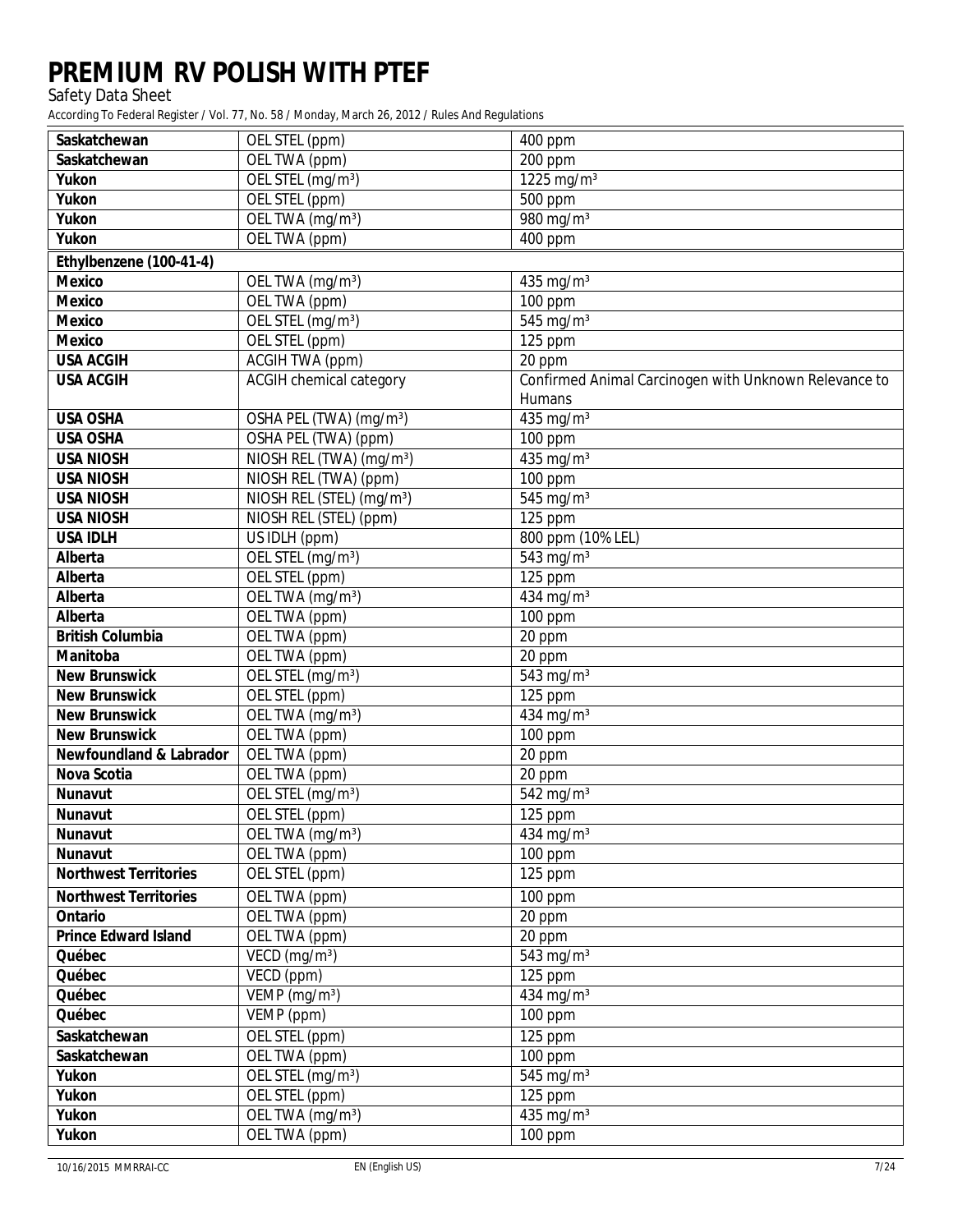Safety Data Sheet

| Methyl alcohol (67-56-1)           |                                       |                                                               |
|------------------------------------|---------------------------------------|---------------------------------------------------------------|
| <b>Mexico</b>                      | OEL TWA (mg/m <sup>3</sup> )          | $260$ mg/m <sup>3</sup>                                       |
| <b>Mexico</b>                      | OEL TWA (ppm)                         | <b>200 ppm</b>                                                |
| <b>Mexico</b>                      | OEL STEL (mg/m <sup>3</sup> )         | $310$ mg/m <sup>3</sup>                                       |
| <b>Mexico</b>                      | OEL STEL (ppm)                        | 250 ppm                                                       |
| <b>USA ACGIH</b>                   | <b>ACGIH TWA (ppm)</b>                | <b>200 ppm</b>                                                |
| <b>USA ACGIH</b>                   | <b>ACGIH STEL (ppm)</b>               | 250 ppm                                                       |
| <b>USA ACGIH</b>                   | <b>ACGIH</b> chemical category        | Skin - potential significant contribution to overall exposure |
|                                    |                                       | by the cutaneous route                                        |
| <b>USA OSHA</b>                    | OSHA PEL (TWA) (mg/m <sup>3</sup> )   | $260$ mg/m <sup>3</sup>                                       |
| <b>USA OSHA</b>                    | <b>OSHA PEL (TWA) (ppm)</b>           | <b>200 ppm</b>                                                |
| <b>USA NIOSH</b>                   | NIOSH REL (TWA) (mg/m <sup>3</sup> )  | $260$ mg/m <sup>3</sup>                                       |
| <b>USA NIOSH</b>                   | NIOSH REL (TWA) (ppm)                 | <b>200 ppm</b>                                                |
| <b>USA NIOSH</b>                   | NIOSH REL (STEL) (mg/m <sup>3</sup> ) | $325$ mg/m <sup>3</sup>                                       |
| <b>USA NIOSH</b>                   | NIOSH REL (STEL) (ppm)                | <b>250 ppm</b>                                                |
| <b>USA IDLH</b>                    | <b>US IDLH</b> (ppm)                  | 6000 ppm                                                      |
| <b>Alberta</b>                     | OEL STEL (mg/m <sup>3</sup> )         | $328$ mg/m <sup>3</sup>                                       |
| <b>Alberta</b>                     | <b>OEL STEL (ppm)</b>                 | <b>250 ppm</b>                                                |
| <b>Alberta</b>                     | OEL TWA (mg/m <sup>3</sup> )          | $262$ mg/m <sup>3</sup>                                       |
| <b>Alberta</b>                     | OEL TWA (ppm)                         | <b>200 ppm</b>                                                |
| <b>British Columbia</b>            | OEL STEL (ppm)                        | 250 ppm                                                       |
| <b>British Columbia</b>            | OEL TWA (ppm)                         | <b>200 ppm</b>                                                |
| <b>Manitoba</b>                    | OEL STEL (ppm)                        | 250 ppm                                                       |
| <b>Manitoba</b>                    | <b>OEL TWA</b> (ppm)                  | <b>200 ppm</b>                                                |
| <b>New Brunswick</b>               | OEL STEL (mg/m <sup>3</sup> )         | $328$ mg/m <sup>3</sup>                                       |
| <b>New Brunswick</b>               | OEL STEL (ppm)                        | <b>250 ppm</b>                                                |
| <b>New Brunswick</b>               | OEL TWA (mg/m <sup>3</sup> )          | $262$ mg/m <sup>3</sup>                                       |
| <b>New Brunswick</b>               | OEL TWA (ppm)                         | <b>200 ppm</b>                                                |
| <b>Newfoundland &amp; Labrador</b> | OEL STEL (ppm)                        | <b>250 ppm</b>                                                |
| <b>Newfoundland &amp; Labrador</b> | <b>OEL TWA</b> (ppm)                  | <b>200 ppm</b>                                                |
| <b>Nova Scotia</b>                 | OEL STEL (ppm)                        | <b>250 ppm</b>                                                |
| <b>Nova Scotia</b>                 | <b>OELTWA</b> (ppm)                   | <b>200 ppm</b>                                                |
| <b>Nunavut</b>                     | OEL STEL (mg/m <sup>3</sup> )         | $328 \text{ mg/m}^3$                                          |
| <b>Nunavut</b>                     | OEL STEL (ppm)                        | <b>250 ppm</b>                                                |
| <b>Nunavut</b>                     | OEL TWA (mg/m <sup>3</sup> )          | $262$ mg/m <sup>3</sup>                                       |
| <b>Nunavut</b>                     | OEL TWA (ppm)                         | 200 ppm                                                       |
| <b>Northwest Territories</b>       | <b>OEL STEL (ppm)</b>                 | <b>250 ppm</b>                                                |
| <b>Northwest Territories</b>       | OEL TWA (ppm)                         | 200 ppm                                                       |
| <b>Ontario</b>                     | OEL STEL (ppm)                        | 250 ppm                                                       |
| <b>Ontario</b>                     | OEL TWA (ppm)                         | <b>200 ppm</b>                                                |
| <b>Prince Edward Island</b>        | OEL STEL (ppm)                        | 250 ppm                                                       |
| <b>Prince Edward Island</b>        | OEL TWA (ppm)                         | <b>200 ppm</b>                                                |
| Québec                             | VECD $(mg/m^3)$                       | $328$ mg/m <sup>3</sup>                                       |
| Québec                             | VECD (ppm)                            | 250 ppm                                                       |
| Québec                             | VEMP $(mg/m^3)$                       | $262$ mg/m <sup>3</sup>                                       |
| Québec                             | VEMP (ppm)                            | <b>200 ppm</b>                                                |
| <b>Saskatchewan</b>                | OEL STEL (ppm)                        | 250 ppm                                                       |
| <b>Saskatchewan</b>                | OEL TWA (ppm)                         | <b>200 ppm</b>                                                |
| <b>Yukon</b>                       | OEL STEL (mg/m <sup>3</sup> )         | $310$ mg/m <sup>3</sup>                                       |
| <b>Yukon</b>                       | OEL STEL (ppm)                        | 250 ppm                                                       |
| <b>Yukon</b>                       | OEL TWA (mg/m <sup>3</sup> )          | $260$ mg/m <sup>3</sup>                                       |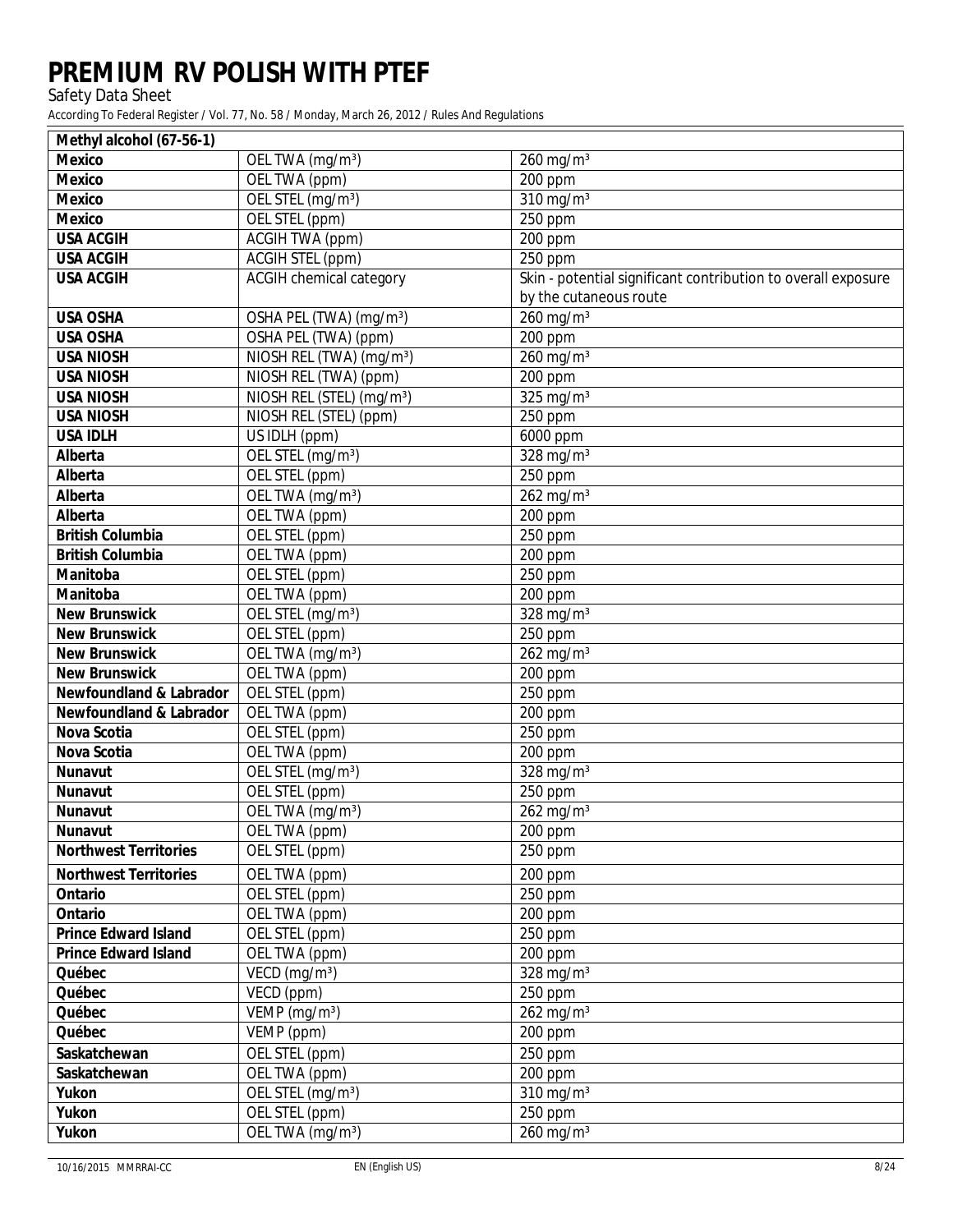Safety Data Sheet

| <b>Yukon</b>                        | OEL TWA (ppm)                                             | <b>200 ppm</b>                                                                                                         |
|-------------------------------------|-----------------------------------------------------------|------------------------------------------------------------------------------------------------------------------------|
| Diethanolamine (111-42-2)           |                                                           |                                                                                                                        |
| <b>USA ACGIH</b>                    | ACGIH TWA (mg/m <sup>3</sup> )                            | $1 \text{ mg/m}^3$ (inhalable fraction and vapor)                                                                      |
| <b>USA ACGIH</b>                    | <b>ACGIH</b> chemical category                            | Skin - potential significant contribution to overall exposure                                                          |
|                                     |                                                           | by the cutaneous route, Confirmed Animal Carcinogen with                                                               |
|                                     |                                                           | <b>Unknown Relevance to Humans</b>                                                                                     |
| <b>USA NIOSH</b>                    | NIOSH REL (TWA) $(mg/m3)$                                 | $15 \text{ mg/m}^3$                                                                                                    |
| <b>USA NIOSH</b>                    | NIOSH REL (TWA) (ppm)                                     | 3 ppm                                                                                                                  |
| <b>Alberta</b>                      | OEL TWA (mg/m <sup>3</sup> )                              | $2$ mg/m <sup>3</sup>                                                                                                  |
| <b>British Columbia</b>             | $\overline{\text{OEL}}$ TWA (mg/m <sup>3</sup> )          | $2$ mg/m <sup>3</sup>                                                                                                  |
| <b>Manitoba</b>                     | OEL TWA (mg/m <sup>3</sup> )                              | $1$ mg/m <sup>3</sup> (inhalable fraction and vapor)                                                                   |
| <b>New Brunswick</b>                | OEL TWA (mg/m <sup>3</sup> )                              | $2$ mg/m <sup>3</sup>                                                                                                  |
| <b>New Brunswick</b>                | OEL TWA (ppm)                                             | $0.46$ ppm                                                                                                             |
| <b>Newfoundland &amp; Labrador</b>  | OEL TWA (mg/m <sup>3</sup> )                              | $1$ mg/m <sup>3</sup> (inhalable fraction and vapor)                                                                   |
| <b>Nova Scotia</b>                  | OEL TWA (mg/m <sup>3</sup> )                              | $1$ mg/m <sup>3</sup> (inhalable fraction and vapor)                                                                   |
| <b>Nunavut</b>                      | OEL STEL (mg/m <sup>3</sup> )                             | $26$ mg/m <sup>3</sup>                                                                                                 |
| <b>Nunavut</b>                      | <b>OEL STEL (ppm)</b>                                     | 6 ppm                                                                                                                  |
| <b>Nunavut</b>                      | OEL TWA (mg/m <sup>3</sup> )                              | $13$ mg/m <sup>3</sup>                                                                                                 |
| <b>Nunavut</b>                      | <b>OEL TWA</b> (ppm)                                      | 3 ppm                                                                                                                  |
| <b>Northwest Territories</b>        | OEL STEL (mg/m <sup>3</sup> )                             | $4$ mg/m <sup>3</sup>                                                                                                  |
| <b>Northwest Territories</b>        | OEL TWA (mg/m <sup>3</sup> )                              | $2$ mg/m <sup>3</sup>                                                                                                  |
| <b>Ontario</b>                      | OEL TWA (mg/m <sup>3</sup> )                              | 1 mg/m <sup>3</sup> (inhalable fraction and vapor)                                                                     |
| <b>Prince Edward Island</b>         | OEL TWA (mg/m <sup>3</sup> )                              | $1$ mg/m <sup>3</sup> (inhalable fraction and vapor)                                                                   |
| Québec                              | VEMP $(mg/m^3)$                                           | $13$ mg/m <sup>3</sup>                                                                                                 |
| Québec                              | <b>VEMP</b> (ppm)                                         | 3 ppm                                                                                                                  |
| <b>Saskatchewan</b>                 | OEL STEL (mg/m <sup>3</sup> )                             | $4$ mg/m <sup>3</sup>                                                                                                  |
| <b>Saskatchewan</b>                 | OEL TWA (mg/m <sup>3</sup> )                              | $2$ mg/m <sup>3</sup>                                                                                                  |
| Polytetrafluoroethylene (9002-84-0) |                                                           |                                                                                                                        |
| Québec                              | VEMP $(mg/m^3)$                                           | $2.5 \text{ mg/m}^3$ (decomposition products)                                                                          |
| Quartz (14808-60-7)                 |                                                           |                                                                                                                        |
| <b>Mexico</b>                       | OEL TWA (mg/m <sup>3</sup> )                              | $0.1$ mg/m <sup>3</sup> (respirable fraction)                                                                          |
| <b>USA ACGIH</b>                    | <b>ACGIH TWA</b> (mg/m <sup>3</sup> )                     | $0.025$ mg/m <sup>3</sup> (respirable fraction)                                                                        |
| <b>USA ACGIH</b>                    | <b>ACGIH</b> chemical category                            | <b>A2 - Suspected Human Carcinogen</b>                                                                                 |
| <b>USA OSHA</b>                     | OSHA PEL (STEL) (mg/m <sup>3</sup> )                      | 250 mppcf/%SiO <sub>2</sub> +5, 10mg/m <sup>3/%SiO</sup> <sub>2</sub> +2                                               |
| <b>USA NIOSH</b>                    | NIOSH REL (TWA) (mg/m <sup>3</sup> )                      | $0.05$ mg/m <sup>3</sup> (respirable dust)                                                                             |
| <b>USA IDLH</b>                     | US IDLH $(mg/m^3)$                                        | $50$ mg/m <sup>3</sup> (respirable dust)                                                                               |
| <b>Alberta</b>                      | OEL TWA $(mg/m3)$                                         | $0.025$ mg/m <sup>3</sup> (respirable particulate)                                                                     |
| <b>British Columbia</b>             | OEL TWA $(mg/m3)$                                         | $0.025$ mg/m <sup>3</sup> (respirable)                                                                                 |
| <b>Manitoba</b>                     | OEL TWA (mg/m <sup>3</sup> )                              | $0.025$ mg/m <sup>3</sup> (respirable fraction)                                                                        |
| <b>New Brunswick</b>                | OEL TWA (mg/m <sup>3</sup> )                              | $0.1$ mg/m <sup>3</sup> (respirable fraction)                                                                          |
| <b>Newfoundland &amp; Labrador</b>  | OEL TWA (mg/m <sup>3</sup> )                              | $0.025$ mg/m <sup>3</sup> (respirable fraction)                                                                        |
| <b>Nova Scotia</b>                  | OEL TWA (mg/m <sup>3</sup> )                              | $0.025$ mg/m <sup>3</sup> (respirable fraction)                                                                        |
| <b>Nunavut</b>                      | OEL TWA (mg/m <sup>3</sup> )                              | $0.1$ mg/m <sup>3</sup> (respirable mass)<br>$0.3$ mg/m <sup>3</sup> (total mass)                                      |
| <b>Northwest Territories</b>        |                                                           |                                                                                                                        |
| <b>Ontario</b>                      | OEL TWA $(mg/m3)$<br>OEL TWA (mg/m <sup>3</sup> )         | $0.05$ mg/m <sup>3</sup> (respirable fraction)<br>0.10 mg/m <sup>3</sup> (designated substances regulation-respirable) |
| <b>Prince Edward Island</b>         |                                                           | $0.025$ mg/m <sup>3</sup> (respirable fraction)                                                                        |
| Québec                              | OEL TWA (mg/m <sup>3</sup> )<br>VEMP (mg/m <sup>3</sup> ) | $0.1$ mg/m <sup>3</sup> (respirable dust)                                                                              |
| <b>Saskatchewan</b>                 | OEL TWA (mg/m <sup>3</sup> )                              | $0.05$ mg/m <sup>3</sup> (respirable fraction)                                                                         |
| <b>Yukon</b>                        | OEL TWA (mg/m <sup>3</sup> )                              | 300 particle/mL                                                                                                        |
|                                     |                                                           |                                                                                                                        |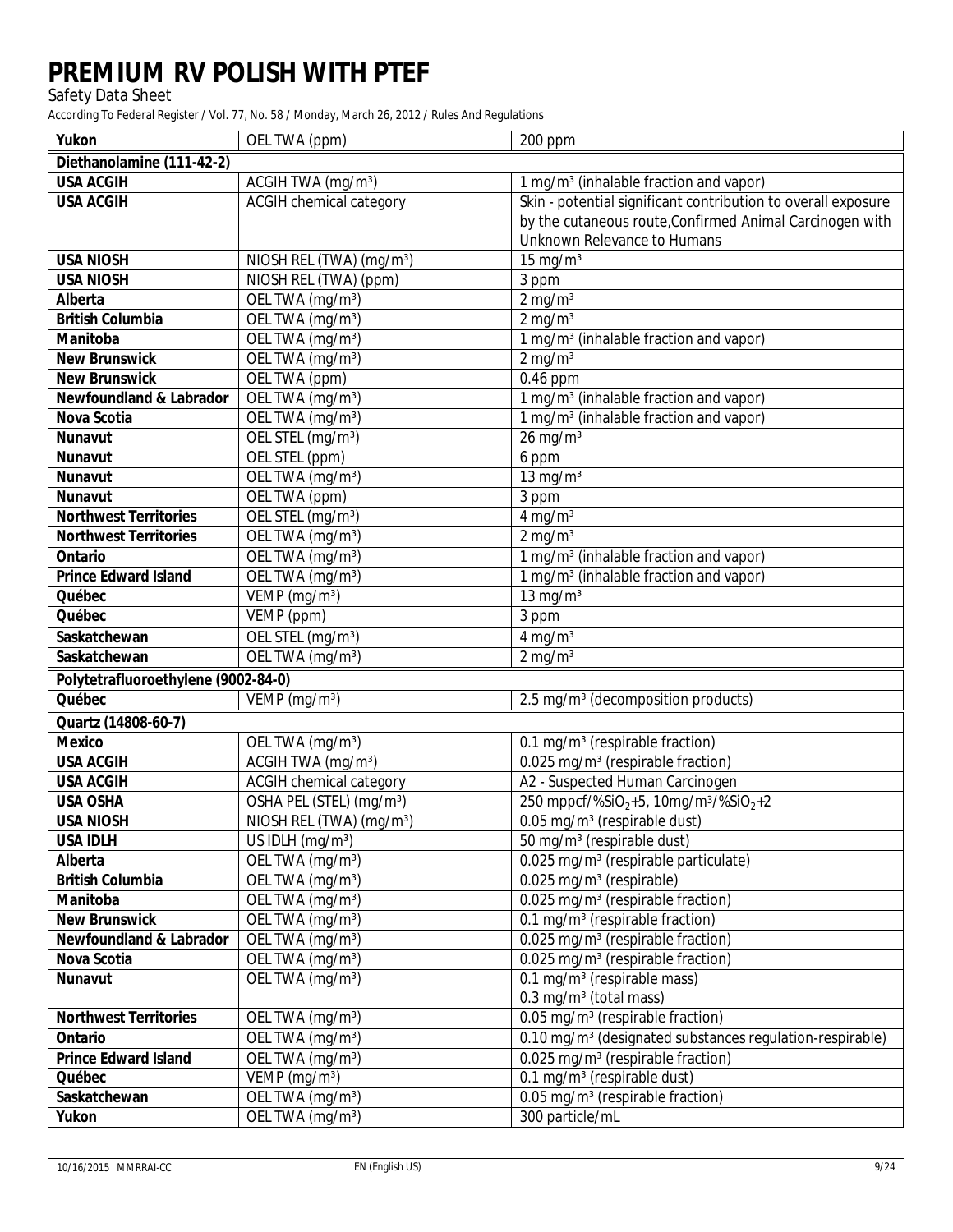**Safety Data Sheet** 

According To Federal Register / Vol. 77, No. 58 / Monday, March 26, 2012 / Rules And Regulations

| Petroleum distillates, hydrotreated light (64742-47-8) |                   |                                                                            |  |
|--------------------------------------------------------|-------------------|----------------------------------------------------------------------------|--|
| <b>British Columbia</b>                                | OEL TWA $(mg/m3)$ | $\pm$ 200 mg/m <sup>3</sup> (application restricted to conditions in which |  |
|                                                        |                   | there are negligible aerosol exposures)                                    |  |

### **Exposure Controls**

Appropriate Engineering Controls: Emergency eye wash fountains and safety showers should be available in the immediate vicinity of any potential exposure. Ensure adequate ventilation, especially in confined areas. Use explosion-proof equipment. Take precautionary measures against static discharges. Proper grounding procedures to avoid static electricity should be followed. Gas detectors should be used when flammable gases/vapors may be released. Ensure all national/local regulations are observed. Personal Protective Equipment: Protective goggles. Gloves. Protective clothing. Insufficient ventilation: wear respiratory protection.



Materials for Protective Clothing: Wear fire/flame resistant/retardant clothing. Chemically resistant materials and fabrics. **Hand Protection:** Wear chemically resistant protective gloves.

Eye Protection: Chemical safety goggles.

Skin and Body Protection: Wear suitable protective clothing.

Respiratory Protection: If exposure limits are exceeded or irritation is experienced, approved respiratory protection should be worn. Other Information: When using, do not eat, drink or smoke.

### **SECTION 9: PHYSICAL AND CHEMICAL PROPERTIES**

**Information on Basic Physical and Chemical Properties** 

| <b>Physical State</b>                                      | Liquid                                                                 |
|------------------------------------------------------------|------------------------------------------------------------------------|
| <b>Appearance</b>                                          | Thick, white to off white opaque liquid                                |
| <b>Odor</b>                                                | Coconut odor                                                           |
| <b>Odor Threshold</b>                                      | Not available                                                          |
| pH                                                         | Not available                                                          |
| <b>Evaporation Rate</b>                                    | Not available                                                          |
| <b>Melting Point</b>                                       | $0 °F (-17.78 °C)$                                                     |
| <b>Freezing Point</b>                                      | Not available                                                          |
| <b>Boiling Point</b>                                       | Not available                                                          |
| <b>Flash Point</b>                                         | 58.9 °C (138 °F). Does not sustain combustion according to ASTM D 4206 |
| <b>Auto-ignition Temperature</b>                           | Not available                                                          |
| <b>Decomposition Temperature</b>                           | Not available                                                          |
| <b>Flammability (solid, gas)</b>                           | Not available                                                          |
| <b>Lower Flammable Limit</b>                               | Not available                                                          |
| <b>Upper Flammable Limit</b>                               | Not available                                                          |
| <b>Vapor Pressure</b>                                      | Not available                                                          |
| <b>Relative Vapor Density at 20 °C</b>                     | Not available                                                          |
| <b>Relative Density</b>                                    | Not available                                                          |
| <b>Specific Gravity</b>                                    | .98 - 1.01 @ 25.6 °C                                                   |
| <b>Solubility</b>                                          | Not available                                                          |
| <b>Partition Coefficient: N-Octanol/Water</b>              | Not available                                                          |
| <b>Viscosity</b>                                           | 4000 - 9000 cP @ 22.8 °C                                               |
| <b>Explosion Data - Sensitivity to Mechanical Impact</b> : | Not expected to present an explosion hazard due to mechanical impact.  |
| <b>Explosion Data - Sensitivity to Static Discharge</b>    | Static discharge could act as an ignition source.                      |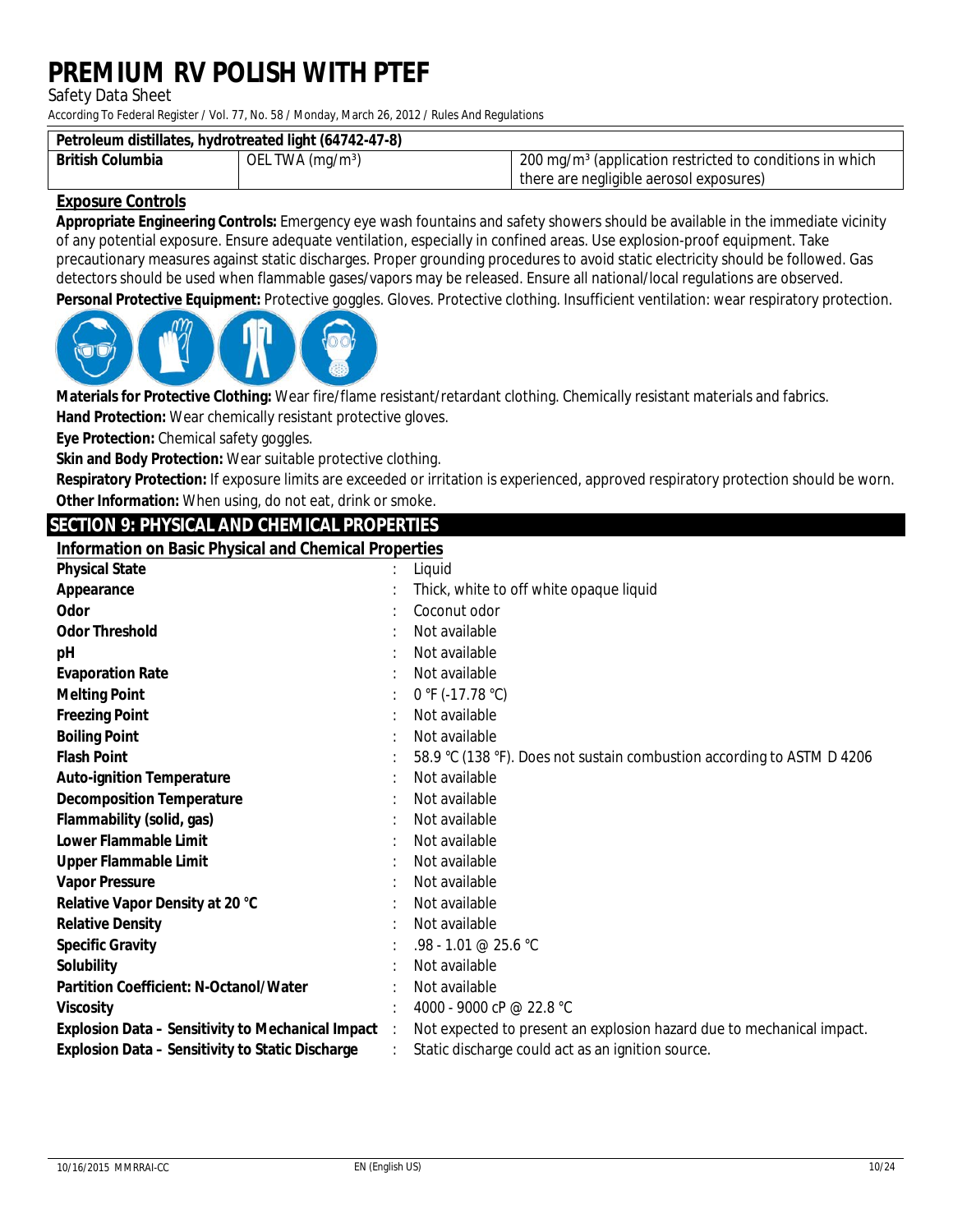**Safety Data Sheet** 

According To Federal Register / Vol. 77, No. 58 / Monday, March 26, 2012 / Rules And Regulations

### **SECTION 10: STABILITY AND REACTIVITY**

Reactivity: Reacts with strong oxidants causing fire and explosion hazard. Hazardous reactions may occur on contact with certain chemicals. Refer to incompatible materials.

**Chemical Stability:** Flammable liquid and vapor. May form flammable/explosive vapor-air mixture.

**Possibility of Hazardous Reactions:** Hazardous polymerization will not occur.

Conditions to Avoid: Direct sunlight. Extremely high or low temperatures. Open flame. Overheating. Heat. Sparks. Incompatible materials.

**Incompatible Materials:** Strong acids. Strong bases. Strong oxidizers. Chlorine. Ethylene oxide. Isocyanates.

Hazardous Decomposition Products: May release flammable gases. Thermal decomposition generates : Irritating or toxic vapors. Carbon oxides (CO, CO<sub>2</sub>). Nitrogen oxides. Hydrocarbons. Silicon oxides.

### **SECTION 11: TOXICOLOGICAL INFORMATION**

#### **Information on Toxicological Effects - Product**

**Acute Toxicity: Not classified** 

**ID50 and IC50 Data: Not available** 

Skin Corrosion/Irritation: Causes skin irritation.

**Serious Eve Damage/Irritation: Not classified** 

Respiratory or Skin Sensitization: May cause an allergic skin reaction.

**Germ Cell Mutagenicity: Not classified.** 

Teratogenicity: Not classified

Carcinogenicity: Not classified.

Specific Target Organ Toxicity (Repeated Exposure): Causes damage to organs through prolonged or repeated exposure (CNS).

**Reproductive Toxicity: Not classified** 

Specific Target Organ Toxicity (Single Exposure): Not classified

**Aspiration Hazard:** May be fatal if swallowed and enters airways.

Symptoms/Injuries After Inhalation: Overexposure may be irritating to the respiratory system.

Symptoms/Injuries After Skin Contact: Causes skin irritation. May cause an allergic skin reaction.

Symptoms/Injuries After Eye Contact: May cause minor eye irritation.

 $\overline{u}$   $\overline{u}$   $\overline{u}$   $\overline{u}$   $\overline{u}$   $\overline{u}$   $\overline{u}$ 

Symptoms/Injuries After Ingestion: The major health threat of ingestion occurs from the danger of aspiration (breathing) of liquid drops into the lungs, particularly from vomiting. Aspiration may result in chemical pneumonia (fluid in the lungs), severe lung damage, respiratory failure and even death.

Chronic Symptoms: Causes damage to organs (CNS) through prolonged or repeated exposure.

### Information on Toxicological Effects - Ingredient(s)

**ID50 and IC50 Data:** 

| Naphtha, petroleum, heavy alkylate (64741-65-7) |                                      |
|-------------------------------------------------|--------------------------------------|
| <b>ID50 Oral Rat</b>                            | $>7000$ mg/kg                        |
| <b>ID50 Dermal Rabbit</b>                       | $>$ 2000 mg/kg                       |
| <b>IC50 Inhalation Rat</b>                      | $> 5.04$ mg/l/4h                     |
| Stoddard solvent (8052-41-3)                    |                                      |
| <b>ID50 Oral Rat</b>                            | > 5 g/kg Behavioral somnolence       |
| <b>ID50 Dermal Rabbit</b>                       | $> 3$ mg/kg                          |
| <b>IC50 Inhalation Rat</b>                      | > 5500 mg/l/4h Behavioral somnolence |
| <b>Sopropyl alcohol (67-63-0)</b>               |                                      |
| <b>ID50 Oral Rat</b>                            | $4710$ mg/kg                         |
| <b>ID50 Dermal Rabbit</b>                       | $4059$ mg/kg                         |
| <b>IC50 Inhalation Rat</b>                      | 72.6 mg/l/4h (Exposure time: 4 h)    |
| <b>IC50 Inhalation Rat</b>                      | $72.5 \text{ mg/l/4h}$               |
| Ethylbenzene (100-41-4)                         |                                      |
| <b>ID50 Oral Rat</b>                            | 3500 mg/kg                           |
| <b>ID50 Dermal Rabbit</b>                       | 15400 mg/kg                          |
|                                                 |                                      |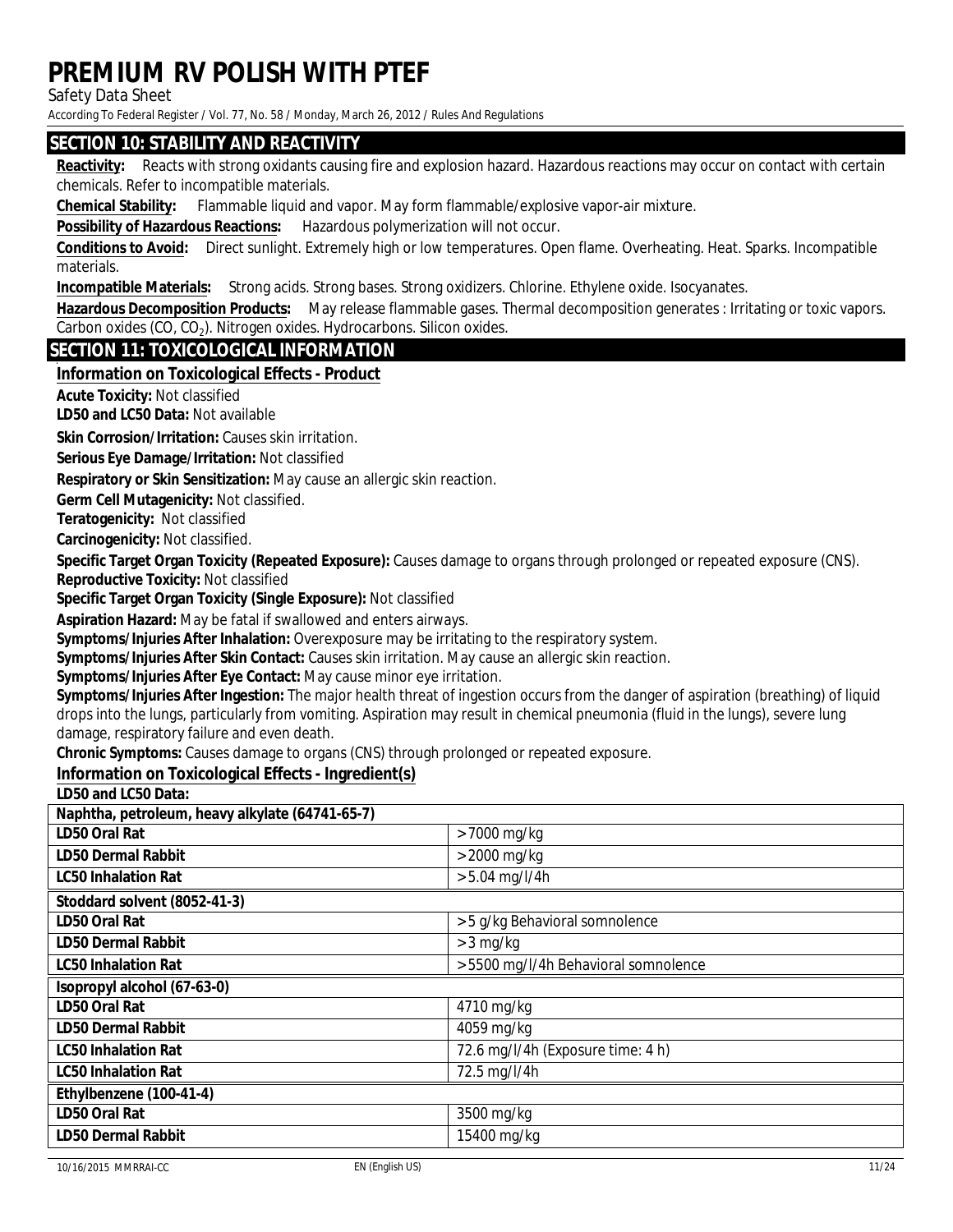**Safety Data Sheet** 

According To Federal Register / Vol. 77, No. 58 / Monday, March 26, 2012 / Rules And Regulations

| <b>IC50 Inhalation Rat</b>                                            | 17.2 mg/l/4h (Exposure time: 4 h)             |
|-----------------------------------------------------------------------|-----------------------------------------------|
| Methyl alcohol (67-56-1)                                              |                                               |
| <b>ID50 Oral Rat</b>                                                  | 6200 mg/kg                                    |
| <b>IC50</b> Inhalation Rat                                            | $3$ mg/l/4h                                   |
| <b>IC50 Inhalation Rat</b>                                            | 22500 ppm (Exposure time: 8 h)                |
| <b>ATE US (oral)</b>                                                  | 100.00 mg/kg body weight                      |
| <b>ATE US (dermal)</b>                                                | 300.00 mg/kg body weight                      |
| Diethanolamine (111-42-2)                                             |                                               |
| <b>ID50 Oral Rat</b>                                                  | 1820 mg/kg                                    |
| Quartz (14808-60-7)                                                   |                                               |
| <b>ID50 Oral Rat</b>                                                  | $> 5000$ mg/kg                                |
| <b>ID50 Dermal Rat</b>                                                | $>5000$ mg/kg                                 |
| <b>Benzyl salicylate (118-58-1)</b>                                   |                                               |
| <b>ID50 Oral Rat</b>                                                  | 2227 mg/kg                                    |
| <b>ID50 Dermal Rabbit</b>                                             | 14150 mg/kg                                   |
| <b>Coumarin (91-64-5)</b>                                             |                                               |
| <b>ID50 Oral Rat</b>                                                  | $293$ mg/kg                                   |
| <b>ID50 Dermal Rat</b>                                                | $>$ 2000 mg/kg                                |
| <b>ATE US (dermal)</b>                                                | 300.00 mg/kg body weight                      |
| <b>ATE US (dust, mist)</b>                                            | $0.50$ mg/l/4h                                |
| Petroleum distillates, hydrotreated light (64742-47-8)                |                                               |
| <b>ID50 Oral Rat</b>                                                  | $> 5000$ mg/kg                                |
| <b>ID50 Dermal Rabbit</b>                                             | $>$ 2000 mg/kg                                |
| <b>IC50 Inhalation Rat</b>                                            | $> 5.2$ mg/l/4h                               |
| <b>Kopropyl alcohol (67-63-0)</b>                                     |                                               |
| <b>IARC Group</b>                                                     | $\bf{3}$                                      |
| Ethylbenzene (100-41-4)                                               |                                               |
| <b>IARC Group</b>                                                     | 2B                                            |
| <b>National Toxicology Program (NTP) Status</b>                       | <b>Evidence of Carcinogenicity.</b>           |
| <b>OSHA Hazard Communication Carcinogen List</b>                      | In OSHA Hazard Communication Carcinogen list. |
| Diethanolamine (111-42-2)                                             |                                               |
| <b>IARC Group</b>                                                     | 2B                                            |
| <b>OSHA Hazard Communication Carcinogen List</b>                      | In OSHA Hazard Communication Carcinogen list. |
| Polytetrafluoroethylene (9002-84-0)                                   |                                               |
| <b>IARC Group</b>                                                     | $\boldsymbol{3}$                              |
| Quartz (14808-60-7)                                                   |                                               |
| <b>IARC Group</b>                                                     | $\mathbf{1}$                                  |
| <b>National Toxicology Program (NTP) Status</b>                       | <b>Known Human Carcinogens.</b>               |
| <b>OSHA Hazard Communication Carcinogen List</b>                      | In OSHA Hazard Communication Carcinogen list. |
| <b>Coumarin (91-64-5)</b>                                             |                                               |
| <b>IARC Group</b>                                                     | 3                                             |
| <b>National Toxicology Program (NTP) Status</b>                       | <b>Evidence of Carcinogenicity.</b>           |
| <b>SECTION 12: ECOLOGICAL INFORMATION</b>                             |                                               |
| <u>Toxicity</u><br>ful to concelle $\mathbf{E}$<br><b>II</b><br>.e.l. |                                               |

Ecology - General: Harmful to aquatic life. Harmful to aquatic life with long lasting effects.

| Naphtha, petroleum, heavy alkylate (64741-65-7) |                                                          |
|-------------------------------------------------|----------------------------------------------------------|
| <b>EC50 Daphnia 1</b>                           | 2 mg/l (Exposure time: 48 h - Species: Mysidopsis bahia) |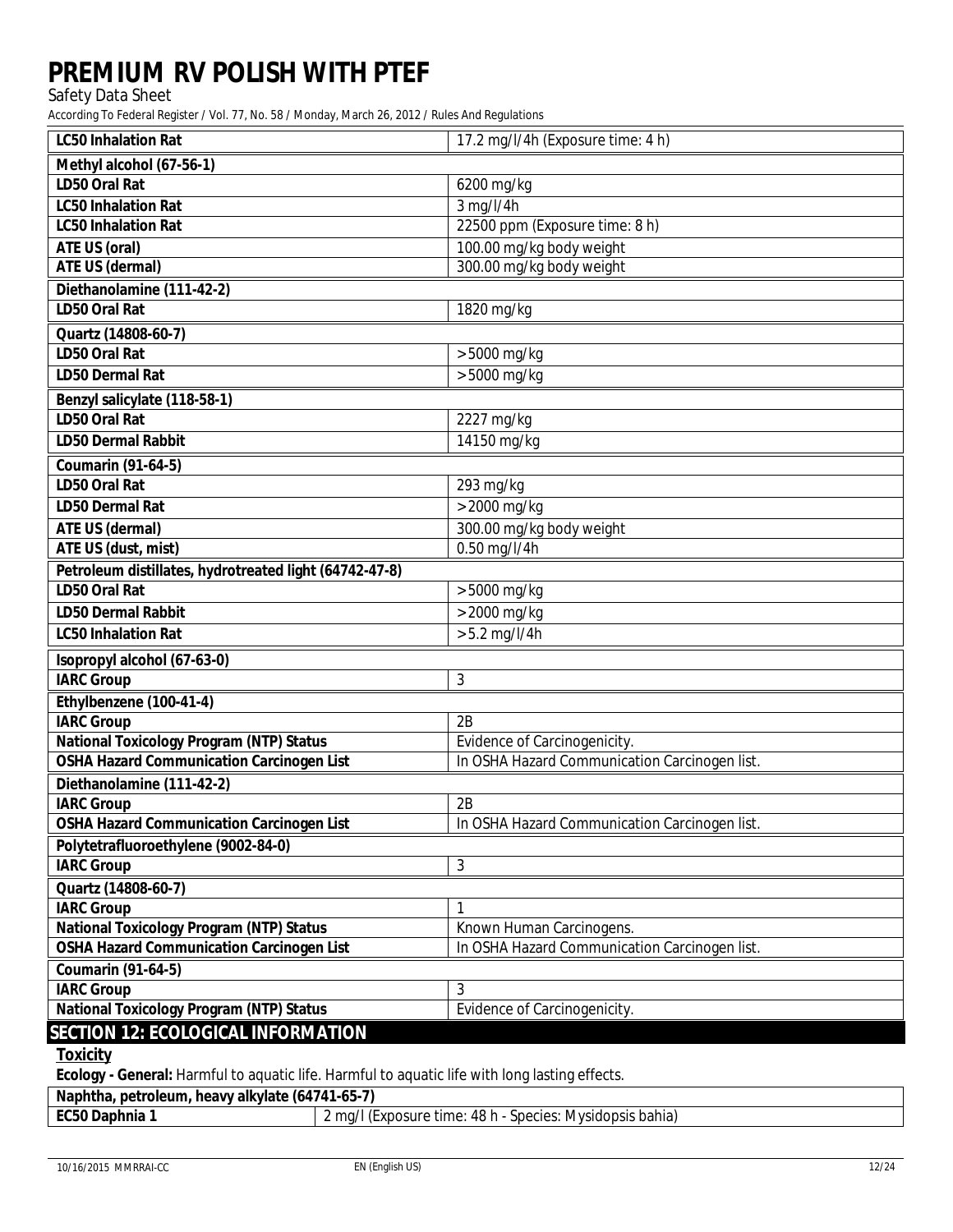Safety Data Sheet

| <b>Kopropyl alcohol (67-63-0)</b>                                                             |                                                                                       |  |
|-----------------------------------------------------------------------------------------------|---------------------------------------------------------------------------------------|--|
| LC50 Fish 1                                                                                   | 9640 mg/l (Exposure time: 96 h - Species: Pimephales promelas [flow-through])         |  |
| EC50 Daphnia 1                                                                                | 13299 mg/l (Exposure time: 48 h - Species: Daphnia magna)                             |  |
| <b>EC50 Other Aquatic Organisms 1</b>                                                         | 1000 mg/l (Exposure time: 96 h - Species: Desmodesmus subspicatus)                    |  |
| <b>IC 50 Fish 2</b>                                                                           | 11130 mg/l (Exposure time: 96 h - Species: Pimephales promelas [static])              |  |
| <b>EC50 Other Aquatic Organisms 2</b>                                                         | 1000 mg/l (Exposure time: 72 h - Species: Desmodesmus subspicatus)                    |  |
| Ethylbenzene (100-41-4)                                                                       |                                                                                       |  |
| <b>IC50 Fish 1</b>                                                                            | 11.0 - 18.0 mg/l (Exposure time: 96 h - Species: Oncorhynchus mykiss [static])        |  |
| EC50 Daphnia 1                                                                                | 1.8 - 2.4 mg/l (Exposure time: 48 h - Species: Daphnia magna)                         |  |
| $LC$ 50 Fish $2$                                                                              | 4.2 mg/l (Exposure time: 96 h - Species: Oncorhynchus mykiss [semi-static])           |  |
| Methyl alcohol (67-56-1)                                                                      |                                                                                       |  |
| LC50 Fish 1                                                                                   | 28200 mg/l (Exposure time: 96 h - Species: Pimephales promelas [flow-through])        |  |
| <b>EC50 Daphnia 1</b>                                                                         | 1340 mg/l                                                                             |  |
| <b>IC 50 Fish 2</b>                                                                           | > 100 mg/l (Exposure time: 96 h - Species: Pimephales promelas [static])              |  |
| Diethanolamine (111-42-2)                                                                     |                                                                                       |  |
| <b>IC50 Fish 1</b>                                                                            | 4460 (4460 - 4980) mg/l (Exposure time: 96 h - Species: Pimephales promelas [flow-    |  |
|                                                                                               | through])                                                                             |  |
| EC50 Daphnia 1                                                                                | 55 mg/l (Exposure time: 48 h - Species: Daphnia magna)                                |  |
| <b>IC</b> 50 Fish 2                                                                           | 1200 (1200 - 1580) mg/l (Exposure time: 96 h - Species: Pimephales promelas [static]) |  |
| <b>EC50 Other Aquatic Organisms 2</b>                                                         | 2.1 (2.1 - 2.3) mg/l (Exposure time: 96 h - Species: Pseudokirchneriella subcapitata) |  |
| ErC50 (algae)                                                                                 | 2.2 mg/l (Exposure time: 96 h - Species: Pseudokirchneriella subcapitata [Static])    |  |
| <b>NOEC</b> chronic crustacea<br>$0.78$ mg/l                                                  |                                                                                       |  |
| <b>Coumarin (91-64-5)</b>                                                                     |                                                                                       |  |
| <b>EC50 Daphnia 1</b>                                                                         | $13.5 \text{ mg/l}$                                                                   |  |
| Petroleum distillates, hydrotreated light (64742-47-8)                                        |                                                                                       |  |
| LC50 Fish 1                                                                                   | 45 mg/l (Exposure time: 96 h - Species: Pimephales promelas [flow-through])           |  |
| <b>IC 50 Fish 2</b><br>2.2 mg/l (Exposure time: 96 h - Species: Lepomis macrochirus [static]) |                                                                                       |  |
| <b>Persistence and Degradability</b>                                                          |                                                                                       |  |
| PREMIUM RV POLISH WITH PTEF                                                                   |                                                                                       |  |
| <b>Persistence and Degradability</b>                                                          | Not established.                                                                      |  |
| <b>Bioaccumulative Potential</b>                                                              |                                                                                       |  |
| <b>PREMIUM RV POLISH WITH PTEF</b>                                                            |                                                                                       |  |
| <b>Bioaccumulative Potential</b><br>Not established.                                          |                                                                                       |  |
| Stoddard solvent (8052-41-3)                                                                  |                                                                                       |  |
| <b>Log Pow</b>                                                                                | 3.16 (Octanol/water partition coefficient 3.16/7.06)                                  |  |
| <b>Isopropyl alcohol (67-63-0)</b>                                                            |                                                                                       |  |
| Log Pow<br>$0.05$ (at 25 °C)                                                                  |                                                                                       |  |
| Ethylbenzene (100-41-4)                                                                       |                                                                                       |  |
| <b>BCF</b> Fish 1                                                                             | 15                                                                                    |  |
| <b>Log Pow</b>                                                                                | 3.118                                                                                 |  |
| Methyl alcohol (67-56-1)                                                                      |                                                                                       |  |
| <b>BCF Fish 1</b><br>< 10                                                                     |                                                                                       |  |
| <b>Log Pow</b>                                                                                | $-0.77$                                                                               |  |
|                                                                                               |                                                                                       |  |
| Diethanolamine (111-42-2)<br><b>BCF Fish 1</b>                                                |                                                                                       |  |
|                                                                                               | (no significant bioconcentration)<br>$-2.18$ (at 25 °C)                               |  |
| <b>Log Pow</b>                                                                                |                                                                                       |  |
| Petroleum distillates, hydrotreated light (64742-47-8)<br><b>BCF Fish 1</b>                   |                                                                                       |  |
| $61 - 159$                                                                                    |                                                                                       |  |
| <b>Mobility in Soil Not available</b>                                                         |                                                                                       |  |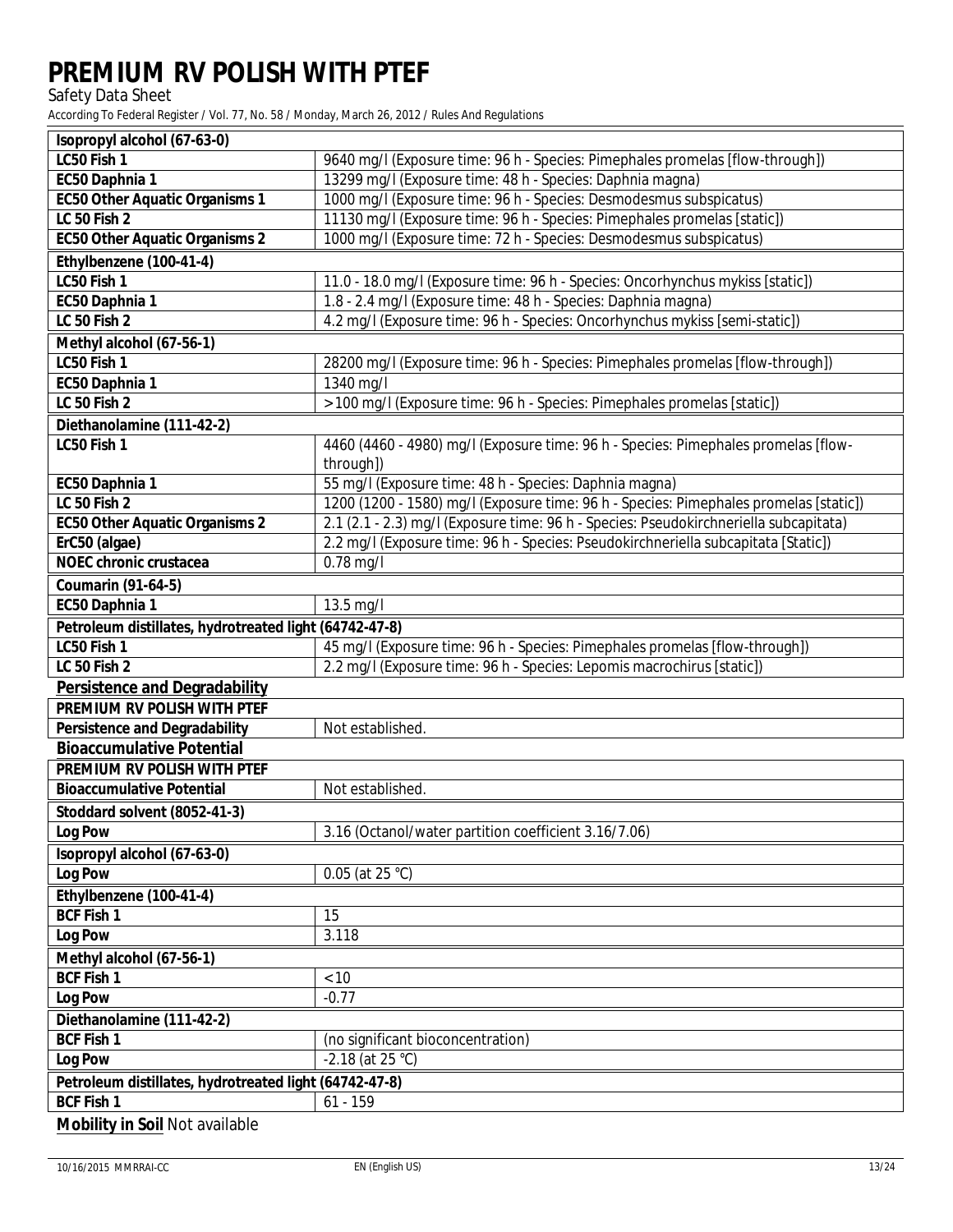#### **Safety Data Sheet**

According To Federal Register / Vol. 77, No. 58 / Monday, March 26, 2012 / Rules And Regulations

#### Other Adverse Effects

Other Information: Avoid release to the environment.

#### **SECTION 13: DISPOSAL CONSIDERATIONS**

Waste Disposal Recommendations: Dispose of waste material in accordance with all local, regional, national, provincial, territorial and international regulations.

Additional Information: Handle empty containers with care because residual vapors may be flammable.

Ecology - Waste Materials: Hazardous waste due to toxicity.

### **SECTION 14: TRANSPORT INFORMATION**

#### In Accordance With ICAO/IATA/DOT/TDG/IMDG

**UN Number** Not regulated for transport

**UN Proper Shipping Name** Not regulated for transport

- **Transport Hazard Class(es)**
- **Marine Pollutant**

 $: No$ 

**Additional Information** Not available

**Transport by sea** Not regulated for transport

Air transport Not regulated for transport

In Accordance With IMDG Not regulated for transport

In Accordance With IATA/ICAO Not regulated for transport

In Accordance With TDG Not regulated for transport

### **SECTION 15: REGUIATORY INFORMATION**

**US Federal Regulations** 

**PREMIUM RV POLISH WITH PTEF** 

**SARA Section 311/312 Hazard Classes** 

Fire hazard Immediate (acute) health hazard Delayed (chronic) health hazard

Naphtha, petroleum, heavy alkylate (64741-65-7)

Listed on the United States TSCA (Toxic Substances Control Act) inventory

| Siloxanes and Silicones, dimethyl, [[[3-[(2-aminoethyl)amino]propyl]dimethoxysilyl]oxy]-terminated (71750-80-6) |                                                                       |
|-----------------------------------------------------------------------------------------------------------------|-----------------------------------------------------------------------|
| Listed on the United States TSCA (Toxic Substances Control Act) inventory                                       |                                                                       |
| Stoddard solvent (8052-41-3)                                                                                    |                                                                       |
| Listed on the United States TSCA (Toxic Substances Control Act) inventory                                       |                                                                       |
| <b>Sopropyl alcohol (67-63-0)</b>                                                                               |                                                                       |
| Listed on the United States TSCA (Toxic Substances Control Act) inventory                                       |                                                                       |
| Subject to reporting requirements of United States SARA Section 313                                             |                                                                       |
| <b>EPA TSCA Regulatory Flag</b>                                                                                 | T - T - indicates a substance that is the subject of a Section 4 test |
|                                                                                                                 | rule under TSCA.                                                      |
| <b>SARA Section 313 - Emission Reporting</b>                                                                    | 1.0 % (only if manufactured by the strong acid process, no supplier   |
|                                                                                                                 | notification)                                                         |
| Ethylbenzene (100-41-4)                                                                                         |                                                                       |
| Listed on the United States TSCA (Toxic Substances Control Act) inventory                                       |                                                                       |
| Subject to reporting requirements of United States SARA Section 313                                             |                                                                       |
| RQ (Reportable Quantity, Section 304 of EPA's List of Lists):<br>1000 lb                                        |                                                                       |
| <b>SARA Section 313 - Emission Reporting</b>                                                                    | 0.1%                                                                  |
| Siloxanes and Silicones, dimethyl, hydroxy-terminated, reaction products with trimethoxymethylsilane and N-[3-  |                                                                       |
| (trimethoxysilyl)propyl]-1,2-ethanediamine (69430-37-1)                                                         |                                                                       |
| Listed on the United States TSCA (Toxic Substances Control Act) inventory                                       |                                                                       |
| Methyl alcohol (67-56-1)                                                                                        |                                                                       |
| Listed on the United States TSCA (Toxic Substances Control Act) inventory                                       |                                                                       |

**Subject to reporting requirements of United States SARA Section 313**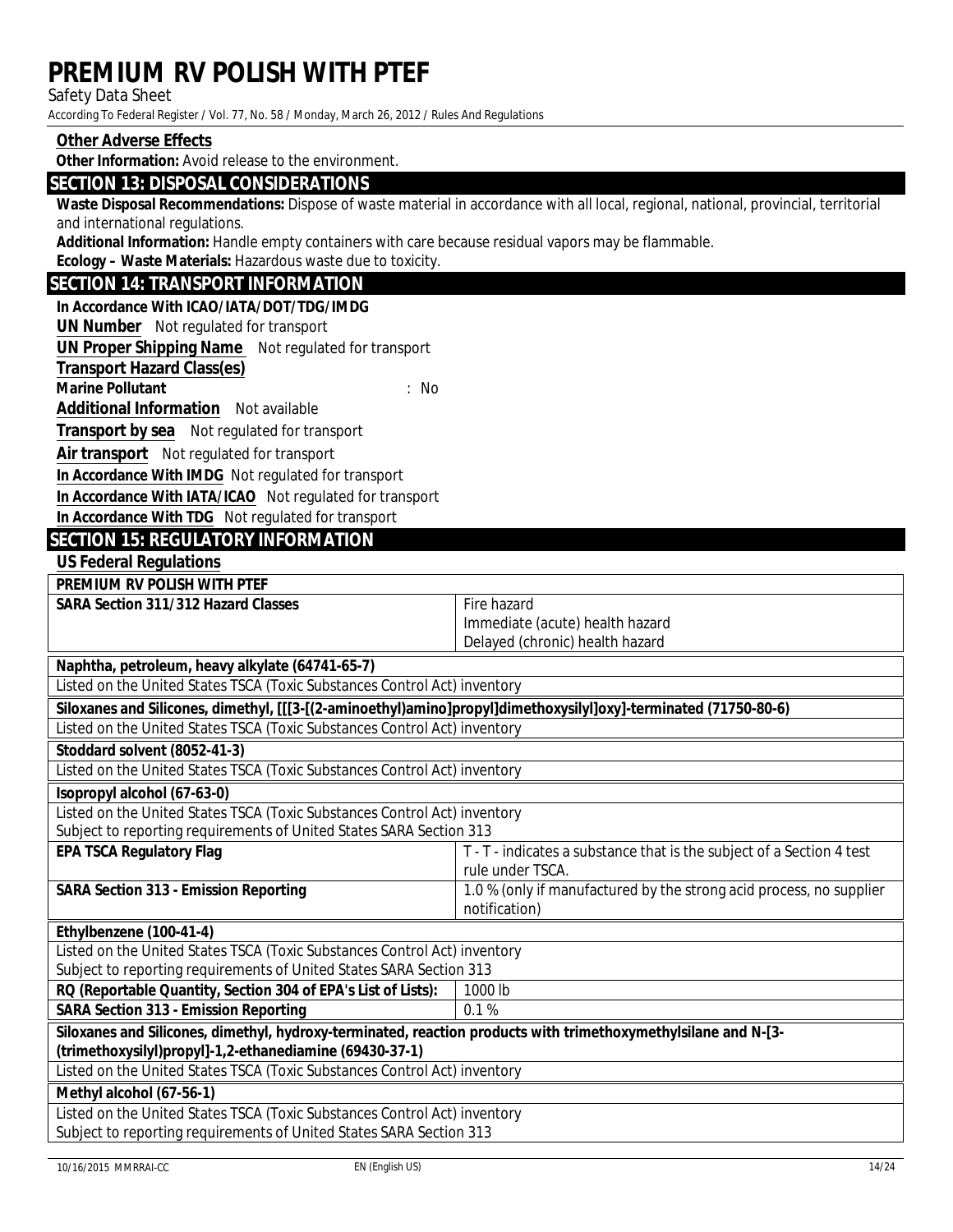Safety Data Sheet

According To Federal Register / Vol. 77, No. 58 / Monday, March 26, 2012 / Rules And Regulations

| <b>SARA Section 311/312 Hazard Classes</b>                                                                                                              | Delayed (chronic) health hazard                                |  |
|---------------------------------------------------------------------------------------------------------------------------------------------------------|----------------------------------------------------------------|--|
|                                                                                                                                                         | Immediate (acute) health hazard                                |  |
|                                                                                                                                                         | <b>Fire hazard</b>                                             |  |
| <b>SARA Section 313 - Emission Reporting</b>                                                                                                            | 1.0%                                                           |  |
| Diethanolamine (111-42-2)                                                                                                                               |                                                                |  |
| Listed on the United States TSCA (Toxic Substances Control Act) inventory                                                                               |                                                                |  |
| Subject to reporting requirements of United States SARA Section 313                                                                                     |                                                                |  |
| <b>SARA Section 313 - Emission Reporting</b>                                                                                                            | 1.0%                                                           |  |
| Polytetrafluoroethylene (9002-84-0)                                                                                                                     |                                                                |  |
| Listed on the United States TSCA (Toxic Substances Control Act) inventory                                                                               |                                                                |  |
| Quartz (14808-60-7)                                                                                                                                     |                                                                |  |
| Listed on the United States TSCA (Toxic Substances Control Act) inventory                                                                               |                                                                |  |
| <b>SARA Section 311/312 Hazard Classes</b>                                                                                                              | Immediate (acute) health hazard                                |  |
|                                                                                                                                                         | Delayed (chronic) health hazard                                |  |
| Benzyl salicylate (118-58-1)                                                                                                                            |                                                                |  |
| <b>Listed on the United States TSCA (Toxic Substances Control Act) inventory</b>                                                                        |                                                                |  |
| <b>SARA Section 311/312 Hazard Classes</b>                                                                                                              | Immediate (acute) health hazard                                |  |
| <b>Coumarin (91-64-5)</b>                                                                                                                               |                                                                |  |
| Listed on the United States TSCA (Toxic Substances Control Act) inventory                                                                               |                                                                |  |
| Petroleum distillates, hydrotreated light (64742-47-8)                                                                                                  |                                                                |  |
| Listed on the United States TSCA (Toxic Substances Control Act) inventory                                                                               |                                                                |  |
| <b>SARA Section 311/312 Hazard Classes</b>                                                                                                              | <b>Fire hazard</b>                                             |  |
|                                                                                                                                                         | Immediate (acute) health hazard                                |  |
| <b>US State Regulations</b>                                                                                                                             |                                                                |  |
| Ethylbenzene (100-41-4)                                                                                                                                 |                                                                |  |
| U.S. - California - Proposition 65 - Carcinogens List                                                                                                   | WARNING: This product contains chemicals known to the State of |  |
|                                                                                                                                                         | California to cause cancer.                                    |  |
| Methyl alcohol (67-56-1)                                                                                                                                |                                                                |  |
| U.S. - California - Proposition 65 - Developmental Toxicity                                                                                             | WARNING: This product contains chemicals known to the State of |  |
|                                                                                                                                                         | California to cause birth defects.                             |  |
| Diethanolamine (111-42-2)                                                                                                                               |                                                                |  |
| U.S. - California - Proposition 65 - Carcinogens List                                                                                                   | WARNING: This product contains chemicals known to the State of |  |
|                                                                                                                                                         | California to cause cancer.                                    |  |
| <b>Quartz (14808-60-7)</b>                                                                                                                              |                                                                |  |
| U.S. - California - Proposition 65 - Carcinogens List                                                                                                   | WARNING: This product contains chemicals known to the State of |  |
|                                                                                                                                                         | California to cause cancer.                                    |  |
| Naphtha, petroleum, heavy alkylate (64741-65-7)                                                                                                         |                                                                |  |
| U.S. - Texas - Effects Screening Levels - Long Term                                                                                                     |                                                                |  |
| U.S. - Texas - Effects Screening Levels - Short Term                                                                                                    |                                                                |  |
| Stoddard solvent (8052-41-3)                                                                                                                            |                                                                |  |
| U.S. - Connecticut - Hazardous Air Pollutants - HLVs (30 min)                                                                                           |                                                                |  |
| U.S. - Connecticut - Hazardous Air Pollutants - HLVs (8 hr)<br>U.S. - Idaho - Non-Carcinogenic Toxic Air Pollutants - Acceptable Ambient Concentrations |                                                                |  |
| U.S. - Idaho - Non-Carcinogenic Toxic Air Pollutants - Emission Levels (ELs)                                                                            |                                                                |  |
| U.S. - Idaho - Occupational Exposure Limits - TWAs                                                                                                      |                                                                |  |
| RTK - U.S. - Massachusetts - Right To Know List                                                                                                         |                                                                |  |
| U.S. - Michigan - Occupational Exposure Limits - TWAs                                                                                                   |                                                                |  |
| U.S. - Minnesota - Chemicals of High Concern                                                                                                            |                                                                |  |
| U.S. - Minnesota - Hazardous Substance List                                                                                                             |                                                                |  |
| U.S. - Minnesota - Permissible Exposure Limits - TWAs                                                                                                   |                                                                |  |
| U.S. - New Hampshire - Regulated Toxic Air Pollutants - Ambient Air Levels (AALs) - 24-Hour                                                             |                                                                |  |

**EN** (English US)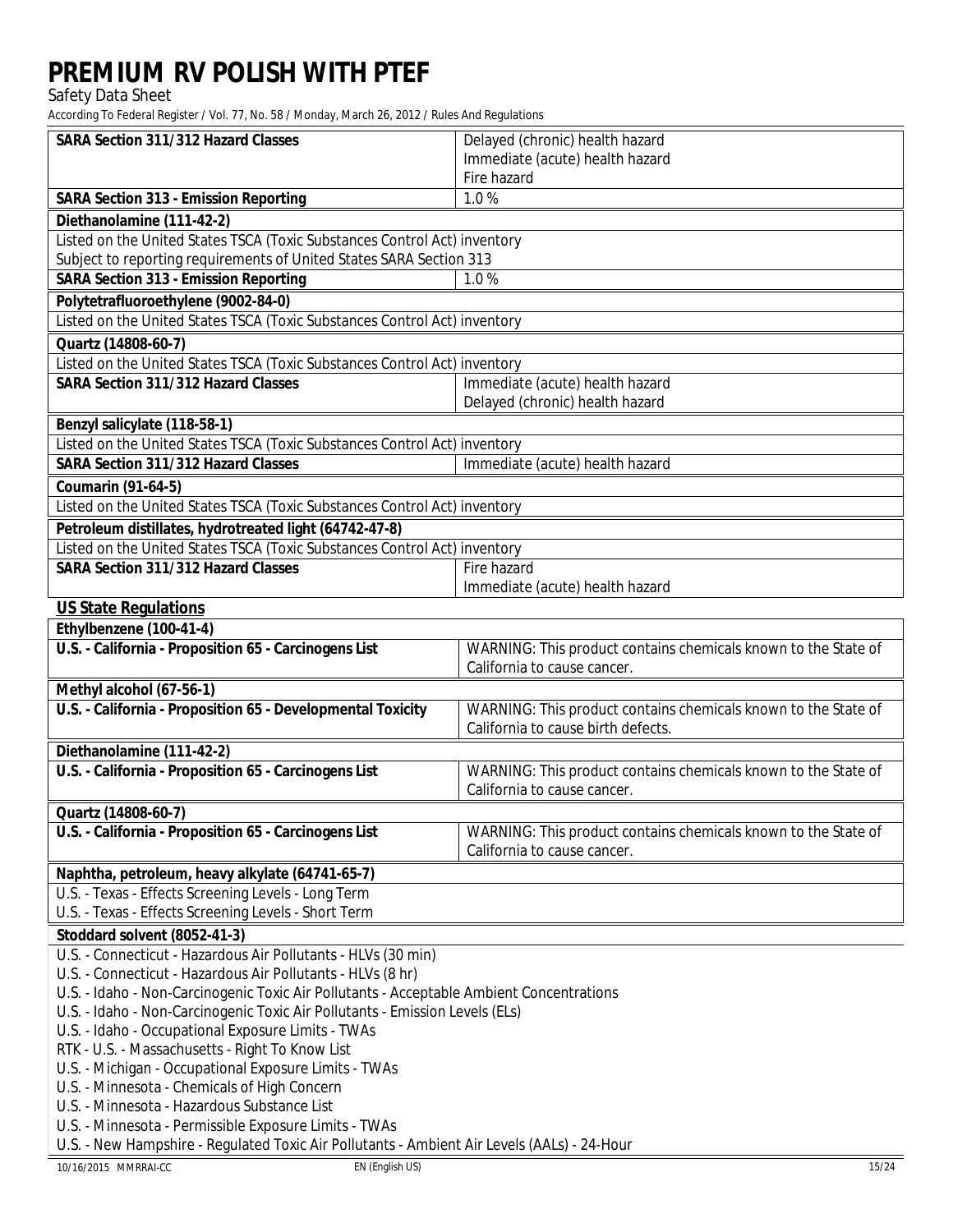### **Safety Data Sheet**

| U.S. - New Hampshire - Regulated Toxic Air Pollutants - Ambient Air Levels (AALs) - Annual                              |
|-------------------------------------------------------------------------------------------------------------------------|
| RTK - U.S. - New Jersey - Right to Know Hazardous Substance List                                                        |
| U.S. - New York - Occupational Exposure Limits - TWAs                                                                   |
| U.S. - North Dakota - Air Pollutants - Guideline Concentrations - 8-Hour                                                |
| U.S. - Oregon - Permissible Exposure Limits - TWAs                                                                      |
| U.S. - California - Safer Consumer Products - Initial List of Candidate Chemicals and Chemical Groups                   |
| RTK - U.S. - Pennsylvania - RTK (Right to Know) List                                                                    |
| U.S. - Tennessee - Occupational Exposure Limits - TWAs                                                                  |
| U.S. - Texas - Effects Screening Levels - Long Term                                                                     |
| U.S. - Texas - Effects Screening Levels - Short Term                                                                    |
| U.S. - Vermont - Permissible Exposure Limits - TWAs                                                                     |
| U.S. - Washington - Permissible Exposure Limits - STELs                                                                 |
| U.S. - Washington - Permissible Exposure Limits - TWAs                                                                  |
| U.S. - Wisconsin - Hazardous Air Contaminants - All Sources - Emissions From Stack Heights 25 Feet to Less Than 40 Feet |
| U.S. - Wisconsin - Hazardous Air Contaminants - All Sources - Emissions From Stack Heights 40 Feet to Less Than 75 Feet |
| U.S. - Wisconsin - Hazardous Air Contaminants - All Sources - Emissions From Stack Heights 75 Feet or Greater           |
| U.S. - Wisconsin - Hazardous Air Contaminants - All Sources - Emissions From Stack Heights Less Than 25 Feet            |
| <b>Kopropyl alcohol (67-63-0)</b>                                                                                       |
| U.S. - California - SCAQMD - Toxic Air Contaminants - Non-Cancer Acute                                                  |
| U.S. - California - SCAQMD - Toxic Air Contaminants - Non-Cancer Chronic                                                |
| U.S. - California - Toxic Air Contaminant List (AB 1807, AB 2728)                                                       |
| U.S. - Connecticut - Hazardous Air Pollutants - HLVs (30 min)                                                           |
| U.S. - Connecticut - Hazardous Air Pollutants - HLVs (8 hr)                                                             |
| <b>U.S. - Connecticut - Volatile Substances</b>                                                                         |
| U.S. - Idaho - Non-Carcinogenic Toxic Air Pollutants - Acceptable Ambient Concentrations                                |
| U.S. - Idaho - Non-Carcinogenic Toxic Air Pollutants - Emission Levels (ELs)                                            |
| U.S. - Idaho - Occupational Exposure Limits - TWAs                                                                      |
| RTK - U.S. - Massachusetts - Right To Know List                                                                         |
| U.S. - Massachusetts - Toxics Use Reduction Act                                                                         |
| U.S. - Michigan - Occupational Exposure Limits - STELs                                                                  |
| U.S. - Michigan - Occupational Exposure Limits - TWAs                                                                   |
| U.S. - Minnesota - Hazardous Substance List                                                                             |
| U.S. - Minnesota - Permissible Exposure Limits - STELs                                                                  |
| U.S. - Minnesota - Permissible Exposure Limits - TWAs                                                                   |
| U.S. - New Hampshire - Regulated Toxic Air Pollutants - Ambient Air Levels (AALs) - 24-Hour                             |
| U.S. - New Hampshire - Regulated Toxic Air Pollutants - Ambient Air Levels (AALs) - Annual                              |
| U.S. - New Jersey - Discharge Prevention - List of Hazardous Substances                                                 |
| U.S. - New Jersey - Environmental Hazardous Substances List                                                             |
| RTK - U.S. - New Jersey - Right to Know Hazardous Substance List                                                        |
| U.S. - New Jersey - Special Health Hazards Substances List                                                              |
| U.S. - New York - Occupational Exposure Limits - TWAs                                                                   |
| U.S. - North Dakota - Air Pollutants - Guideline Concentrations - 1-Hour                                                |
| U.S. - North Dakota - Air Pollutants - Guideline Concentrations - 8-Hour                                                |
| U.S. - Oregon - Permissible Exposure Limits - TWAs                                                                      |
| RTK - U.S. - Pennsylvania - RTK (Right to Know) - Environmental Hazard List                                             |
| RTK - U.S. - Pennsylvania - RTK (Right to Know) List                                                                    |
| U.S. - Rhode Island - Air Toxics - Acceptable Ambient Levels - 1-Hour                                                   |
| U.S. - Tennessee - Occupational Exposure Limits - STELs                                                                 |
| <b>U.S. - Tennessee - Occupational Exposure Limits - TWAs</b>                                                           |
| U.S. - Texas - City of Austin - Aerosol Paint and Glue Restrictions                                                     |
| U.S. - Texas - Effects Screening Levels - Long Term                                                                     |
| U.S. - Texas - Effects Screening Levels - Short Term                                                                    |
| U.S. - Vermont - Permissible Exposure Limits - STELs                                                                    |
| 10/16/2015 MMRRAI-CC<br>EN (English US)                                                                                 |
|                                                                                                                         |
|                                                                                                                         |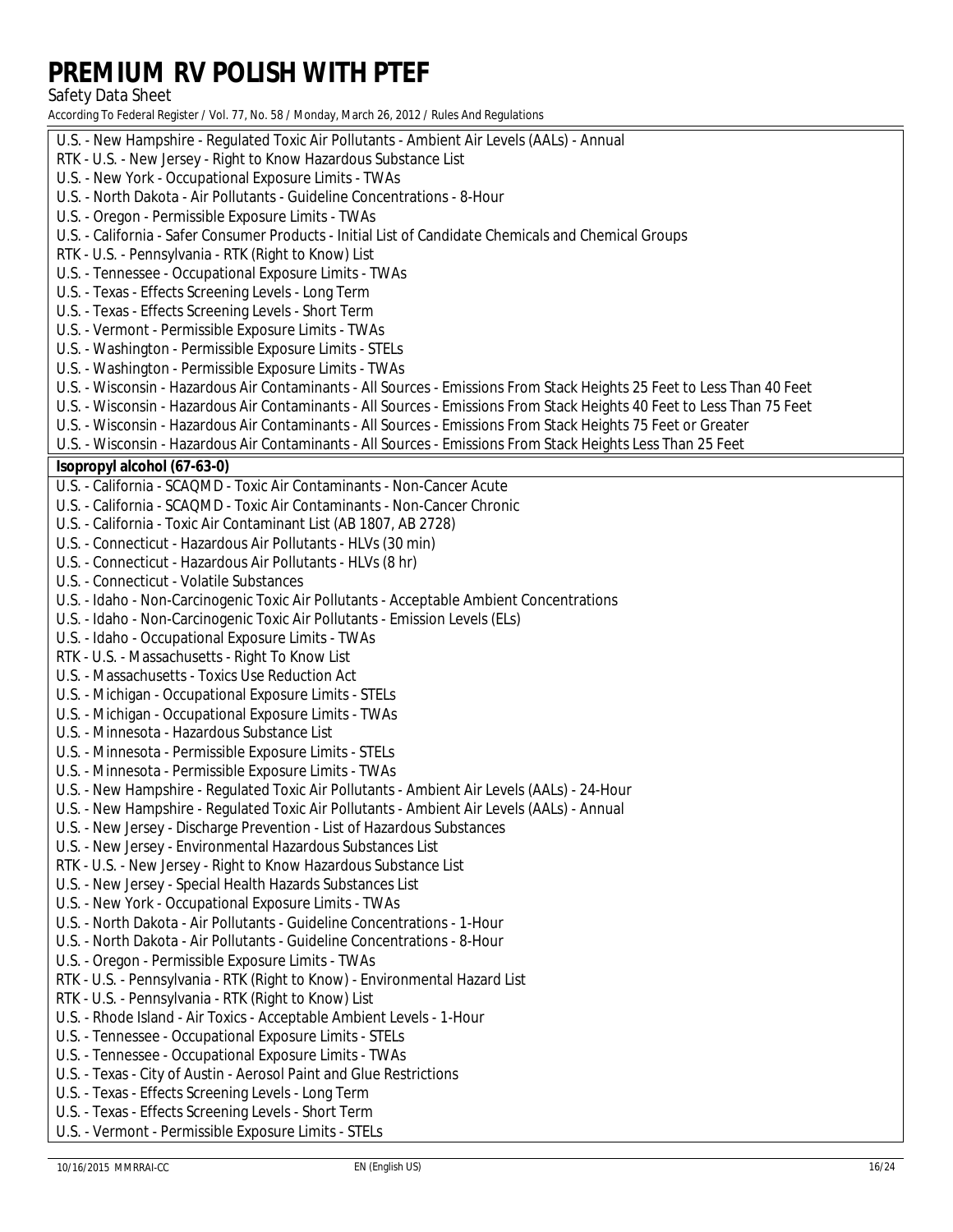**Safety Data Sheet** 

According To Federal Register / Vol. 77, No. 58 / Monday, March 26, 2012 / Rules And Regulations

U.S. - Vermont - Permissible Exposure Limits - TWAs U.S. - Washington - Permissible Exposure Limits - STELs U.S. - Washington - Permissible Exposure Limits - TWAs Ethylbenzene (100-41-4) U.S. - California - Priority Toxic Pollutants - Human Health Criteria U.S. - California - SCAQMD - Toxic Air Contaminants - Carcinogens U.S. - California - SCAQMD - Toxic Air Contaminants - Non-Cancer Chronic U.S. - California - SDAPCD - Toxic Air Contaminants - Carcinogenic Impacts Must Be Calculated U.S. - California - Toxic Air Contaminant List (AB 1807, AB 2728) **U.S. - Colorado - Groundwater Quality Standards** U.S. - Colorado - Primary Drinking Water Regulations - Maximum Contaminant Level Goals (MCLGs) U.S. - Colorado - Primary Drinking Water Regulations - Maximum Contaminant Levels (MCLs) U.S. - Connecticut - Drinking Water Quality Standards - Maximum Contaminant Levels U.S. - Connecticut - Hazardous Air Pollutants - HLVs (30 min) U.S. - Connecticut - Hazardous Air Pollutants - HLVs (8 hr) U.S. - Connecticut - Water Quality Standards - Consumption of Organisms Only U.S. - Connecticut - Water Quality Standards - Consumption of Water and Organisms U.S. - Connecticut - Water Quality Standards - Health Designations U.S. - Delaware - Pollutant Discharge Requirements - Reportable Quantities U.S. - Florida - Drinking Water Standards - Volatile Organic Contaminants - Maximum Contaminant Levels (MCLs) U.S. - Georgia - Drinking Water - Maximum Contaminant Levels (MCLs) U.S. - Idaho - Non-Carcinogenic Toxic Air Pollutants - Acceptable Ambient Concentrations U.S. - Idaho - Non-Carcinogenic Toxic Air Pollutants - Emission Levels (ELs) U.S. - Idaho - Occupational Exposure Limits - TWAs **U.S. - Illinois - Toxic Air Contaminant Carcinogens U.S. - Illinois - Toxic Air Contaminants** U.S. - Louisiana - Reportable Quantity List for Pollutants U.S. - Maine - Air Pollutants - Hazardous Air Pollutants U.S. - Maine - Chemicals of High Concern U.S. - Maryland - Surface Water Quality Standards - Consumption of Organisms Only U.S. - Maryland - Surface Water Quality Standards - Consumption of Water and Organisms U.S. - Massachusetts - Allowable Ambient Limits (AALs) U.S. - Massachusetts - Allowable Threshold Concentrations (ATCs) U.S. - Massachusetts - Drinking Water - Maximum Contaminant Levels (MCLs) U.S. - Massachusetts - Oil & Hazardous Material List - Groundwater Reportable Concentration - Reporting Category 1 U.S. - Massachusetts - Oil & Hazardous Material List - Groundwater Reportable Concentration - Reporting Category 2 U.S. - Massachusetts - Oil & Hazardous Material List - Reportable Quantity U.S. - Massachusetts - Oil & Hazardous Material List - Soil Reportable Concentration - Reporting Category 1 U.S. - Massachusetts - Oil & Hazardous Material List - Soil Reportable Concentration - Reporting Category 2 RTK - U.S. - Massachusetts - Right To Know List U.S. - Massachusetts - Threshold Effects Exposure Limits (TELs) **U.S. - Massachusetts - Toxics Use Reduction Act** U.S. - Michigan - Occupational Exposure Limits - STELs U.S. - Michigan - Occupational Exposure Limits - TWAs U.S. - Michigan - Polluting Materials List U.S. - Minnesota - Chemicals of High Concern **U.S. - Minnesota - Groundwater Health Risk Limits** U.S. - Minnesota - Hazardous Substance List U.S. - Minnesota - Permissible Exposure Limits - STELs U.S. - Minnesota - Permissible Exposure Limits - TWAs U.S. - Missouri - Drinking Water - Maximum Contaminant Levels (MCLs) U.S. - Nebraska - Drinking Water - Maximum Contaminant Levels (MCLs) U.S. - New Hampshire - Drinking Water - Maximum Contaminant Levels (MCLs)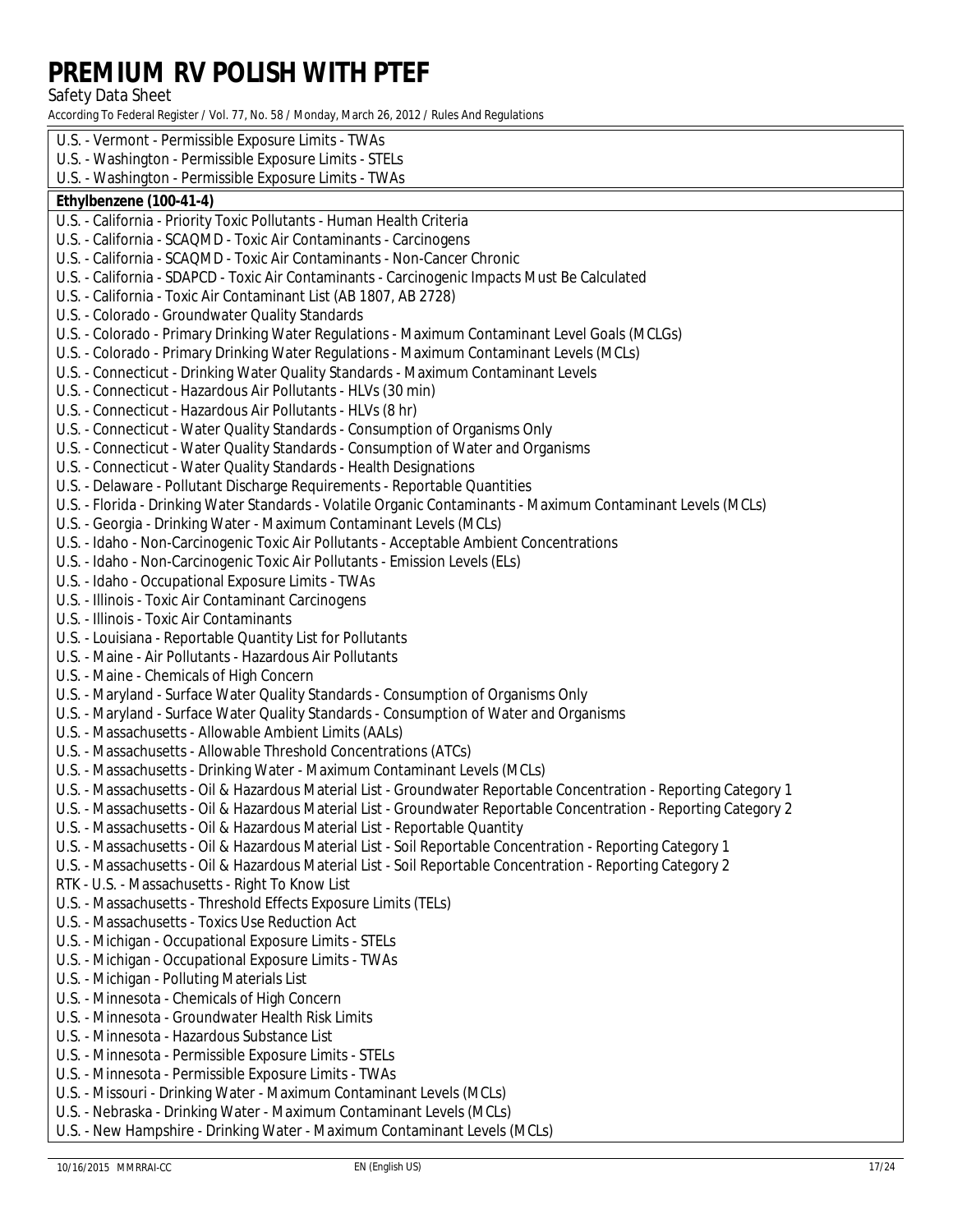### Safety Data Sheet

| U.S. - New Hampshire - Regulated Toxic Air Pollutants - Ambient Air Levels (AALs) - 24-Hour                                                     |
|-------------------------------------------------------------------------------------------------------------------------------------------------|
| U.S. - New Hampshire - Regulated Toxic Air Pollutants - Ambient Air Levels (AALs) - Annual                                                      |
| U.S. - New Jersey - Discharge Prevention - List of Hazardous Substances                                                                         |
| U.S. - New Jersey - Environmental Hazardous Substances List                                                                                     |
| U.S. - New Jersey - Primary Drinking Water Standards - Maximum Contaminant Levels - MCLs                                                        |
| RTK - U.S. - New Jersey - Right to Know Hazardous Substance List                                                                                |
| U.S. - New Jersey - Special Health Hazards Substances List                                                                                      |
| U.S. - New Jersey - Water Quality - Ground Water Quality Criteria                                                                               |
| U.S. - New Jersey - Water Quality - Practical Quantitation Levels (PQLs)                                                                        |
| U.S. - New Mexico - Water Quality - Standards for Ground Water of 10,000 mg/L TDS Concentration or Less                                         |
| U.S. - New York - Occupational Exposure Limits - TWAs                                                                                           |
| U.S. - New York - Reporting of Releases Part 597 - List of Hazardous Substances                                                                 |
| U.S. - North Dakota - Air Pollutants - Guideline Concentrations - 1-Hour                                                                        |
| U.S. - North Dakota - Air Pollutants - Guideline Concentrations - 8-Hour                                                                        |
| U.S. - North Dakota - Air Pollutants - Unit Risk Factors                                                                                        |
| U.S. - North Dakota - Water Quality Standards - Human Health Value for Class III                                                                |
| U.S. - North Dakota - Water Quality Standards - Human Health Value for Classes I, IA, II                                                        |
| U.S. - Oregon - Permissible Exposure Limits - TWAs                                                                                              |
| U.S. - California - Safer Consumer Products - Initial List of Candidate Chemicals and Chemical Groups                                           |
| U.S. - Pennsylvania - Drinking Water - Maximum Contaminant Levels (MCLs)                                                                        |
| RTK - U.S. - Pennsylvania - RTK (Right to Know) - Environmental Hazard List                                                                     |
| RTK - U.S. - Pennsylvania - RTK (Right to Know) List<br>U.S. - Rhode Island - Air Toxics - Acceptable Ambient Levels - 1-Hour                   |
|                                                                                                                                                 |
| U.S. - Rhode Island - Air Toxics - Acceptable Ambient Levels - 24-Hour<br>U.S. - Rhode Island - Air Toxics - Acceptable Ambient Levels - Annual |
| U.S. - Rhode Island - Water Quality Standards - Acute Freshwater Aquatic Life Criteria                                                          |
| U.S. - Rhode Island - Water Quality Standards - Chronic Freshwater Aquatic Life Criteria                                                        |
| U.S. - Rhode Island - Water Quality Standards - Human Health Criteria for Consumption of Aquatic Organisms Only                                 |
| U.S. - Rhode Island - Water Quality Standards - Human Health Criteria for Consumption of Water and Aquatic Organisms                            |
| U.S. - South Carolina - Maximum Contaminant Levels (MCLs)                                                                                       |
| U.S. - South Carolina - Toxic Air Pollutants - Maximum Allowable Concentrations                                                                 |
| U.S. - South Carolina - Toxic Air Pollutants - Pollutant Categories                                                                             |
| U.S. - Tennessee - Occupational Exposure Limits - STELs                                                                                         |
| U.S. - Tennessee - Occupational Exposure Limits - TWAs                                                                                          |
| U.S. - Texas - Drinking Water Standards - Maximum Contaminant Levels (MCLs)                                                                     |
| U.S. - Texas - Effects Screening Levels - Long Term                                                                                             |
| U.S. - Texas - Effects Screening Levels - Short Term                                                                                            |
| U.S. - Utah - Drinking Water - Maximum Contaminant Levels (MCLs)                                                                                |
| U.S. - Vermont - Permissible Exposure Limits - STELs                                                                                            |
| U.S. - Vermont - Permissible Exposure Limits - TWAs                                                                                             |
| U.S. - Virginia - Water Quality Standards - Public Water Supply Effluent Limits                                                                 |
| U.S. - Virginia - Water Quality Standards - Surface Waters Not Used for the Public Water Supply Effluent Limits                                 |
| U.S. - Washington - Permissible Exposure Limits - STELs                                                                                         |
| U.S. - Washington - Permissible Exposure Limits - TWAs                                                                                          |
| U.S. - West Virginia - Water Quality - Groundwater Standards - Ceiling Concentrations                                                           |
| U.S. - Wisconsin - Hazardous Air Contaminants - All Sources - Emissions From Stack Heights 25 Feet to Less Than 40 Feet                         |
| U.S. - Wisconsin - Hazardous Air Contaminants - All Sources - Emissions From Stack Heights 40 Feet to Less Than 75 Feet                         |
| U.S. - Wisconsin - Hazardous Air Contaminants - All Sources - Emissions From Stack Heights 75 Feet or Greater                                   |
| U.S. - Wisconsin - Hazardous Air Contaminants - All Sources - Emissions From Stack Heights Less Than 25 Feet                                    |
| Methyl alcohol (67-56-1)                                                                                                                        |
| U.S. - California - Proposition 65 - Maximum Allowable Dose Levels (MADL)                                                                       |
| U.S. - California - SCAQMD - Toxic Air Contaminants - Non-Cancer Acute                                                                          |
| U.S. - California - SCAQMD - Toxic Air Contaminants - Non-Cancer Chronic                                                                        |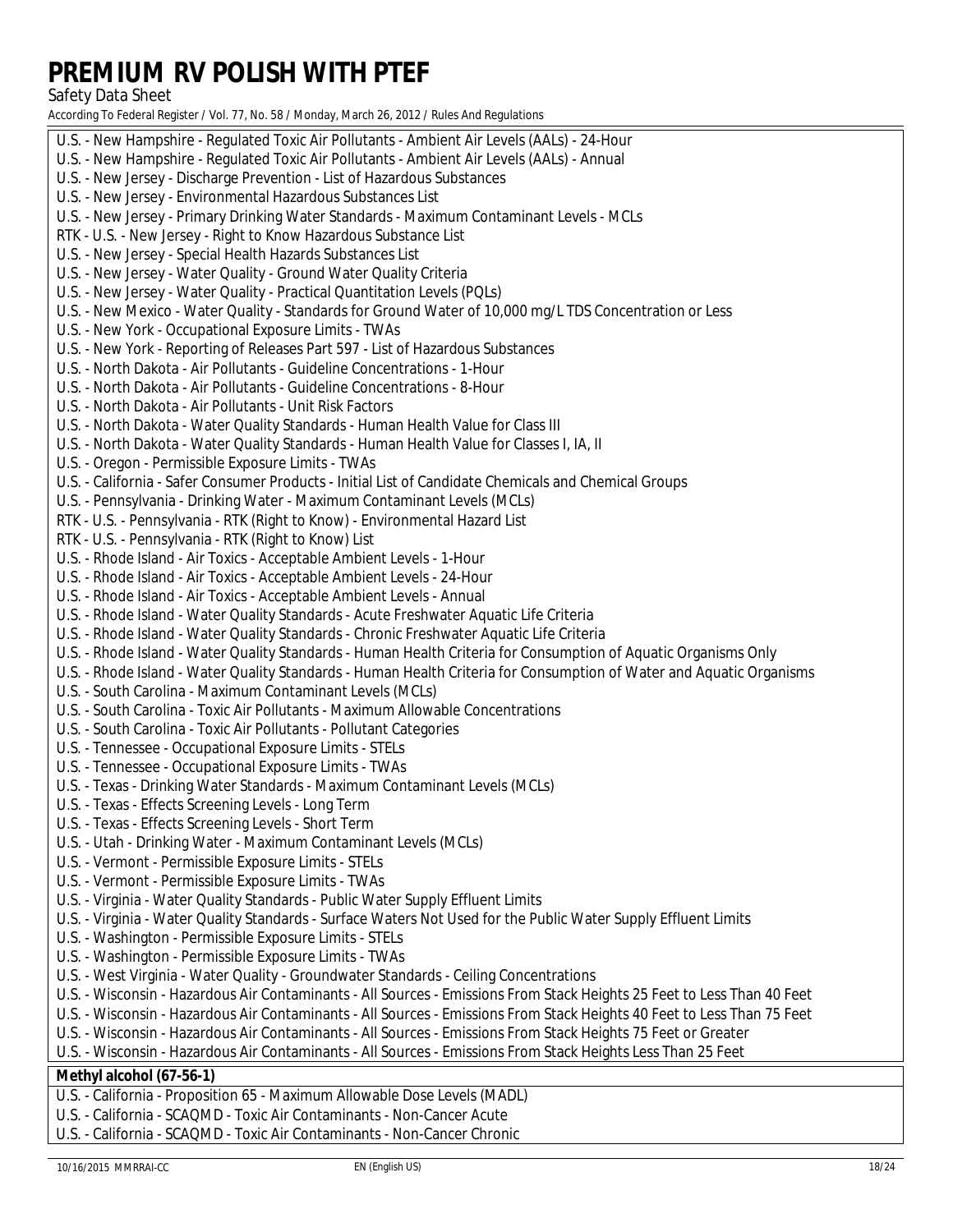#### **Safety Data Sheet**

According To Federal Register / Vol. 77, No. 58 / Monday, March 26, 2012 / Rules And Regulations

U.S. - California - Toxic Air Contaminant List (AB 1807, AB 2728) U.S. - Colorado - Hazardous Wastes - Discarded Chemical Products, Off-Specification Species, Container and Spill Residues U.S. - Connecticut - Hazardous Air Pollutants - HLVs (30 min) U.S. - Connecticut - Hazardous Air Pollutants - HLVs (8 hr) **U.S. - Connecticut - Volatile Substances** U.S. - Delaware - Pollutant Discharge Requirements - Reportable Quantities U.S. - Idaho - Non-Carcinogenic Toxic Air Pollutants - Acceptable Ambient Concentrations U.S. - Idaho - Non-Carcinogenic Toxic Air Pollutants - Emission Levels (ELs) **U.S. - Idaho - Occupational Exposure Limits - TWAs U.S. - Illinois - Toxic Air Contaminants** U.S. - Louisiana - Reportable Quantity List for Pollutants U.S. - Maine - Air Pollutants - Hazardous Air Pollutants U.S. - Maine - Chemicals of High Concern U.S. - Massachusetts - Allowable Ambient Limits (AALs) U.S. - Massachusetts - Allowable Threshold Concentrations (ATCs) U.S. - Massachusetts - Oil & Hazardous Material List - Groundwater Reportable Concentration - Reporting Category 1 U.S. - Massachusetts - Oil & Hazardous Material List - Groundwater Reportable Concentration - Reporting Category 2 U.S. - Massachusetts - Oil & Hazardous Material List - Reportable Quantity U.S. - Massachusetts - Oil & Hazardous Material List - Soil Reportable Concentration - Reporting Category 1 U.S. - Massachusetts - Oil & Hazardous Material List - Soil Reportable Concentration - Reporting Category 2 RTK - U.S. - Massachusetts - Right To Know List U.S. - Massachusetts - Threshold Effects Exposure Limits (TELs) **U.S. - Massachusetts - Toxics Use Reduction Act** U.S. - Michigan - Occupational Exposure Limits - Skin Designations U.S. - Michigan - Occupational Exposure Limits - STELs U.S. - Michigan - Occupational Exposure Limits - TWAs **U.S. - Michigan - Polluting Materials List** U.S. - Minnesota - Chemicals of High Concern U.S. - Minnesota - Groundwater Health Risk Limits U.S. - Minnesota - Hazardous Substance List U.S. - Minnesota - Permissible Exposure Limits - Skin Designations U.S. - Minnesota - Permissible Exposure Limits - STELs U.S. - Minnesota - Permissible Exposure Limits - TWAs U.S. - New Hampshire - Regulated Toxic Air Pollutants - Ambient Air Levels (AALs) - 24-Hour U.S. - New Hampshire - Regulated Toxic Air Pollutants - Ambient Air Levels (AALs) - Annual U.S. - New Jersey - Discharge Prevention - List of Hazardous Substances U.S. - New Jersey - Environmental Hazardous Substances List RTK - U.S. - New Jersey - Right to Know Hazardous Substance List U.S. - New Jersey - Special Health Hazards Substances List U.S. - New Jersey - Water Quality - Ground Water Quality Criteria U.S. - New Jersey - Water Quality - Practical Quantitation Levels (PQLs) **U.S. - New York - Occupational Exposure Limits - Skin Designations U.S. - New York - Occupational Exposure Limits - TWAs** U.S. - New York - Reporting of Releases Part 597 - List of Hazardous Substances U.S. - North Dakota - Air Pollutants - Guideline Concentrations - 1-Hour U.S. - North Dakota - Air Pollutants - Guideline Concentrations - 8-Hour U.S. - North Dakota - Hazardous Wastes - Discarded Chemical Products, Off-Specification Species, Container and Spill Residues U.S. - Oregon - Permissible Exposure Limits - TWAs U.S. - California - Safer Consumer Products - Initial List of Candidate Chemicals and Chemical Groups RTK - U.S. - Pennsylvania - RTK (Right to Know) - Environmental Hazard List RTK - U.S. - Pennsylvania - RTK (Right to Know) List U.S. - Rhode Island - Air Toxics - Acceptable Ambient Levels - 1-Hour U.S. - Rhode Island - Air Toxics - Acceptable Ambient Levels - Annual U.S. - South Carolina - Toxic Air Pollutants - Maximum Allowable Concentrations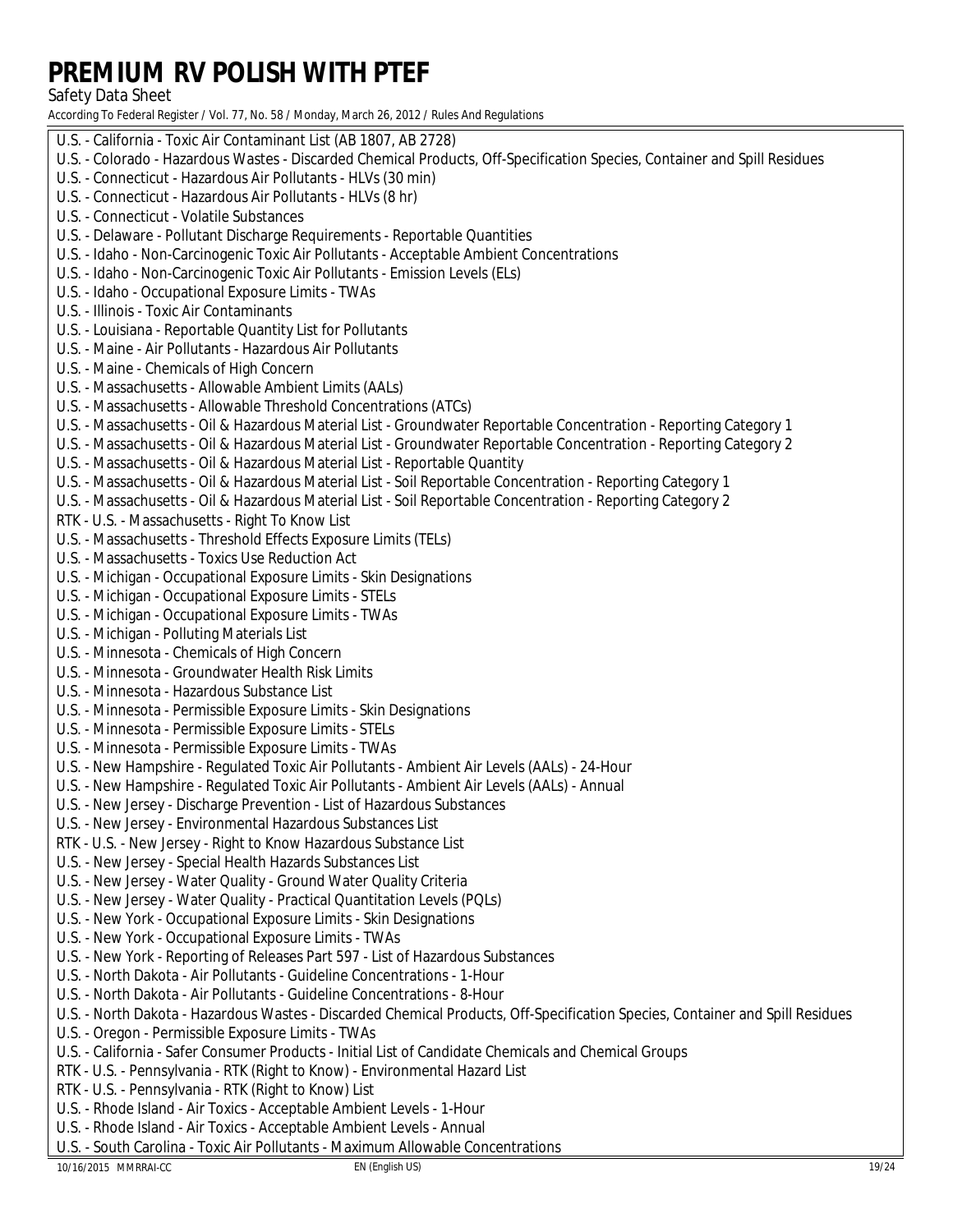Safety Data Sheet

| U.S. - South Carolina - Toxic Air Pollutants - Pollutant Categories                                   |
|-------------------------------------------------------------------------------------------------------|
| U.S. - Tennessee - Occupational Exposure Limits - Skin Designations                                   |
| U.S. - Tennessee - Occupational Exposure Limits - STELs                                               |
| U.S. - Tennessee - Occupational Exposure Limits - TWAs                                                |
| U.S. - Texas - Effects Screening Levels - Long Term                                                   |
| U.S. - Texas - Effects Screening Levels - Short Term                                                  |
| U.S. - Vermont - Permissible Exposure Limits - Skin Designations                                      |
| U.S. - Vermont - Permissible Exposure Limits - STELs                                                  |
| U.S. - Vermont - Permissible Exposure Limits - TWAs                                                   |
| U.S. - Washington - Dangerous Waste - Discarded Chemical Products List                                |
| U.S. - Washington - Permissible Exposure Limits - Skin Designations                                   |
| U.S. - Washington - Permissible Exposure Limits - STELs                                               |
| U.S. - Washington - Permissible Exposure Limits - TWAs                                                |
| Diethanolamine (111-42-2)                                                                             |
| U.S. - California - SCAQMD - Toxic Air Contaminants - Non-Cancer Chronic                              |
| U.S. - California - Toxic Air Contaminant List (AB 1807, AB 2728)                                     |
| U.S. - Connecticut - Hazardous Air Pollutants - HLVs (30 min)                                         |
| U.S. - Connecticut - Hazardous Air Pollutants - HLVs (8 hr)                                           |
| U.S. - Delaware - Pollutant Discharge Requirements - Reportable Quantities                            |
| U.S. - Idaho - Non-Carcinogenic Toxic Air Pollutants - Acceptable Ambient Concentrations              |
| U.S. - Idaho - Non-Carcinogenic Toxic Air Pollutants - Emission Levels (ELs)                          |
| U.S. - Illinois - Toxic Air Contaminant Carcinogens                                                   |
| U.S. - Illinois - Toxic Air Contaminants                                                              |
| U.S. - Louisiana - Reportable Quantity List for Pollutants                                            |
| U.S. - Maine - Air Pollutants - Hazardous Air Pollutants                                              |
| RTK - U.S. - Massachusetts - Right To Know List                                                       |
| <b>U.S. - Massachusetts - Toxics Use Reduction Act</b>                                                |
| U.S. - Michigan - Occupational Exposure Limits - TWAs                                                 |
| U.S. - Michigan - Polluting Materials List                                                            |
| U.S. - Minnesota - Chemicals of High Concern                                                          |
| U.S. - Minnesota - Hazardous Substance List                                                           |
| U.S. - Minnesota - Permissible Exposure Limits - TWAs                                                 |
| U.S. - New Hampshire - Regulated Toxic Air Pollutants - Ambient Air Levels (AALs) - 24-Hour           |
| U.S. - New Hampshire - Regulated Toxic Air Pollutants - Ambient Air Levels (AALs) - Annual            |
| U.S. - New Jersey - Discharge Prevention - List of Hazardous Substances                               |
| U.S. - New Jersey - Environmental Hazardous Substances List                                           |
| RTK - U.S. - New Jersey - Right to Know Hazardous Substance List                                      |
| U.S. - New Jersey - Special Health Hazards Substances List                                            |
| U.S. - New York - Occupational Exposure Limits - TWAs                                                 |
| U.S. - New York - Reporting of Releases Part 597 - List of Hazardous Substances                       |
| U.S. - North Dakota - Air Pollutants - Guideline Concentrations - 8-Hour                              |
| U.S. - California - Safer Consumer Products - Initial List of Candidate Chemicals and Chemical Groups |
| RTK - U.S. - Pennsylvania - RTK (Right to Know) - Environmental Hazard List                           |
| RTK - U.S. - Pennsylvania - RTK (Right to Know) List                                                  |
| U.S. - Rhode Island - Air Toxics - Acceptable Ambient Levels - Annual                                 |
| U.S. - South Carolina - Toxic Air Pollutants - Maximum Allowable Concentrations                       |
| U.S. - South Carolina - Toxic Air Pollutants - Pollutant Categories                                   |
| <b>U.S. - Tennessee - Occupational Exposure Limits - TWAs</b>                                         |
| U.S. - Texas - Effects Screening Levels - Long Term                                                   |
| U.S. - Texas - Effects Screening Levels - Short Term                                                  |
| U.S. - Vermont - Permissible Exposure Limits - TWAs                                                   |
| U.S. - Washington - Permissible Exposure Limits - STELs                                               |
| U.S. - Washington - Permissible Exposure Limits - TWAs                                                |
|                                                                                                       |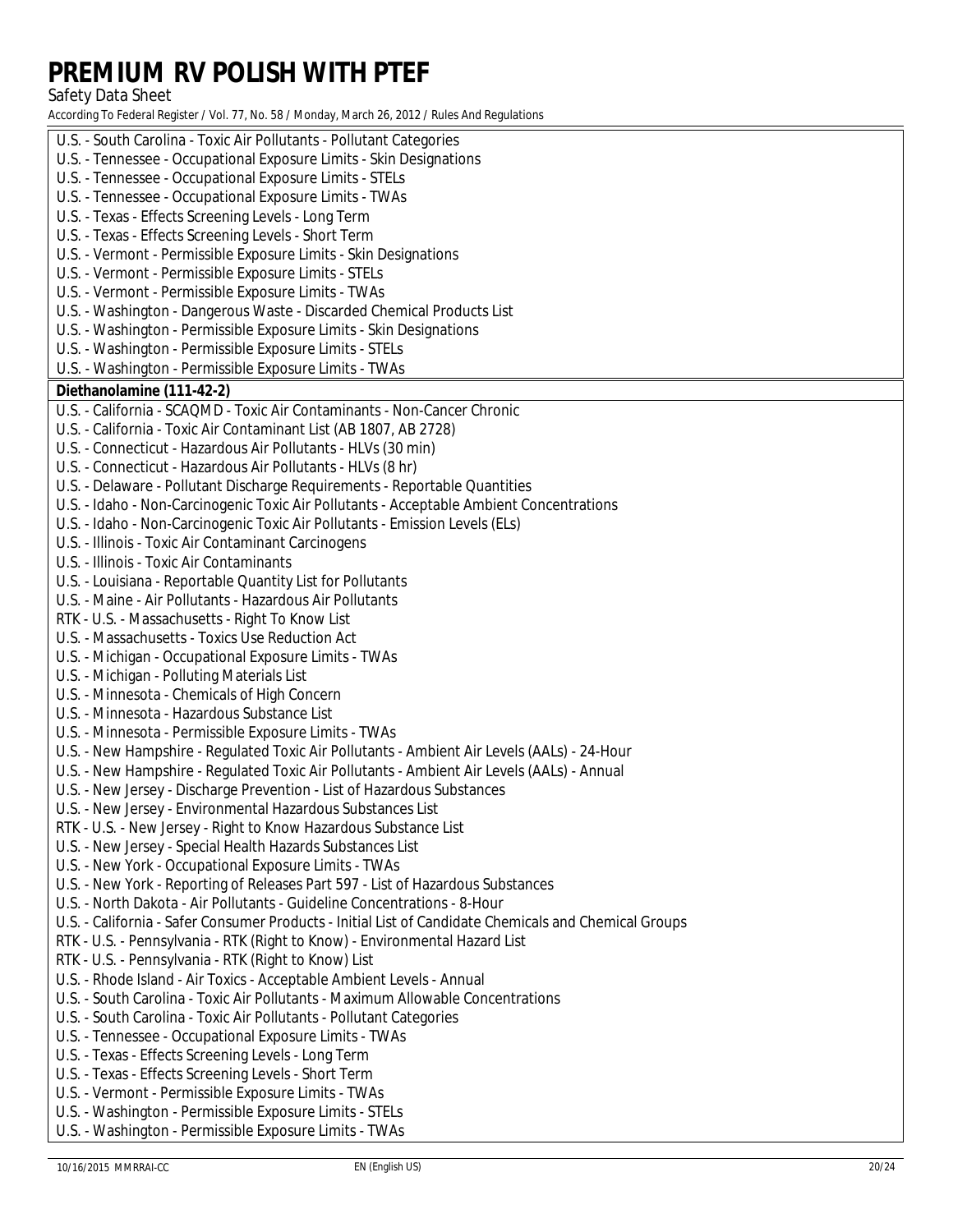**Safety Data Sheet** 

According To Federal Register / Vol. 77, No. 58 / Monday, March 26, 2012 / Rules And Regulations

| U.S. - Wisconsin - Hazardous Air Contaminants - All Sources - Emissions From Stack Heights 25 Feet to Less Than 40 Feet |  |  |
|-------------------------------------------------------------------------------------------------------------------------|--|--|
| U.S. - Wisconsin - Hazardous Air Contaminants - All Sources - Emissions From Stack Heights 40 Feet to Less Than 75 Feet |  |  |
| U.S. - Wisconsin - Hazardous Air Contaminants - All Sources - Emissions From Stack Heights 75 Feet or Greater           |  |  |
| U.S. - Wisconsin - Hazardous Air Contaminants - All Sources - Emissions From Stack Heights Less Than 25 Feet            |  |  |
| Polytetrafluoroethylene (9002-84-0)                                                                                     |  |  |
| RTK - U.S. - Pennsylvania - RTK (Right to Know) List                                                                    |  |  |
| U.S. - Texas - Effects Screening Levels - Long Term                                                                     |  |  |
| U.S. - Texas - Effects Screening Levels - Short Term                                                                    |  |  |
| <b>Quartz (14808-60-7)</b>                                                                                              |  |  |
| U.S. - Idaho - Non-Carcinogenic Toxic Air Pollutants - Acceptable Ambient Concentrations                                |  |  |
| U.S. - Idaho - Non-Carcinogenic Toxic Air Pollutants - Emission Levels (ELs)                                            |  |  |
| U.S. - Idaho - Occupational Exposure Limits - Mineral Dusts                                                             |  |  |
| <b>U.S. - Illinois - Toxic Air Contaminant Carcinogens</b>                                                              |  |  |
| U.S. - Illinois - Toxic Air Contaminants                                                                                |  |  |
| <b>U.S. - Maine - Chemicals of High Concern</b>                                                                         |  |  |
| RTK - U.S. - Massachusetts - Right To Know List                                                                         |  |  |
| U.S. - Michigan - Occupational Exposure Limits - TWAs                                                                   |  |  |
| U.S. - Minnesota - Chemicals of High Concern                                                                            |  |  |
| U.S. - Minnesota - Hazardous Substance List                                                                             |  |  |
| U.S. - Minnesota - Permissible Exposure Limits - TWAs                                                                   |  |  |
| U.S. - New Hampshire - Regulated Toxic Air Pollutants - Ambient Air Levels (AALs) - 24-Hour                             |  |  |
| U.S. - New Hampshire - Regulated Toxic Air Pollutants - Ambient Air Levels (AALs) - Annual                              |  |  |
| RTK - U.S. - New Jersey - Right to Know Hazardous Substance List                                                        |  |  |
| U.S. - New Jersey - Special Health Hazards Substances List                                                              |  |  |
| <b>U.S. - New York - Occupational Exposure Limits - Mineral Dusts</b>                                                   |  |  |
| <b>U.S. - New York - Occupational Exposure Limits - TWAs</b>                                                            |  |  |
| U.S. - Oregon - Permissible Exposure Limits - Mineral Dusts                                                             |  |  |
| RTK - U.S. - Pennsylvania - RTK (Right to Know) List                                                                    |  |  |
| U.S. - Tennessee - Occupational Exposure Limits - TWAs                                                                  |  |  |
| <b>U.S. - Texas - Effects Screening Levels - Long Term</b>                                                              |  |  |
| U.S. - Texas - Effects Screening Levels - Short Term                                                                    |  |  |
| U.S. - Vermont - Permissible Exposure Limits - TWAs                                                                     |  |  |
| U.S. - Washington - Permissible Exposure Limits - STELs                                                                 |  |  |
| U.S. - Washington - Permissible Exposure Limits - TWAs                                                                  |  |  |
| Petroleum distillates, hydrotreated light (64742-47-8)                                                                  |  |  |
| U.S. - New Hampshire - Regulated Toxic Air Pollutants - Ambient Air Levels (AALs) - 24-Hour                             |  |  |
| U.S. - Texas - Effects Screening Levels - Long Term                                                                     |  |  |
| <b>U.S. - Texas - Effects Screening Levels - Short Term</b>                                                             |  |  |
| <b>Canadian Regulations</b>                                                                                             |  |  |
|                                                                                                                         |  |  |

#### **PREMIUM RV POLISH WITH PTEF**

| <b>WHMIS Classification</b>                           | <b>Class B Division 3 - Combustible Liquid</b>                                     |  |
|-------------------------------------------------------|------------------------------------------------------------------------------------|--|
|                                                       | Class D Division 2 Subdivision A - Very toxic material causing other toxic effects |  |
|                                                       | Class D Division 2 Subdivision B - Toxic material causing other toxic effects      |  |
|                                                       |                                                                                    |  |
| Naphtha, petroleum, heavy alkylate (64741-65-7)       |                                                                                    |  |
| Listed on the Canadian DSL (Domestic Substances List) |                                                                                    |  |
| <b>WHMIS Classification</b>                           | <b>Class B Division 3 - Combustible Liquid</b>                                     |  |
|                                                       | Class D Division 2 Subdivision B - Toxic material causing other toxic effects      |  |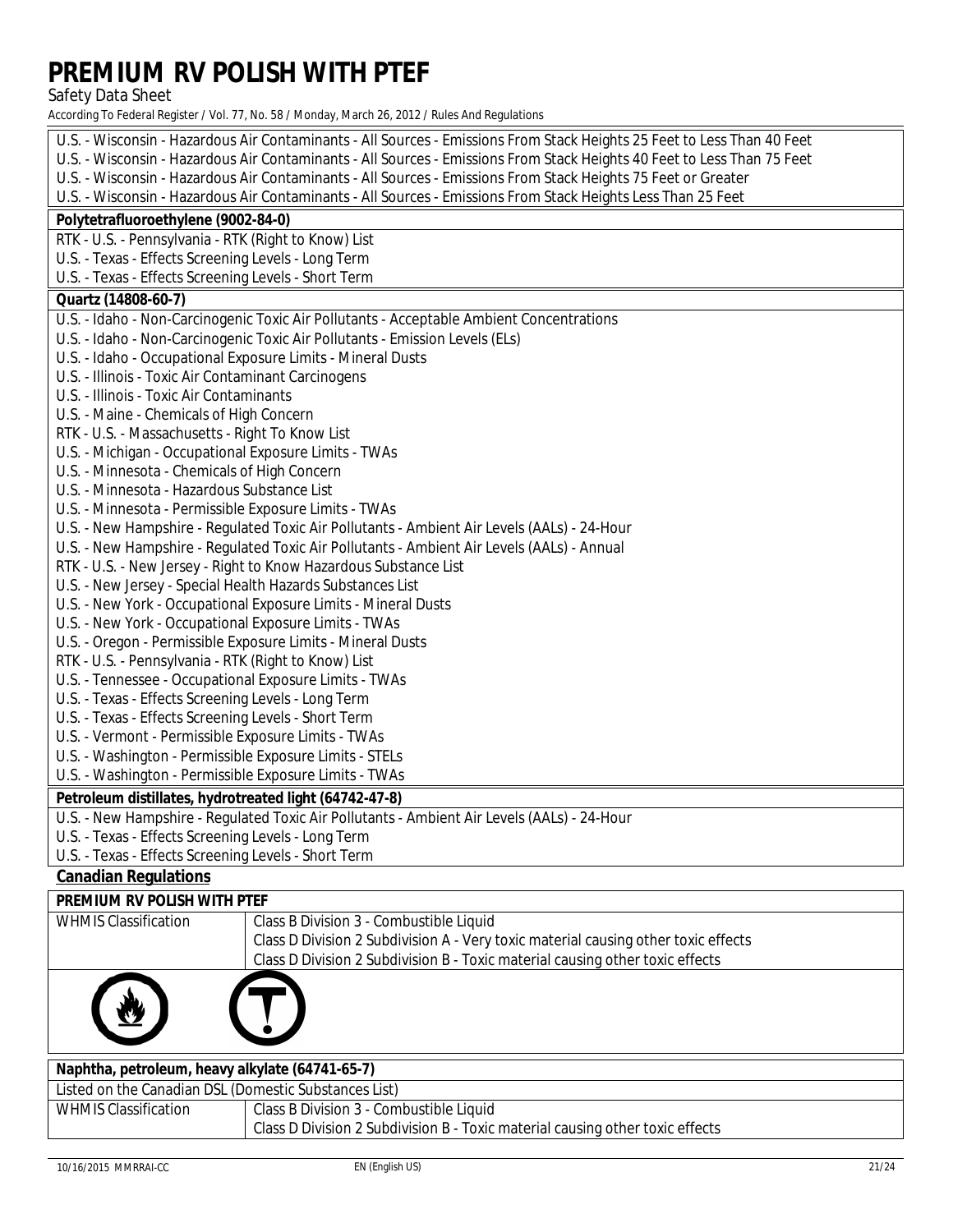Safety Data Sheet

| <b>Listed on the Canadian DSL (Domestic Substances List)</b><br><b>WHMIS Classification</b><br>Class D Division 2 Subdivision B - Toxic material causing other toxic effects<br>Stoddard solvent (8052-41-3)<br><b>Listed on the Canadian DSL (Domestic Substances List)</b><br>Listed on the Canadian IDL (Ingredient Disclosure List)<br><b>IDL</b> Concentration 1 %<br><b>WHMIS Classification</b><br><b>Class B Division 3 - Combustible Liquid</b> |  |  |
|----------------------------------------------------------------------------------------------------------------------------------------------------------------------------------------------------------------------------------------------------------------------------------------------------------------------------------------------------------------------------------------------------------------------------------------------------------|--|--|
|                                                                                                                                                                                                                                                                                                                                                                                                                                                          |  |  |
|                                                                                                                                                                                                                                                                                                                                                                                                                                                          |  |  |
|                                                                                                                                                                                                                                                                                                                                                                                                                                                          |  |  |
|                                                                                                                                                                                                                                                                                                                                                                                                                                                          |  |  |
|                                                                                                                                                                                                                                                                                                                                                                                                                                                          |  |  |
|                                                                                                                                                                                                                                                                                                                                                                                                                                                          |  |  |
|                                                                                                                                                                                                                                                                                                                                                                                                                                                          |  |  |
| Class D Division 2 Subdivision A - Very toxic material causing other toxic effects                                                                                                                                                                                                                                                                                                                                                                       |  |  |
| Class D Division 2 Subdivision B - Toxic material causing other toxic effects                                                                                                                                                                                                                                                                                                                                                                            |  |  |
| <b>Kopropyl alcohol (67-63-0)</b>                                                                                                                                                                                                                                                                                                                                                                                                                        |  |  |
| <b>Listed on the Canadian DSL (Domestic Substances List)</b>                                                                                                                                                                                                                                                                                                                                                                                             |  |  |
| Listed on the Canadian IDL (Ingredient Disclosure List)                                                                                                                                                                                                                                                                                                                                                                                                  |  |  |
| <b>IDL</b> Concentration 1 %                                                                                                                                                                                                                                                                                                                                                                                                                             |  |  |
| <b>WHMIS Classification</b><br><b>Class B Division 2 - Flammable Liquid</b>                                                                                                                                                                                                                                                                                                                                                                              |  |  |
| Class D Division 2 Subdivision B - Toxic material causing other toxic effects                                                                                                                                                                                                                                                                                                                                                                            |  |  |
| Ethylbenzene (100-41-4)                                                                                                                                                                                                                                                                                                                                                                                                                                  |  |  |
| <b>Listed on the Canadian DSL (Domestic Substances List)</b>                                                                                                                                                                                                                                                                                                                                                                                             |  |  |
| Listed on the Canadian IDL (Ingredient Disclosure List)                                                                                                                                                                                                                                                                                                                                                                                                  |  |  |
| <b>IDL</b> Concentration 0.1 %                                                                                                                                                                                                                                                                                                                                                                                                                           |  |  |
| <b>WHMIS Classification</b><br><b>Class B Division 2 - Flammable Liquid</b>                                                                                                                                                                                                                                                                                                                                                                              |  |  |
| Class D Division 2 Subdivision A - Very toxic material causing other toxic effects                                                                                                                                                                                                                                                                                                                                                                       |  |  |
| Class D Division 2 Subdivision B - Toxic material causing other toxic effects                                                                                                                                                                                                                                                                                                                                                                            |  |  |
| Siloxanes and Silicones, dimethyl, hydroxy-terminated, reaction products with trimethoxymethylsilane and N-[3-                                                                                                                                                                                                                                                                                                                                           |  |  |
| (trimethoxysilyl)propyl]-1,2-ethanediamine (69430-37-1)                                                                                                                                                                                                                                                                                                                                                                                                  |  |  |
| <b>Listed on the Canadian DSL (Domestic Substances List)</b>                                                                                                                                                                                                                                                                                                                                                                                             |  |  |
| <b>WHMIS Classification</b><br><b>Class B Division 2 - Flammable Liquid</b>                                                                                                                                                                                                                                                                                                                                                                              |  |  |
| Class D Division 2 Subdivision B - Toxic material causing other toxic effects                                                                                                                                                                                                                                                                                                                                                                            |  |  |
| Methyl alcohol (67-56-1)                                                                                                                                                                                                                                                                                                                                                                                                                                 |  |  |
| <b>Listed on the Canadian DSL (Domestic Substances List)</b>                                                                                                                                                                                                                                                                                                                                                                                             |  |  |
| Listed on the Canadian IDL (Ingredient Disclosure List)                                                                                                                                                                                                                                                                                                                                                                                                  |  |  |
| <b>IDL</b> Concentration 1 %                                                                                                                                                                                                                                                                                                                                                                                                                             |  |  |
| <b>WHMIS Classification</b><br><b>Class B Division 2 - Flammable Liquid</b>                                                                                                                                                                                                                                                                                                                                                                              |  |  |
| Class D Division 1 Subdivision B - Toxic material causing immediate and serious toxic effects                                                                                                                                                                                                                                                                                                                                                            |  |  |
| Class D Division 2 Subdivision A - Very toxic material causing other toxic effects                                                                                                                                                                                                                                                                                                                                                                       |  |  |
| Diethanolamine (111-42-2)                                                                                                                                                                                                                                                                                                                                                                                                                                |  |  |
| Listed on the Canadian DSL (Domestic Substances List)                                                                                                                                                                                                                                                                                                                                                                                                    |  |  |
|                                                                                                                                                                                                                                                                                                                                                                                                                                                          |  |  |
| Listed on the Canadian IDL (Ingredient Disclosure List)                                                                                                                                                                                                                                                                                                                                                                                                  |  |  |
| <b>IDL</b> Concentration 1 %                                                                                                                                                                                                                                                                                                                                                                                                                             |  |  |
| <b>WHMIS Classification</b><br>Class D Division 2 Subdivision A - Very toxic material causing other toxic effects                                                                                                                                                                                                                                                                                                                                        |  |  |
| Class D Division 2 Subdivision B - Toxic material causing other toxic effects                                                                                                                                                                                                                                                                                                                                                                            |  |  |
| Polytetrafluoroethylene (9002-84-0)                                                                                                                                                                                                                                                                                                                                                                                                                      |  |  |
| <b>Listed on the Canadian DSL (Domestic Substances List)</b>                                                                                                                                                                                                                                                                                                                                                                                             |  |  |
| Uncontrolled product according to WHMIS classification criteria<br><b>WHMIS Classification</b>                                                                                                                                                                                                                                                                                                                                                           |  |  |
| Quartz (14808-60-7)                                                                                                                                                                                                                                                                                                                                                                                                                                      |  |  |
| <b>Listed on the Canadian DSL (Domestic Substances List)</b>                                                                                                                                                                                                                                                                                                                                                                                             |  |  |
| Listed on the Canadian IDL (Ingredient Disclosure List)                                                                                                                                                                                                                                                                                                                                                                                                  |  |  |
| <b>IDL Concentration 1%</b>                                                                                                                                                                                                                                                                                                                                                                                                                              |  |  |
| <b>WHMIS Classification</b><br>Class D Division 2 Subdivision A - Very toxic material causing other toxic effects                                                                                                                                                                                                                                                                                                                                        |  |  |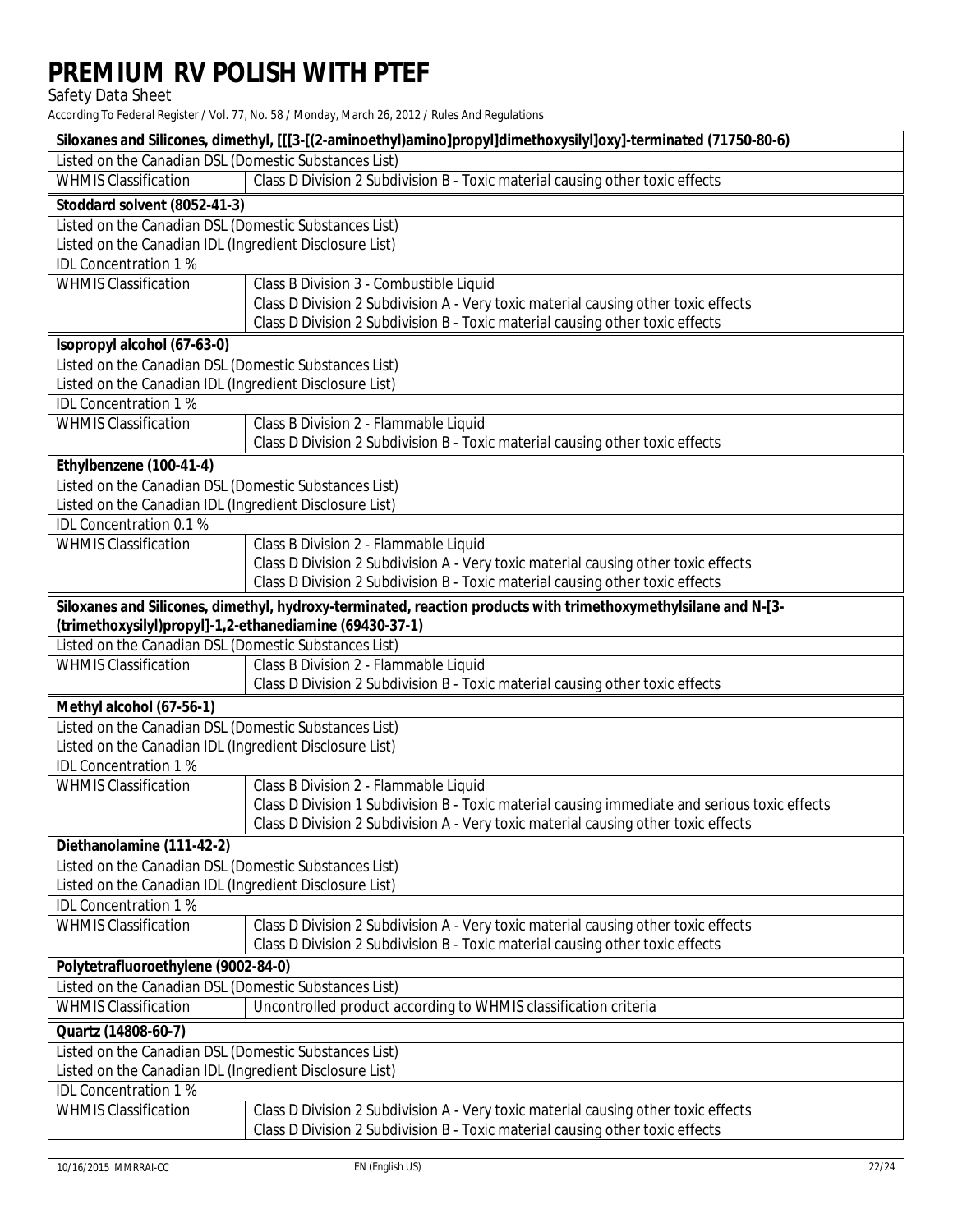### **Safety Data Sheet**

According To Federal Register / Vol. 77, No. 58 / Monday, March 26, 2012 / Rules And Regulations

| <b>Benzyl salicylate (118-58-1)</b>                    |                                                                                               |
|--------------------------------------------------------|-----------------------------------------------------------------------------------------------|
| Listed on the Canadian DSL (Domestic Substances List)  |                                                                                               |
| <b>WHMIS Classification</b>                            | Class D Division 2 Subdivision A - Very toxic material causing other toxic effects            |
|                                                        | Class D Division 2 Subdivision B - Toxic material causing other toxic effects                 |
| <b>Coumarin (91-64-5)</b>                              |                                                                                               |
| Listed on the Canadian DSL (Domestic Substances List)  |                                                                                               |
| <b>WHMIS Classification</b>                            | Class D Division 1 Subdivision B - Toxic material causing immediate and serious toxic effects |
|                                                        | Class D Division 2 Subdivision B - Toxic material causing other toxic effects                 |
| Petroleum distillates, hydrotreated light (64742-47-8) |                                                                                               |
| Listed on the Canadian DSL (Domestic Substances List)  |                                                                                               |
| <b>WHMIS Classification</b>                            | <b>Class B Division 3 - Combustible Liquid</b>                                                |
|                                                        | Class D Division 2 Subdivision B - Toxic material causing other toxic effects                 |
|                                                        |                                                                                               |

This product has been classified in accordance with the hazard criteria of the Controlled Products Regulations (CPR) and the SDS contains all of the information required by CPR.

### **SECTION 16: OTHER INFORMATION, INCLUDING DATE OF PREPARATION OR LAST REVISION**

| <b>Revision Date</b>     |  |
|--------------------------|--|
| <b>Other Information</b> |  |

 $: 10/16/2015$ 

: This document has been prepared in accordance with the SDS requirements of the OSHA Hazard Communication Standard 29 CFR 1910.1200.

### **GHS Full Text Phrases:**

| <b>Acute Tox. 3 (Dermal)</b>           | <b>Acute toxicity (dermal) Category 3</b>                        |
|----------------------------------------|------------------------------------------------------------------|
| Acute Tox. 3 (Inhalation:dust, mist)   | Acute toxicity (inhalation:dust, mist) Category 3                |
| <b>Acute Tox. 3 (Inhalation:vapor)</b> | <b>Acute toxicity (inhalation:vapor) Category 3</b>              |
| Acute Tox. 3 (Oral)                    | <b>Acute toxicity (oral) Category 3</b>                          |
| <b>Acute Tox. 4 (Inhalation:vapor)</b> | <b>Acute toxicity (inhalation:vapor) Category 4</b>              |
| <b>Acute Tox. 4 (Oral)</b>             | <b>Acute toxicity (oral) Category 4</b>                          |
| <b>Aquatic Acute 2</b>                 | Hazardous to the aquatic environment - Acute Hazard Category 2   |
| <b>Aquatic Acute 3</b>                 | Hazardous to the aquatic environment - Acute Hazard Category 3   |
| <b>Aquatic Chronic 2</b>               | Hazardous to the aquatic environment - Chronic Hazard Category 2 |
| <b>Aquatic Chronic 3</b>               | Hazardous to the aquatic environment - Chronic Hazard Category 3 |
| Asp. Tox. 1                            | <b>Aspiration hazard Category 1</b>                              |
| Carc. 1A                               | <b>Carcinogenicity Category 1A</b>                               |
| Carc. 1B                               | <b>Carcinogenicity Category 1B</b>                               |
| Carc. 2                                | <b>Carcinogenicity Category 2</b>                                |
| <b>Comb. Dust</b>                      | <b>Combustible Dust</b>                                          |
| Eye Dam. 1                             | Serious eye damage/eye irritation Category 1                     |
| Eye Irrit. 2A                          | Serious eye damage/eye irritation Category 2A                    |
| Eye Irrit. 2B                          | Serious eye damage/eye irritation Category 2B                    |
| Flam. Liq. 2                           | <b>Flammable liquids Category 2</b>                              |
| Flam. Liq. 3                           | <b>Flammable liquids Category 3</b>                              |
| Flam. Liq. 4                           | <b>Flammable liquids Category 4</b>                              |
| Muta. 1B                               | <b>Germ cell mutagenicity Category 1B</b>                        |
| Skin Irrit. 2                          | Skin corrosion/irritation Category 2                             |
| Skin Sens. 1                           | Skin sensitization Category 1                                    |
| <b>STOT RE1</b>                        | Specific target organ toxicity (repeated exposure) Category 1    |
| <b>STOT RE2</b>                        | Specific target organ toxicity (repeated exposure) Category 2    |
| <b>STOT SE1</b>                        | Specific target organ toxicity (single exposure) Category 1      |
| <b>STOT SE 2</b>                       | Specific target organ toxicity (single exposure) Category 2      |
| <b>STOT SE 3</b>                       | Specific target organ toxicity (single exposure) Category 3      |